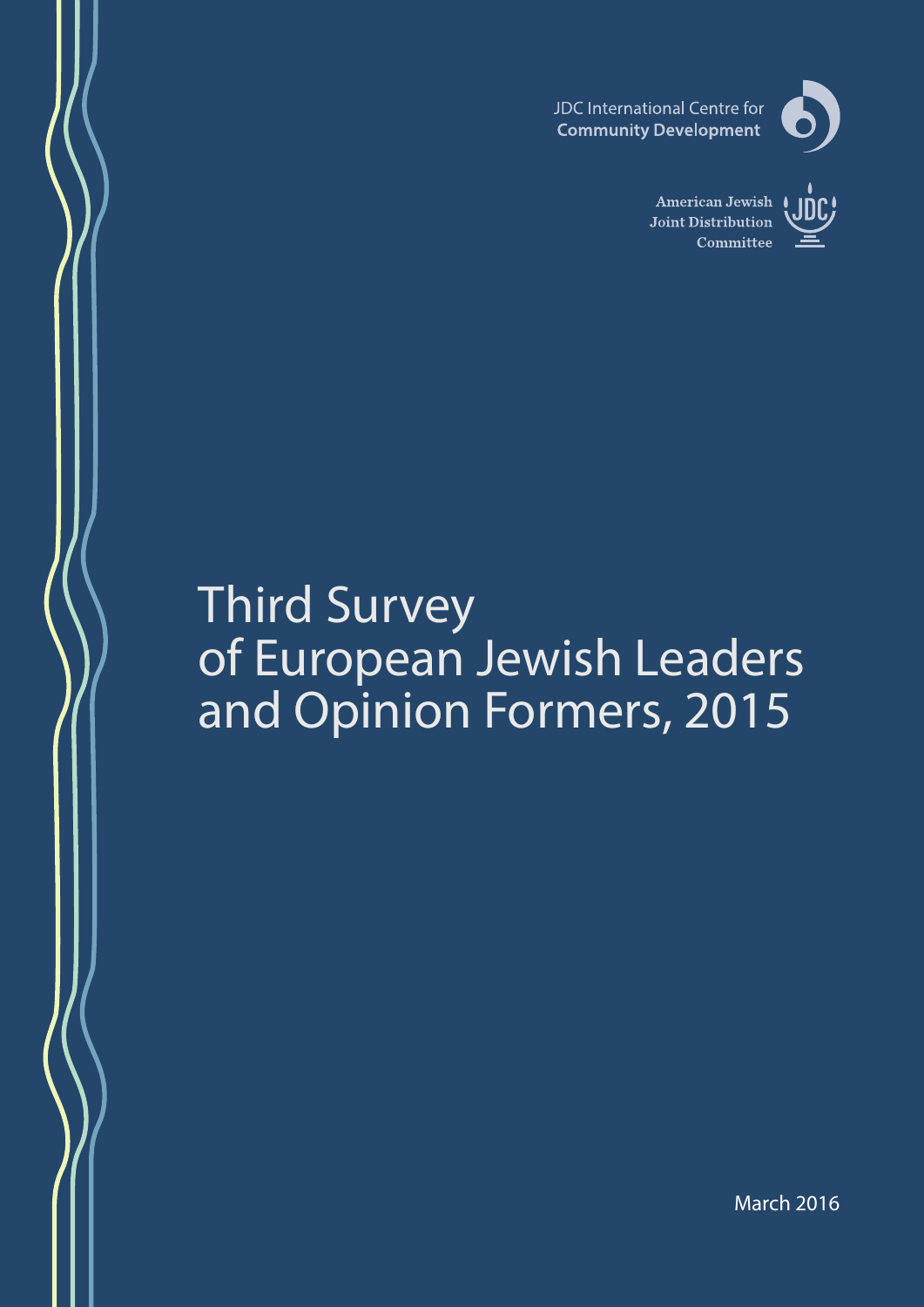# Third Survey of European Jewish Leaders and Opinion Formers, 2015

March 2016

American Jewish | Joint Distribution Committee







JDC International Centre for **Community Development**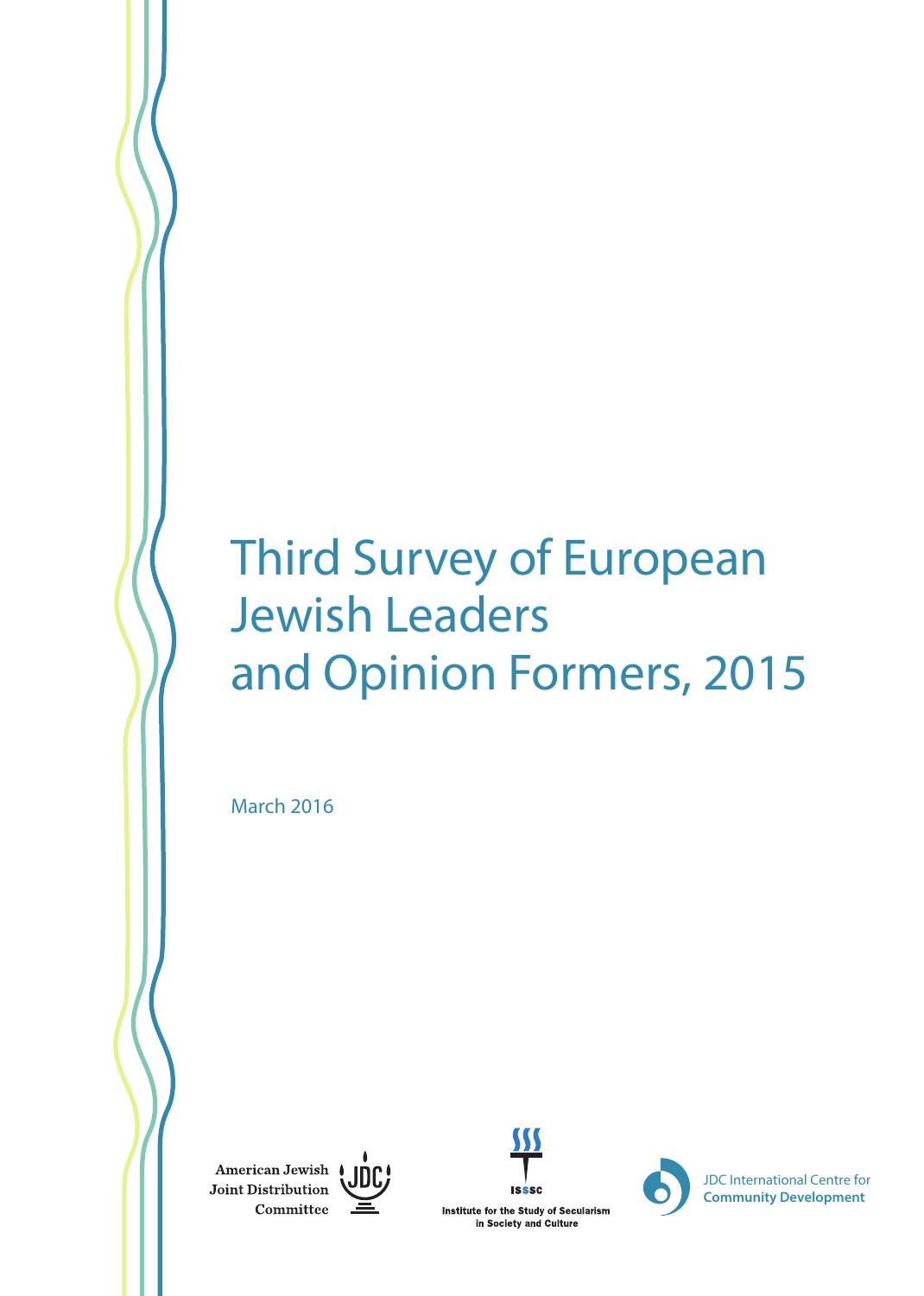**Project Director** Marcelo Dimentstein

#### **Quantitative Analysis**

**Principal Investigator** Dr Barry A. Kosmin (Trinity College, Hartford, Connecticut)

#### **Research Team Trinity College, Hartford, Connecticut**

Dr Ariela Keysar, ISSSC Associate Director Bryan Flynn, Programmer Analyst Nicholas Celestin (2016) Samuel Hines (2016)

#### **Qualitative Analysis**

Zvi Bekerman, Ph.D (School of Education, Melton Center. The Hebrew University of Jerusalem)

#### **Assistants**

Noémi Steiner Juliet Kent

#### **Translators**

Daniel Bijaoui (French) Tamara Girke (German) Noémi Steiner (Hungarian)

#### **Copywriting**

Katia Levy

#### **Copyright© JDC-ICCD, 2016**

All Rights Reserved© No part of this publication may be reproduced, stored in a retrieval system or transmitted, in any form or by any means, electronic, mechanical, photocopying, recording or otherwise, without prior permission from the publisher.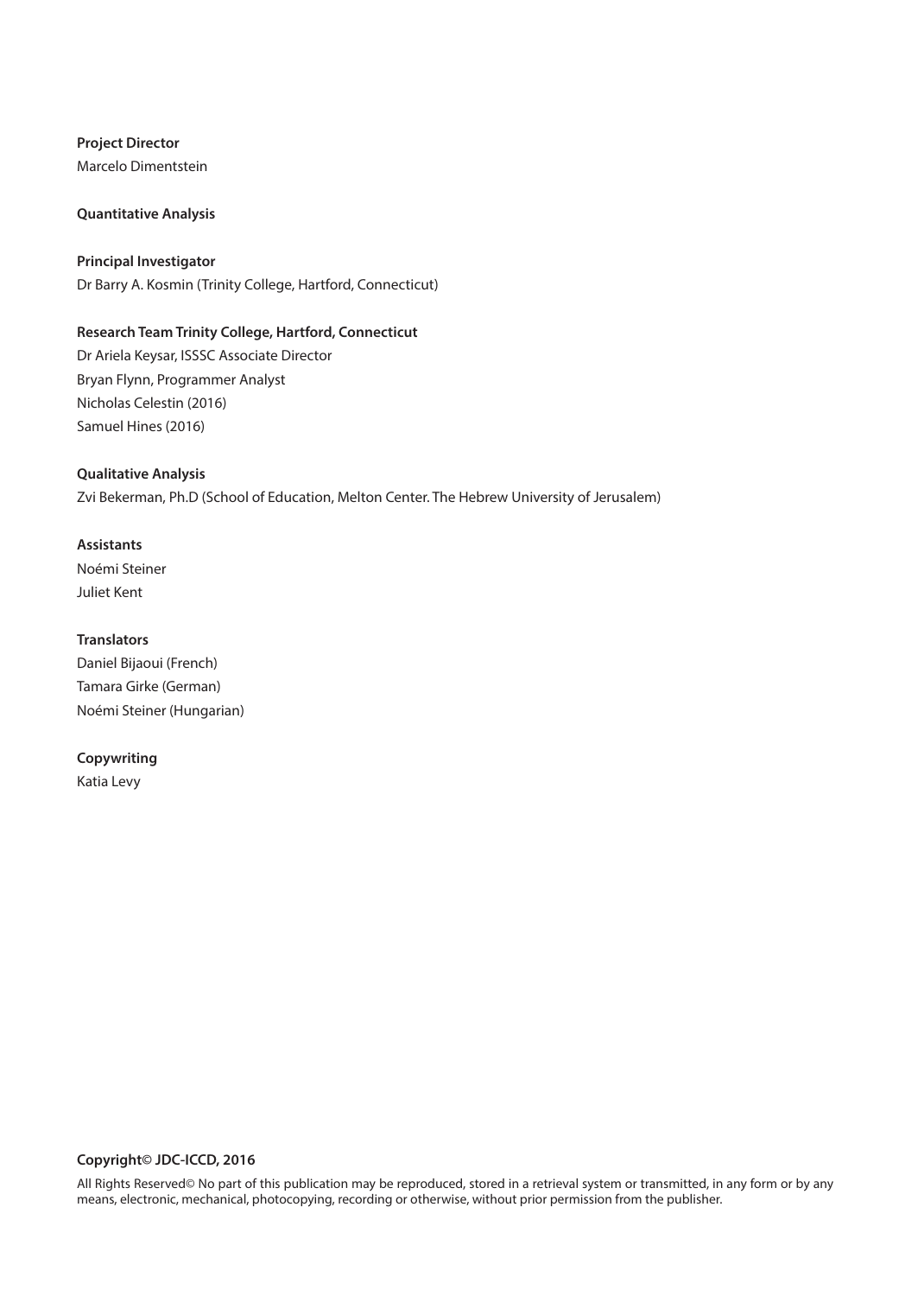# Table of Contents

| page |        |                                                        |
|------|--------|--------------------------------------------------------|
| 4    |        | List of Tables and Figures                             |
| 5    |        | Foreword                                               |
| 6    |        | <b>Executive Summary</b>                               |
| 9    |        | Respondent Profile                                     |
| 12   | Ш      | Current Challenges Facing Jewish Communities in Europe |
| 15   | Ш      | Internal Community Issues                              |
| 20   | IV     | Financial Situation and Funding                        |
| 21   | $\vee$ | Security and Safety                                    |
| 23   | VI     | Europe                                                 |
| 24   | VII    | Israel                                                 |
| 27   | VIII   | Assessment of Communal Organization: Decision Making,  |
|      |        | Leadership and Change                                  |
| 30   | IX     | <b>Community Priorities</b>                            |
| 31   | X      | Overview of the Quantitative Findings                  |
| 32   |        | Analysis of the Qualitative Data Collected             |
|      |        | Zvi Bekerman, PhD                                      |
| 40   |        | Appendix: Questionnaire                                |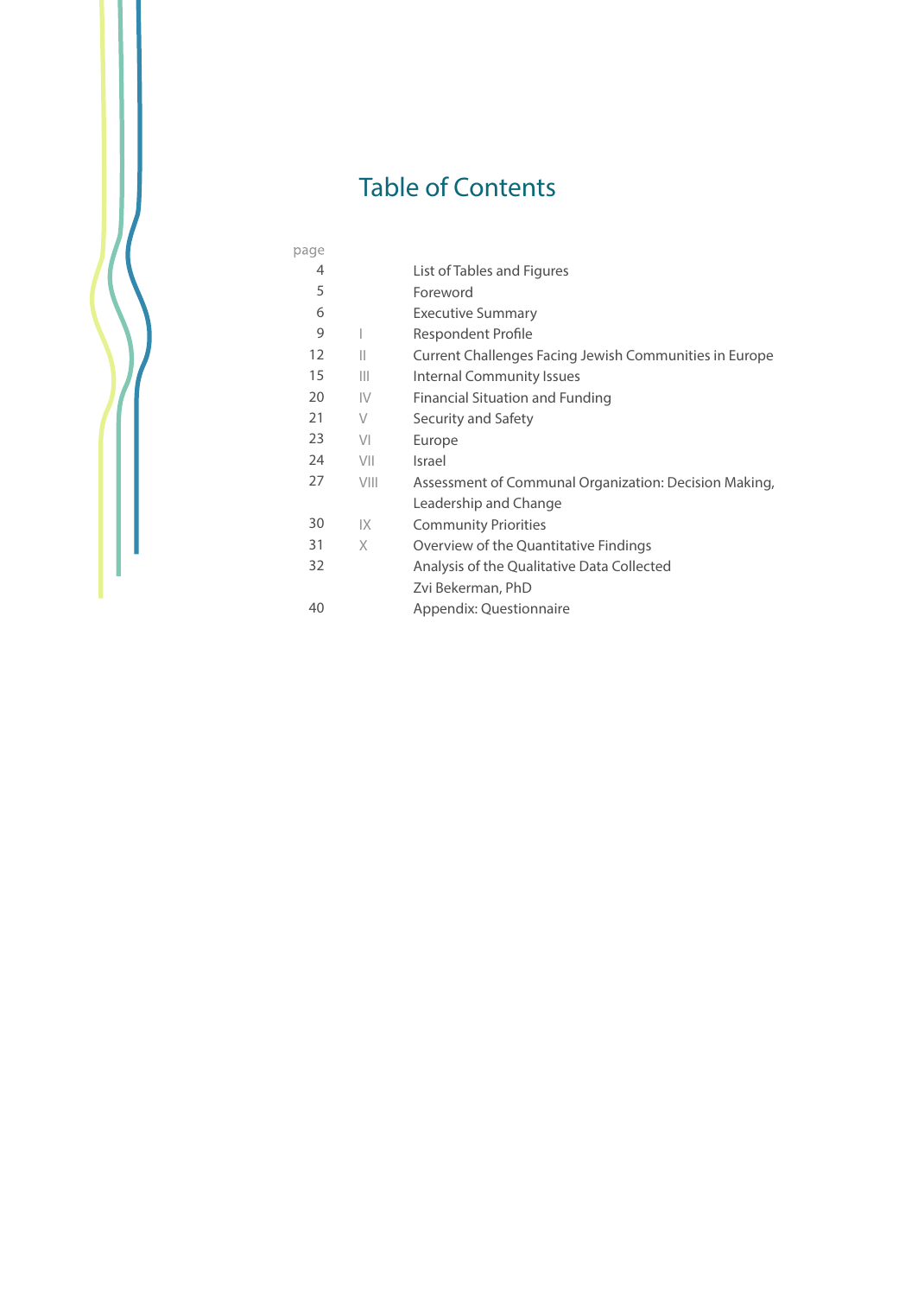# List of Figures and Tables

#### page

- Table 1. Respondents by country of residence, 2015, 2011, 2008 9
- Table 2. Distribution of respondents by synagogue denomination, 2015, 2011, 2008 10
- Figure 1. "Please indicate the extent to which you think the following items should be prioritized in the next 5 – 10 years." 2015 vs 2011 responses on scale of 1-10 13
- Table 3. Affordability of participating in Jewish communal life 14
- Figure 2. "Which of the following are the most serious threats of the future of Jewish life in your country?" 15
- Table 4. "To what extent do you feel there are tensions between different denominational streams within your community today?" 2015 vs 2011 16
- Figure 3. Comparison of 2015, 2011 & 2008 responses to the statement: "Only those born to a Jewish mother or who have undergone an Orthodox conversion should be allowed to become a member of the community" 17
- Figure 4. Opinions about Jewish education 19
- Figure 5. Comparison of 2015, 2011& 2008 responses: "How would you characterize your community's overall financial situation at present?" 20
- Table 5. Respondents' perceptions of change in specific expressions of Anti-Semitism 21
- Figure 6. Perceptions of changes in Anti-Semitism by region 22
- Figure 7. Statements on European Jewry 2015 vs 2011 expressed in strongly agree (%) 24
- Figure 8. "To what extent do you feel there is divisiveness over Israel within your community?" East vs West 25
- Figure 9. Comparison of 2015, 2011 & 2008 responses on Israel items: "To what extent do you personally agree or disagree with the following statements about Israel?" 25
- Figure 10. Support for Israel by East region, 2015 vs 2011 26
- Figure 11. Support for Israel by West region, 2015 vs 2011 26
- Figure 12. Support for Israel by denomination 27
- Figure 13. Consultation process in the communities, 2015 vs 2011 vs 2008. "To what extent do you agree or disagree that the decision-making processes in your community today are consultative?" 27
- Table 6. Who are the most likely drivers of change in your community? Select a first and second choice 28
- Figure 14. New community initiatives by region 28
- Table 7. Rank order of organizational framework priorities: Percentage of high scores (9/10) 30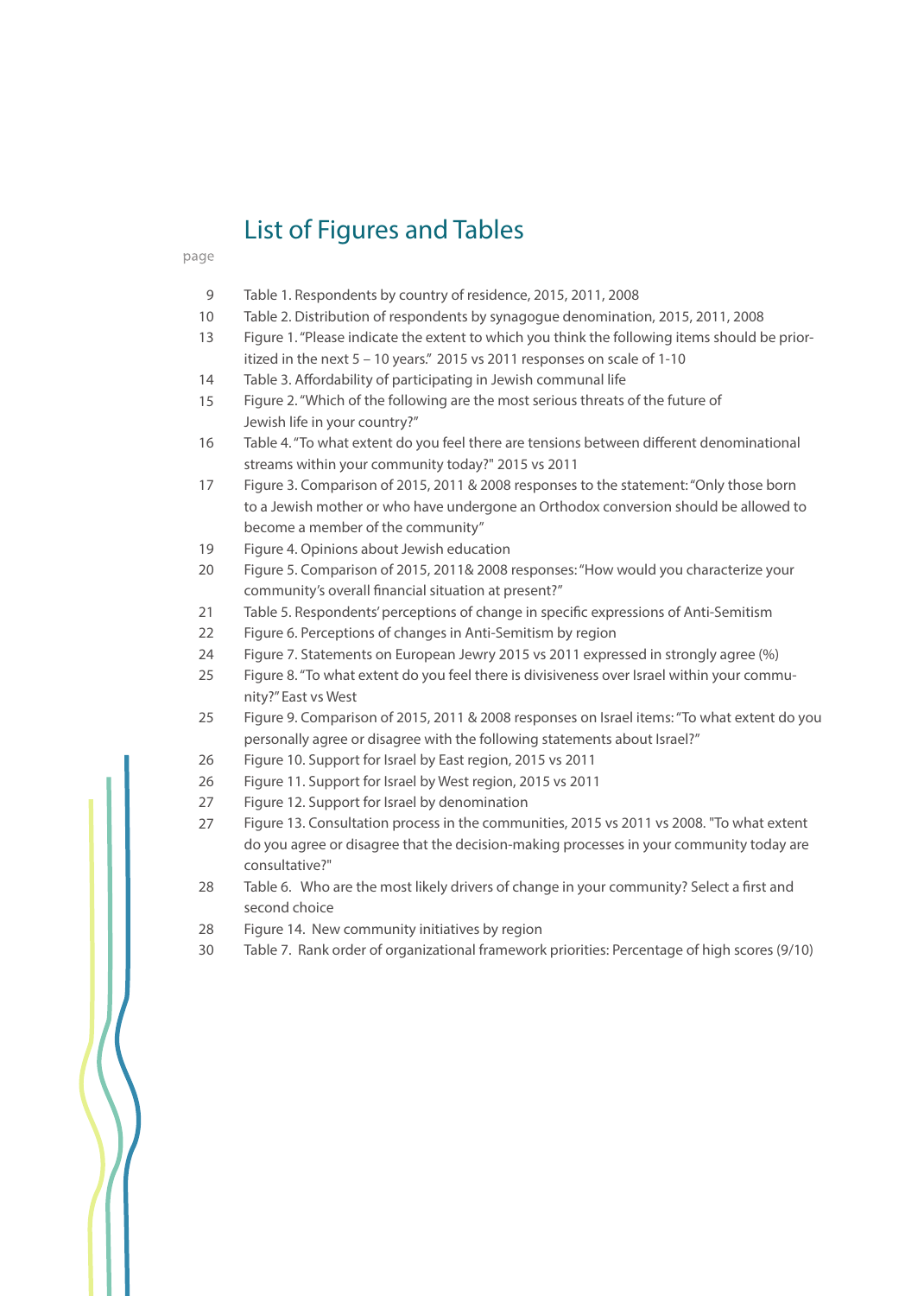# Foreword

The third Survey of European Jewish Leaders – conducted every three years by the American Jewish joint Distribution Committee's (JDC) International Center for Community Development (ICCD) – offers professionals, lay leaders, academics and practitioners the chance to explore how Europe's top Jewish community leaders relate to contextual and transactional trends, including anti-Semitism, security, economics, and intermarriage, and set their priorities and strategic directions accordingly.

The 2015 survey is the first one to be carried out following the tragic Charlie Hebdo and Hypercacher attacks. These events confirm a trend that makes leaders more sensitive to issues that relate to anti-Semitism, resilience, and security. As we are acutely aware, such events often change not just communities, but how they envision and plan. Indeed, since January 2015, new indicators, measures, and in certain places even new narratives, have emerged that are shaping the texture of European Jewish communities.

Additionally, this survey took place at a time when Europe is facing the greatest humanitarian crisis in years, with a massive flow of refugees and migrants coming mostly from Syria and Africa. This challenges Jewish communities to combine two legitimate values –one that relates to communal responsibility, embedded in the phrase "love the stranger because you were once strangers", and the other to ensure that our communities remain safe and secure.

This survey also explores aspects of leadership within Jewish communities, notably the trends in expectations and responsibilities. This is particularly relevant in a context of growing grassroots organizations, and the emergence of informal Jewish life from the fringes, which shape the dynamics of different stakeholders.

Among many uses, this new survey is most relevant in three ways:

- 1. As a tool to disseminate knowledge about Jewish leadership, and to understand their priorities, their concerns, and the opportunities that might arise from these.
- 2. As an invitation for leaders to reflect on how their thinking is reflected in the policies, programs, and strategies in their own communities.
- 3. For social researchers, it is a unique opportunity to look back to the past two surveys and compare how the perceptions of European leaders and key influential players have evolved in view of the major changes in Europe.

Lastly, I want to thank the respondents for their time and wisdom. As a research project, this survey can only achieve proper representation and validity by reaching a relevant critical mass. This was made possible through the generous involvement of more than 300 leaders who agreed to thoughtfully share their diverse opinions and views. I am very pleased to present this third JDC-ICCD Survey of European Jewish Leaders. I am confident that it will serve as a rich tool for readers to gain clarity on European Jewish communities, and guide us forward in strengthening Jewish life in Europe at a time when its very future, and the gains we have made in Jewish life, are more critical than ever before.

I hope you find it informative and meaningful.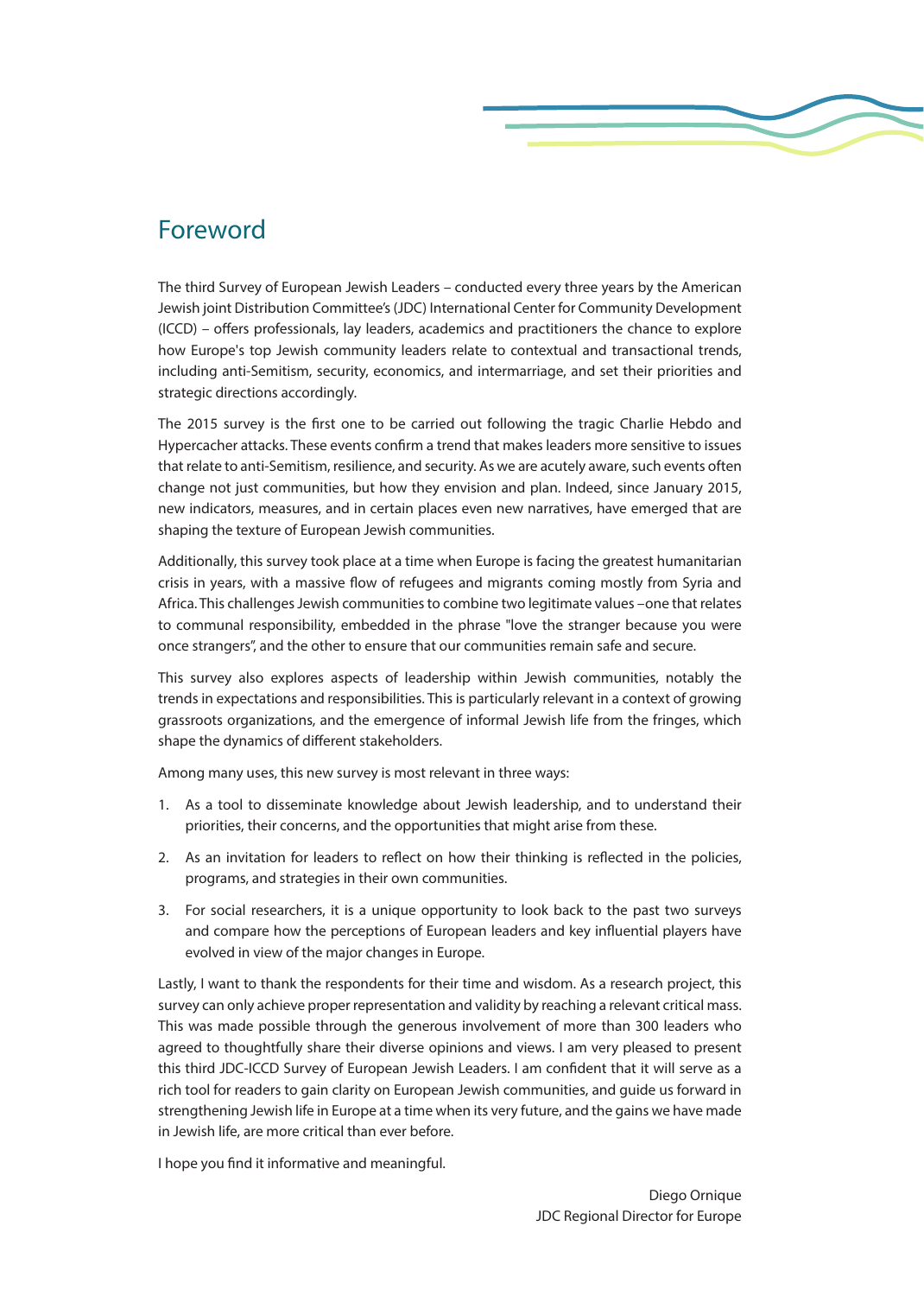# Executive Summary

#### **Overview**

Launched by the American Jewish Joint Distribution Committee's International Centre for Community Development (JDC-ICCD), and conducted by a research team at Trinity College (Hartford, Connecticut, USA) between June and August 2015, the Third Survey of European Jewish Leaders and Opinion Formers presents the results of an online survey administered to 314 respondents in 29 countries. The survey was conducted online in five languages: English, French, Spanish, German and Hungarian. The Survey of European Jewish Leaders and Opinion Formers is conducted every three or four years using the same format, in order to identify trends and their evolution. Findings of the 2015 edition were assessed and evaluated based on the results of previous surveys (2008 and 2011).

The survey posed Jewish leaders and opinion formers a range of questions about major challenges and issues that concern European Jewish communities in 2015, and about their expectations of how communities will evolve over the next 5-10 years. The 45 questions (see Appendix) dealt with topics that relate to internal community structures and their functions, as well as the external environment affecting communities. The questionnaire also included six open-ended questions in a choice of five languages. These answers form the basis of the qualitative analysis of the report. The questions were organized under the following headings:

- Vision & Change (6 questions)
- Decision-Making & Control (1 question)
- Lay Leadership (1 question)
- Professional Leadership (2 questions)
- Status Issues & Intermarriage (5 questions)
- Organizational Frameworks (2 questions)
- Community Causes (2 questions)
- Jewish Education (1 question)
- Funding (3 questions)
- Communal Tensions (3 questions)
- Anti-Semitism/Security (5 questions)
- Europe (1 question)
- Israel (1 question)
- Future (2 questions)
- Personal Profile (9 questions)

#### Respondents

For purposes of gathering a representative sample of respondents, the following were considered "leaders" and "opinion formers": executive directors and program coordinators as well as current and former board members of Jewish organizations; rabbis from the various religious denominations; principals of Jewish schools and professionals in education; directors or owners of newspapers and publications of communal content; intellectuals, academics and/or recognized thinkers in each country whose topics of study are oriented towards matters that affect the local, European and global Jewish communities; as well as significant donors to the communities. The initial list of potential respondents was provided by JDC-ICCD.

The Jewish leaders and opinion formers were drawn from a wide variety of socio-demographic backgrounds. This probably accounts for their emphasis on community pluralism and inclusion. The statistical analysis highlights the unpredictability of characteristics such as region, gender, age, denomination and education in regards to opinions on community priorities and organization. Synagogue denomination is predictive only regarding intermarriage and Jewish status issues and, to some extent, attitudes towards Israel. Role in the community is predictive of communal service priorities.

Several points should be considered regarding the survey results. Firstly, 82% of the respondents are active or connected to Jewish community life (51% current or former lay leaders, 25% community professionals, 6% rabbis). Secondly, the survey process was conducted in full transparency, and respondent attitudes and opinions were aired confidentially and without censorship. This applied particularly to the qualitative data, as the strength of respondent arguments does not depend on how many people agreed with them but rather on the internal logic and persuasiveness of the views conveyed.

# Future Priorities for Jewish Communities

The priorities included in the survey focused on issues that are within the leadership's sphere of influence. The highest priorities, in order of importance, were: *strengthening Jewish education, including young leadership in decision-making bodies and supporting Jews in need*. The only significant change in this prioritization since 2011 was the uptick in rating for *combating anti-Semitism* and *strengthening interfaith relations*. Surprisingly, Western European leaders were more concerned *about the affordability of participating in Jewish life* than leaders from Eastern Europe.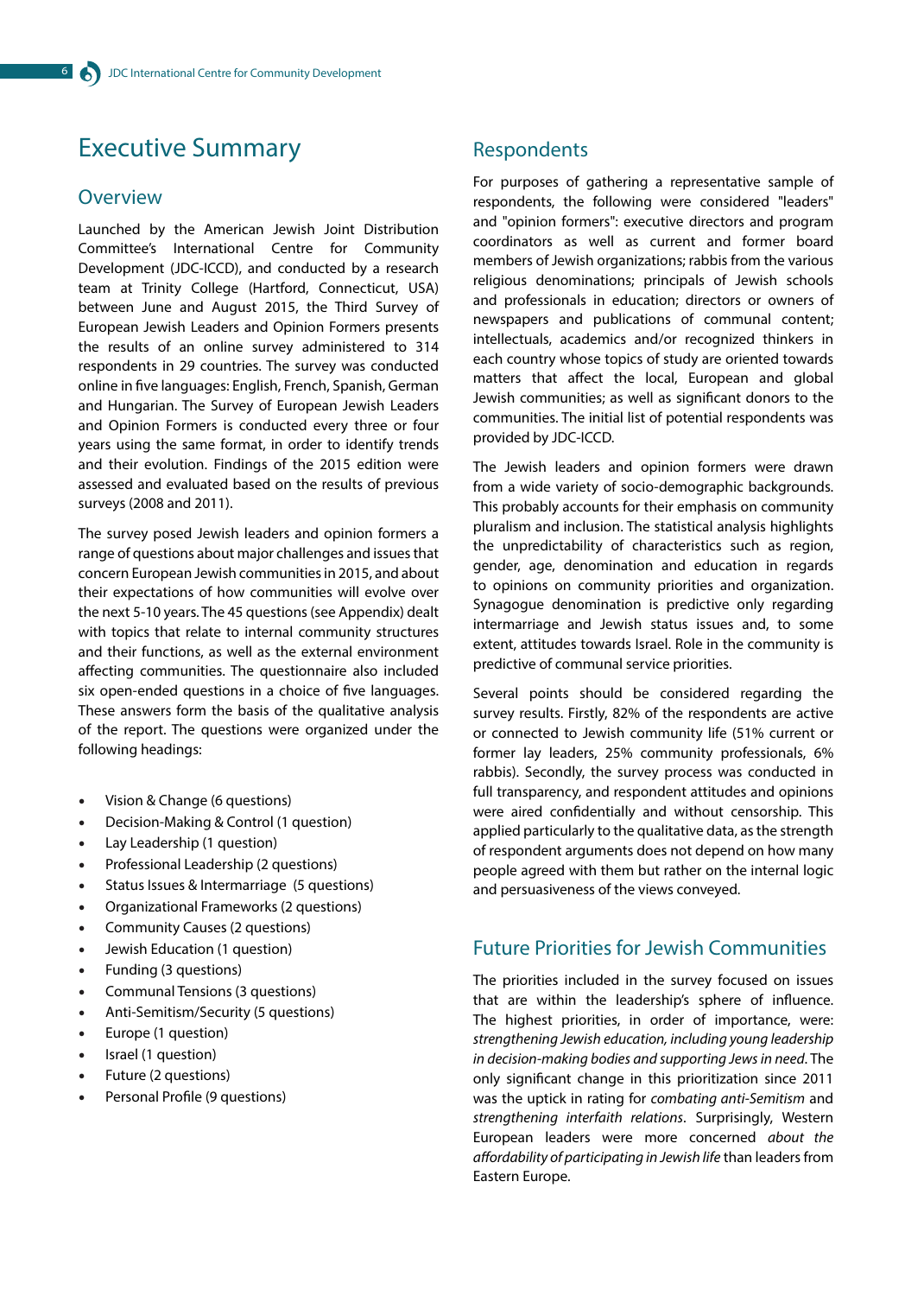### Threats to the Future of Jewish Life

The main threats reported were all internal community problems. These were: *alienation of Jews from Jewish community life* (61%), *weakness of Jewish organizations* (55%), and *demographic decline* (54%). Mixed marriage is no longer regarded as the most serious threat to communities (in 2008 it ranked as the top major threat with 64% response, whereas it obtained 54% in 2011, and 44% in 2015.) The item that showed the largest uptick (14%) in terms of threat was *anti-Semitism* which now scores 40% on the serious threat index compared to 26% in 2011. The trend was for more people, across all sociodemographic groups, to assess it as an increased threat.

#### Status Issues & Intermarriage

Issues concerning Jewish status, non-Orthodox conversions and community membership were important concerns in all communities. The overall tendency was to be inclusive and accommodating rather than exclusive and strict. Opinions on these matters were mostly divided according to religious denomination and in some cases, were sources of community tensions as reported by respondents. Most respondents were pessimistic, with 47% expecting these issues to become *more problematic* in the future.

#### Community Financial Situations

The overall assessment of the current financial position of the communities varied considerably. A majority of respondents saw their communities' funding situation as *tight but currently manageable* (43%) and some described it as *tight and increasingly unmanageable* (26%). Whereas 18% saw their financial situation as *healthy*, 13% reported it as *critical*. With regard to the next 5 to 10 years, responses tended toward pessimism: 40% expected the general financial situation of the community to *deteriorate somewhat* or *significantly* and only 18% expected it to *improve somewhat* or *significantly*.

### Security & Safety

Respondents were asked how safe they felt to live as Jews in their countries. Most European Jewish leaders felt secure, with 22% reporting that they felt *very safe*, and 63% reporting that they felt *rather safe*. Only 9% felt *rather unsafe* and a mere 5% *not safe at all*. There were no statistically significant differences between the sociodemographic or regional groups with regard to this issue. This lack of regional variation is noteworthy and of historical significance for Jews in Europe.

#### Anti-Semitism

Europe's Jewish leaders perceived anti-Semitism as increasing and as a major threat. They were particularly concerned by its increase on the Internet. When asked if they expected changes over the course of the next 5 to 10 years, respondents tended to be pessimistic, with 67% expecting the prejudice to *increase significantly or somewhat*. Western European respondents were more likely to consider anti-Semitism a threat than were Eastern Europeans, and to report deterioration in the situation compared to earlier surveys. Respondents felt their Jewish communities had few allies in civil society.

#### Europe

Both as a Jewish, and as a general political project, Europe was very popular among respondents. There was a desire to strengthen relationships between Jewish communities, and to belong to European Jewish organizations particularly in Eastern Europe. However, it was recognized that there is minimal real integration, and leaders have little direct knowledge of other Jewish communities in Europe. Jewish solidarity and a European Jewish identity were strongly supported, but there was a general pessimism with only 8% who *strongly agreed the future of European Jewry is vibrant and positive.*

#### Israel

The relationship with the state and people of Israel was regarded as of great importance to European Jewish communities, but with wide recognition that it has become more problematic and contentious as events in the Middle East have reverberated through Europe. It was perhaps in recognition of this fact that the greatest consensus (at 84% agreement) was that *Jewish communities should provide opportunities for members to share different opinions and points of view on Israel and its policies*. There was also a strong consensus (85%) affirming that *events in Israel sometimes lead to an increase of anti-Semitism in my country.*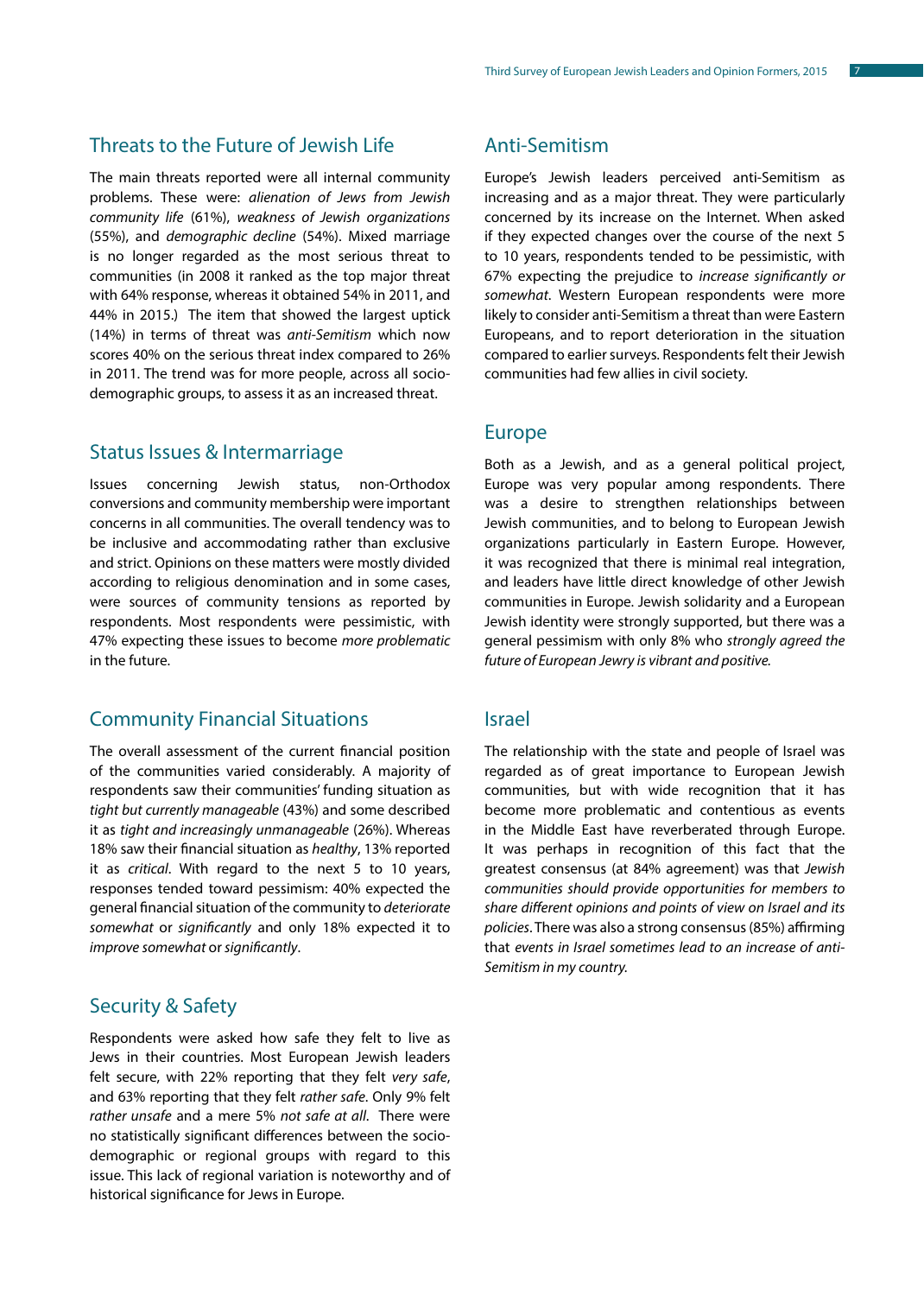### Changes since 2008 (%)

The surveys from 2008, 2011 and 2015 provide a useful time sequence to measure changes and trends. The most significant feature of the data was the consistent patterns that emerged over time across most issues. The regularity of the data validated the reliability of earlier survey findings.

The financial state of communities has largely returned to pre-2008 levels, after reporting strain in 2011. Respondents from Eastern Europe were more likely to respond that their financial situation was healthy or stable than those in Western Europe. However, generosity of those who contribute through charitable giving (relative to their means) was reported not to have improved.

In regards to security, there has been a decrease in people who felt "*very safe*" in their city, and an increase in people across all socio-demographic groups who assessed anti-Semitism as a very serious threat. Respondents overall, felt more pessimistic at the prospect of anti-Semitism increasing (67% in 2015 vs 54% in 2008).

Orthodox opinion has become more accommodating on the issues of Jewish status. The percentage of Orthodox unwilling to recognize "non-halakhic Jews" as *members of the community* has declined from 60% to 44%.

Overall, in terms of current challenges, there was an increase in concern about demographic decline (54% in 2015 vs 41% in 2008) and weakness of Jewish organizations (55% in 2015 vs 33% in 2008). Alienation from the community was felt as more of a threat (61% in 2015 vs 50% in 2008). On the other hand, the increasing rate of mixed marriages was no longer regarded as the *most serious threat* to communities (44% in 2015 vs 64% in 2008). Poverty in the communities, though not considered to be a major threat, increased in perceived significance by 14% over the past seven years.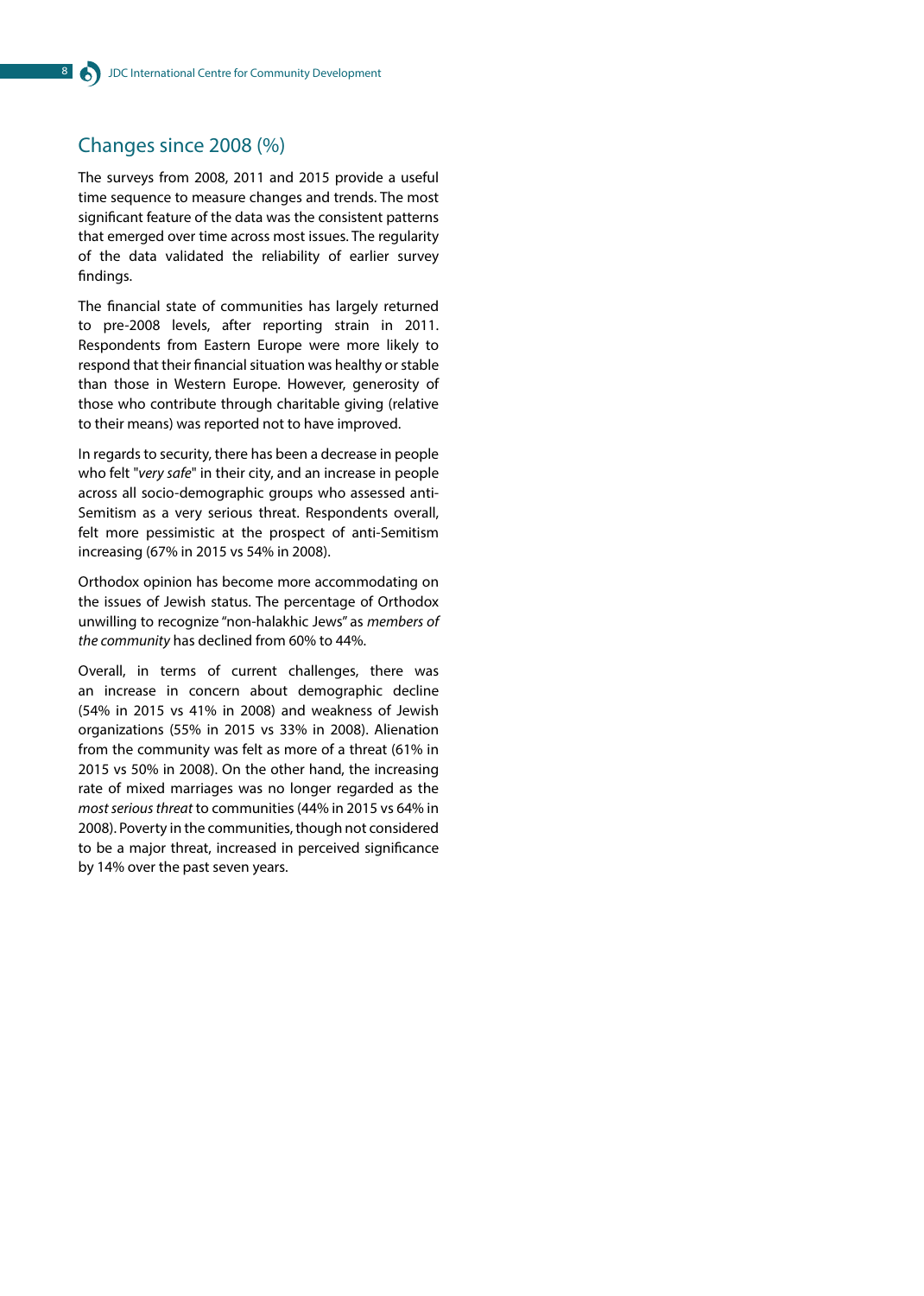# I. Respondent Profiles

#### **Table1. Country of Residence**

| <b>Countries</b>       | Responded<br>2015 | <b>Cumulative</b><br><b>Percent</b><br>2015 | <b>Responded</b><br>2011 | <b>Cumulative</b><br>Percent<br>2011 | <b>Responded</b><br>2008 | <b>Cumulative</b><br>Percent 2008 |
|------------------------|-------------------|---------------------------------------------|--------------------------|--------------------------------------|--------------------------|-----------------------------------|
| France                 | 34                | 10%                                         | 48                       | 15%                                  | 33                       | 13%                               |
| <b>UK</b>              | 32                | 20%                                         | 47                       | 29%                                  | 25                       | 23%                               |
| Germany                | 27                | 29%                                         | 24                       | 36%                                  | 23                       | 32%                               |
| Romania                | 20                | 35%                                         | 12                       | 40%                                  | $\overline{7}$           | 35%                               |
| Hungary                | 19                | 41%                                         | 10                       | 43%                                  | 18                       | 42%                               |
| Spain                  | 19                | 47%                                         | 12                       | 47%                                  | $\overline{7}$           | 45%                               |
| <b>Bulgaria</b>        | 17                | 52%                                         | $\overline{4}$           | 48%                                  | 6                        | 47%                               |
| Switzerland            | 14                | 56%                                         | 17                       | 53%                                  | $\overline{7}$           | 50%                               |
| Italy                  | 13                | 60%                                         | 21                       | 59%                                  | 11                       | 54%                               |
| Serbia                 | 13                | 68%                                         | $\overline{4}$           | 60%                                  | $\overline{3}$           | 55%                               |
| Netherlands            | 11                | 72%                                         | 10                       | 67%                                  | 10                       | 62%                               |
| Belgium                | 9                 |                                             | 14                       |                                      | 17                       |                                   |
| Czech Republic         | 9                 |                                             | 12                       |                                      | 10                       |                                   |
| Slovakia               | 9                 |                                             | $\,8\,$                  |                                      | $\overline{4}$           |                                   |
| Greece                 | $\overline{7}$    |                                             | 6                        |                                      | $\overline{\mathbf{3}}$  |                                   |
| Turkey                 | $\overline{7}$    |                                             | 18                       |                                      | 10                       |                                   |
| Sweden                 | $\overline{7}$    |                                             | 12                       |                                      | 11                       |                                   |
| Austria                | $\overline{7}$    |                                             | 5                        |                                      | $\overline{2}$           |                                   |
| Croatia                | $\overline{7}$    |                                             | $\overline{2}$           |                                      | 3                        |                                   |
| Latvia                 | 5                 |                                             | $\overline{7}$           |                                      | $\overline{7}$           |                                   |
| Lithuania              | 3                 |                                             | 9                        |                                      | $\,8\,$                  |                                   |
| Bosnia-<br>Herzegovina | 3                 |                                             | $\overline{2}$           |                                      | $\overline{3}$           |                                   |
| Finland                | 3                 |                                             | $\mathbf{1}$             |                                      | $\overline{2}$           |                                   |
| Serbia                 | $\overline{2}$    |                                             | 4                        |                                      | $\overline{\mathbf{3}}$  |                                   |
| Estonia                | $\overline{2}$    |                                             | $\overline{4}$           |                                      | 5                        |                                   |
| Denmark                | $\overline{2}$    |                                             | 3                        |                                      | 3                        |                                   |
| Luxembourg             | $\overline{2}$    |                                             | $\overline{2}$           |                                      | 1                        |                                   |
| Portugal               | $\mathbf{1}$      |                                             | $\mathbf 2$              |                                      | $\mathbf{1}$             |                                   |
| Slovenia               | $\mathbf{1}$      |                                             | $\mathbf{1}$             |                                      | $\mathbf{1}$             |                                   |
| Norway                 | $\pmb{0}$         |                                             | $\overline{2}$           |                                      | $\mathbf{1}$             |                                   |
| (N) Total              | 314               | 100%                                        | 329                      | 100%                                 | 250                      | 100%                              |

In terms of country of residence, respondent profiles, in all three surveys, have skewed towards the smaller communities and those where JDC operates in Eastern Europe. Table 1 shows that the countries with the highest numbers of participants were: France (34), United Kingdom (32) and Germany (27), but, the proportion of respondents from these countries, where the vast majority of European Jews live, was lower than in earlier surveys. These respondents comprised only 29% of all respondents. This is a smaller proportion than might be expected, and is due to both a lower response rate in the bigger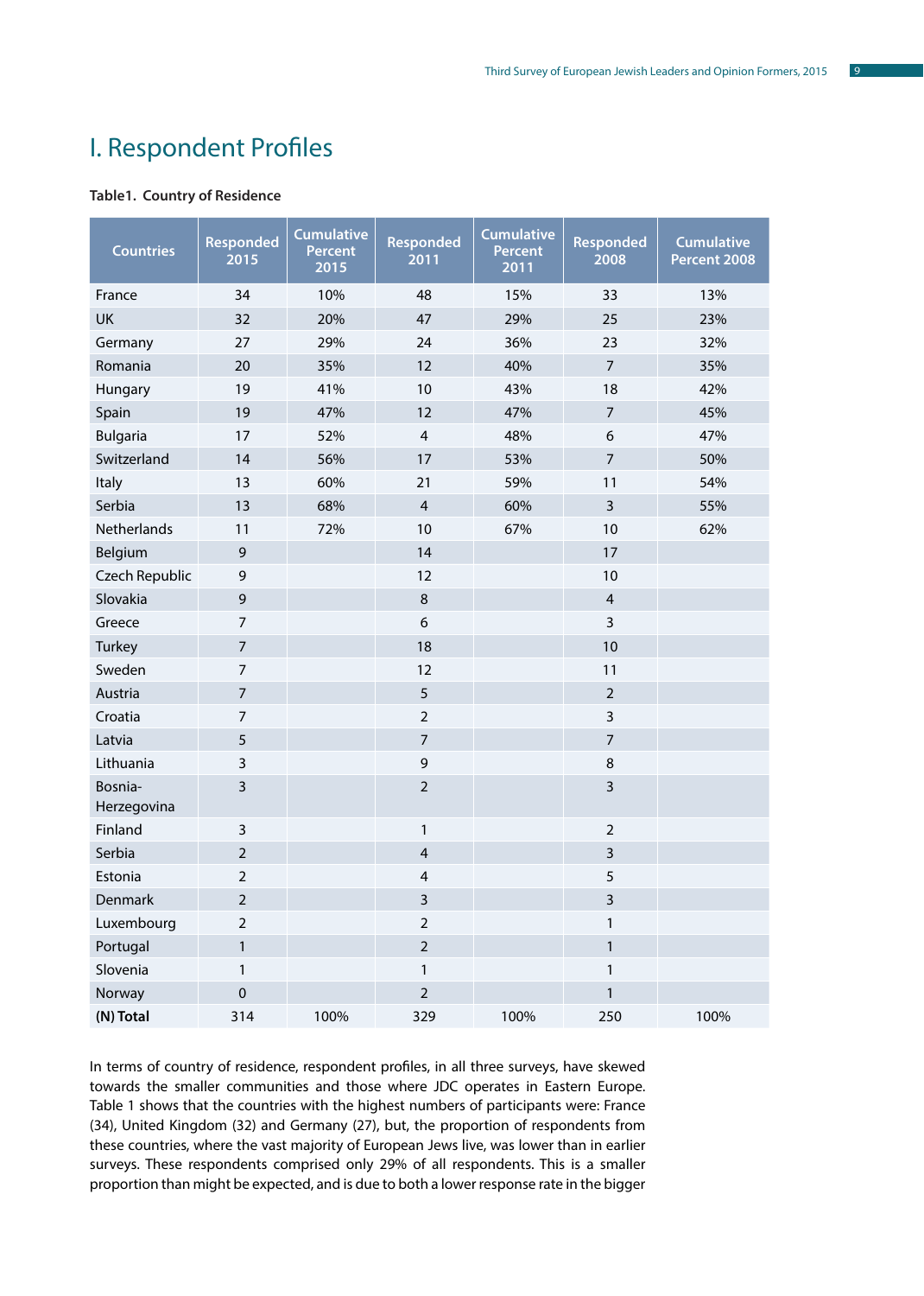countries, and the nature of the survey sample design which focused on a finite number of "leaders" in each country. In 2015, nearly two-thirds (62%) of the participants were living in Western Europe and 38% resided in the former Soviet bloc of Eastern Europe, up from 26% in 2011. Interestingly, the highest response rates to the survey—at over 60% tended to come from these smaller communities such as Bulgaria (17 respondents) and Slovakia (9 respondents).

Survey respondents were free to choose the questions they answered, and not everyone reported their synagogue and denominational affiliation (Table 2). In 2015, among the 258 individuals who did report, 31% identified as belonging to some type of Orthodoxy, 32% identified as another type of religious or traditional Judaism (Reform, Liberal, Masorti) and 37% identified as cultural or nonreligious Jews (secular and 'just Jewish'). Table 2 shows that the overall religious profile has undergone little change over the three surveys, but closer inspection reveals that 2015 results fit almost halfway between the results of the two earlier survey. However, the 2015 respondents appeared less religious and more secular-minded when asked how they regarded themselves in terms of their own personal "outlook" rather than just their membership or "belonging". This more psychological measure revealed the participants' "outlook" to be almost evenly divided between religious and secular: religious (14%), somewhat religious (33%), secular (30%), somewhat secular (23%).

| <b>Denomination</b>  | <b>Responded</b><br>2015 | Percentage<br>2015 | <b>Responded</b><br>2011 | Percentage<br>2011 | <b>Responded</b><br>2008 | Percentage<br>2008 |
|----------------------|--------------------------|--------------------|--------------------------|--------------------|--------------------------|--------------------|
| <b>Orthodox</b>      | 81                       | 31%                | 101                      | 36%                | 68                       | 27%                |
| Charedi              | 1                        | $0\%$              | $\mathcal{P}$            | 1%                 | N/A                      | N/A                |
| Orthodox             | 29                       | 11%                | 29                       | 9%                 | 13                       | 5%                 |
| Modern Orthodox      | 51                       | 20%                | 70                       | 26%                | 55                       | 22%                |
| <b>Traditional</b>   | 82                       | 32%                | 84                       | 29%                | 73                       | 30%                |
| Conservative/Masorti | 44                       | 17%                | 40                       | 14%                | 44                       | 18%                |
| Reform/Liberal       | 32                       | 13%                | 38                       | 14%                | 29                       | 12%                |
| Post/Multi-Denom.    | 6                        | 2%                 | 6                        | 1%                 | N/A                      | N/A                |
| Cultural             | 95                       | 37%                | 97                       | 33%                | 104                      | 42%                |
| Secular              | 29                       | 11%                | 27                       | 9%                 | 38                       | 15%                |
| Just Jewish          | 59                       | 23%                | 60                       | 21%                | 57                       | 23%                |
| Other                | 7                        | 3%                 | 10                       | 3%                 | 9                        | 4%                 |
| (N) Total            | 258                      | 100%               | 286                      | 100%               | 245                      | 100%               |

**Table 2. Distribution of Respondents by Synagogue Denomination 2015, 2011, 2008**

In terms of community involvement, 82% of 2015 respondents can be described as coming from "within" the organized Jewish community. This suggests that the participants' views and assessments are well informed by their recent experience working in the various communities. The majority of participants (51%) were elected or appointed lay leaders in the Jewish community in their country, while 25% described themselves as working as community professionals and 6% as religious leaders. The opinion formers who did not hold formal positions in the community made up 18% of participants. They were mostly journalists, scientists, academics and lawyers. Overall, respondents were a remarkably well-educated population, with 94% having a university degree and 72% having a postgraduate degree or professional qualification.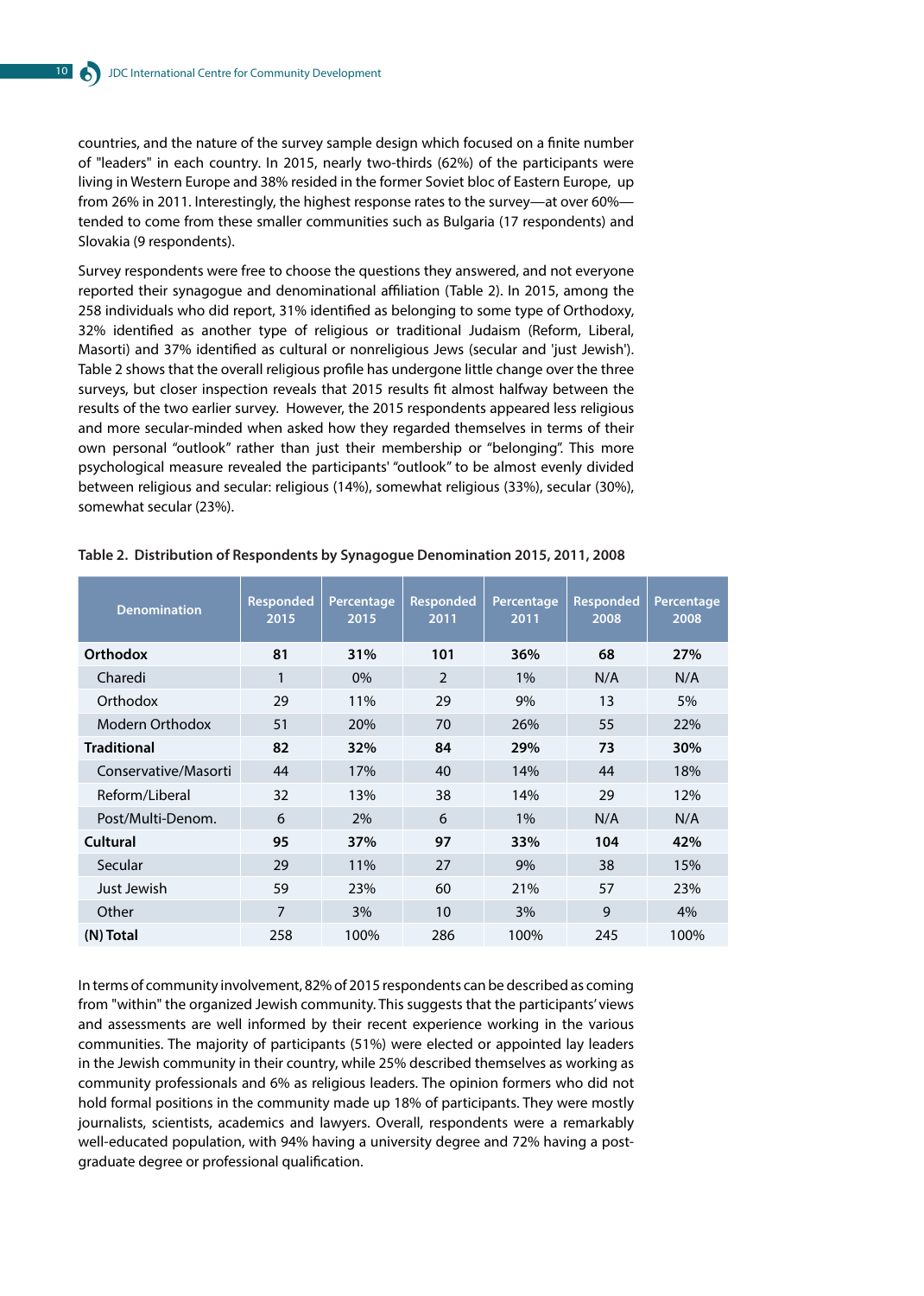As in 2011, the 2015 survey allows us to analyze the responses to questions with continuous ordinal categories (i.e. excluding statements and propositions) for subgroups within the sample. These subgroups are stratified on the basis of their background characteristics such as gender (men vs women), age or generation (young, middle-aged and older), region (Eastern vs Western Europe) and denomination (Orthodox, Traditional, Cultural). In addition, where relevant, analysis is provided according to the respondents' role in the community (lay leader, community professional, opinion-former). This process makes it possible to probe the pattern of responses between these subgroups, and to test and report where there are valid and reliable differences in terms of statistical significance<sup>1</sup>.

#### **Denomination**

In order to investigate differences among those respondents who self-identified according to their religion or ideology, they were classified into 3 groups: Orthodox synagogue members (N=81), Traditional, i.e. non-Orthodox synagogue members (N=82) and Cultural Jews, i.e. religiously unaffiliated (N=95).

#### **Gender**

The differences between male leaders (N=209) and female leaders (N=105) were probed to see if there were substantial differences of approach to community life and issues.

#### **Age**

The participants who self-identified by age were categorized into three age groups: young—under 40 years of age (N=62), middle-aged—40-54 years of age (N=72) and older—over 55 years of age (N=133).

#### **Region**

The participants were divided into an Eastern European group  $(N=119)$  and a Western European group (N=195). The Eastern region comprises former Soviet bloc countries (excluding East Germany but including former Yugoslavia).

Given the histories of Western and Eastern Europe, regional differences persist and emerge in the profiles of the respondents from the two regions. In terms of gender, both regions had nearly the same proportion of one-third female respondents (33% in West; 34% in East). However, Eastern leaders were considerably younger, with 39% under age 40 compared to only 18% in Western communities. Correspondingly, Western leaders were older, with 58% over 55 years of age compared to only 36% among Eastern leaders. In terms of religious denomination, Western leaders were more Orthodox (39% vs 19%), more likely to be Traditional Jews (36% vs 24%) and much less likely to identify as Cultural Jews (25% vs 57%). The fact that the Western respondents were older and more religiously-oriented than Easterners should be factored into any conclusions where regional differences emerge in the analysis.

<sup>&</sup>lt;sup>1</sup> All comparisons made in this report between subgroups of respondents or between the 2008, 2011 and 2015 findings are statistically valid. The mean averages of the responses to each question by each subgroup were measured using a T test of statistical significance. We report those at the p>.05 level where the probability of error is lower than 5%.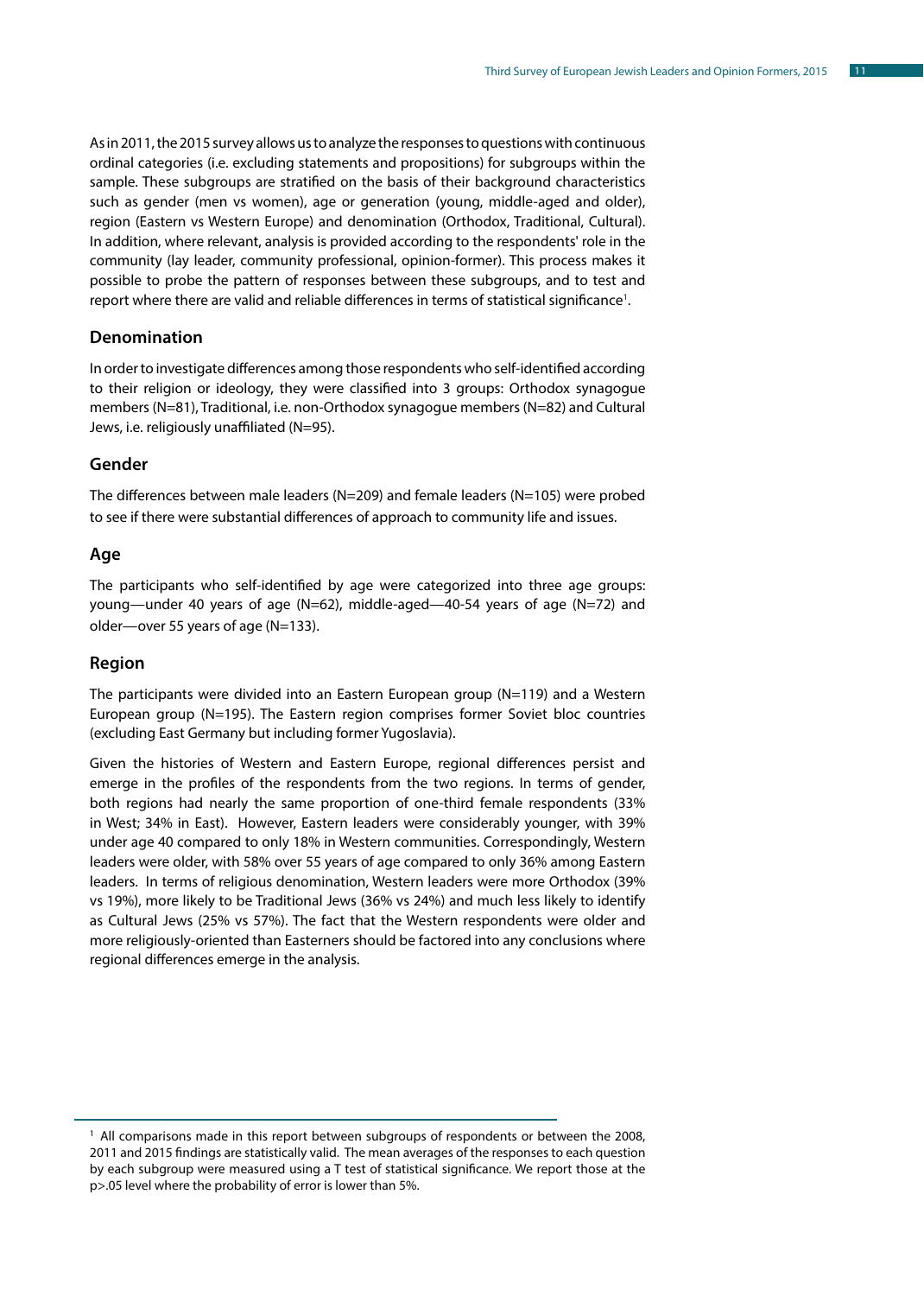### Differences between the 2008, 2011 and 2015 Survey Participants

Assessing the change in responses over time must take into consideration the differences between the participants in the three surveys. This includes the increased percentage of participants from smaller countries, and from Eastern Europe. However, on most sociodemographic characteristics the samples were quite similar. For example, the proportion of lay leader participants in 2015 was 51%, in 2011 it was 54% and in 2008 it was 45%. Orthodox respondents ranged from 27-36% across the three surveys. The samples have become older with each succeeding survey, with those over 55 years of age comprising 35% in 2008, 43% in 2011 and 50% in 2015.

# II. Current Challenges facing Jewish Communities in Europe

One of the primary goals of the *Survey of European Jewish Leaders and Opinion Formers* is to identify the major priorities and challenges facing European Jewish communities today, as well as the perceptions leaders and opinion formers have about the most serious issues and threats to the future of Jewish life in their respective countries.

# Future Priorities

Respondents were asked to prioritize for the next 5-10 years a list of 16 items (Figure 1) using a scale of 1-10 where 1 is not a priority and 10 is a pressing priority. The five highest priorities in 2015 (scoring 8 or more) were: *Strengthening Jewish education* (8.7), *including young leadership in decision-making bodies* (8.7), *supporting Jews in need in your community*  (8.5), *investing in leadership development* (8.3), *developing creative reach-out policies towards the non-affiliated* (8.0) and *combating anti-Semitism* (8.0). The lowest priorities on the scale were: *Strengthening Jewish religious life* (6.4) and *developing an effective policy on intermarriage* (6.5).

Interestingly, the overall rank order of priorities has hardly changed since 2011. The only significant movement was the uptick in rating for *combating anti-Semitism* (7.5-8.0) and *strengthening interfaith relations* (6.5-7.0). This reflects the growing concern with community relations and security, particularly in Western Europe (see below).

In terms of future community priorities, there were no statistically measurable differences in the rank order of the priorities between the three age groups. Between men and women the major difference emerged over *encouraging internal pluralism* which 31% of women gave a top score of 10 versus 14% of men, and *including young leadership* (43% women vs 28% male).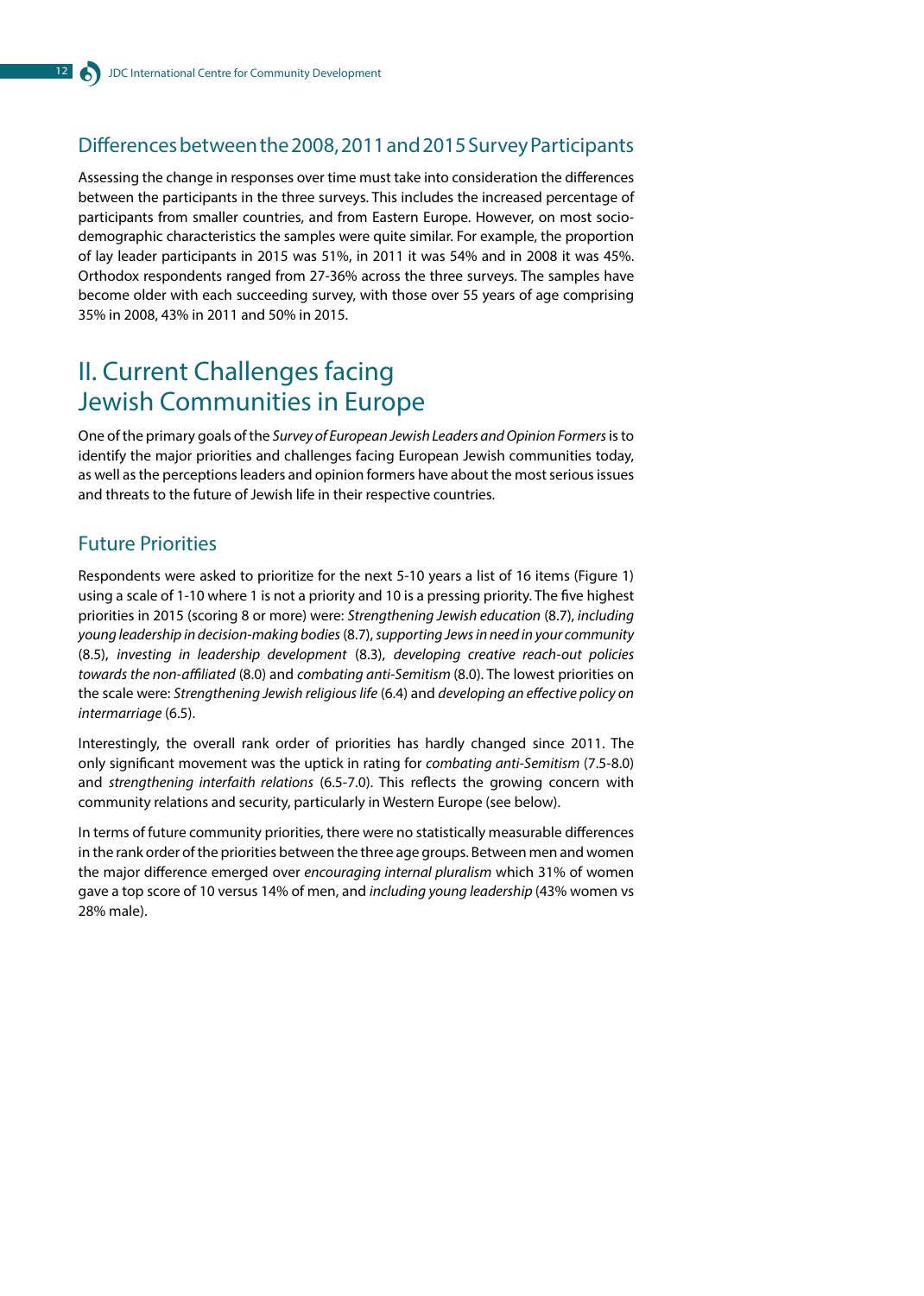

#### **Figure 1. "Please indicate the extent to which you think the following items should be prioritized in the next 5-10 years". 2015 vs 2011 responses on a scale of 1-10.**

Regional differences emerged on the issue of *Supporting Jews in need* which was reported as significantly more of a priority by East European communities. As in 2011, Western Europeans were more likely to prioritize *developing an effective policy on intermarriage.* For Western leaders, *functioning as a pressure group in national politics* was significantly more of a priority than for Eastern leaders.

Major denominational differences emerged in prioritizing items that relate to denominational priorities. Orthodox Jews gave more priority to *strengthening Jewish religious life,* but were less likely to prioritize *strengthening interfaith relations, encouraging internal pluralism* or *developing Jewish arts and culture. Interfaith relations* and *social justice* were prioritized by Traditional Jews, while Cultural Jews prioritized *developing Jewish arts and culture.*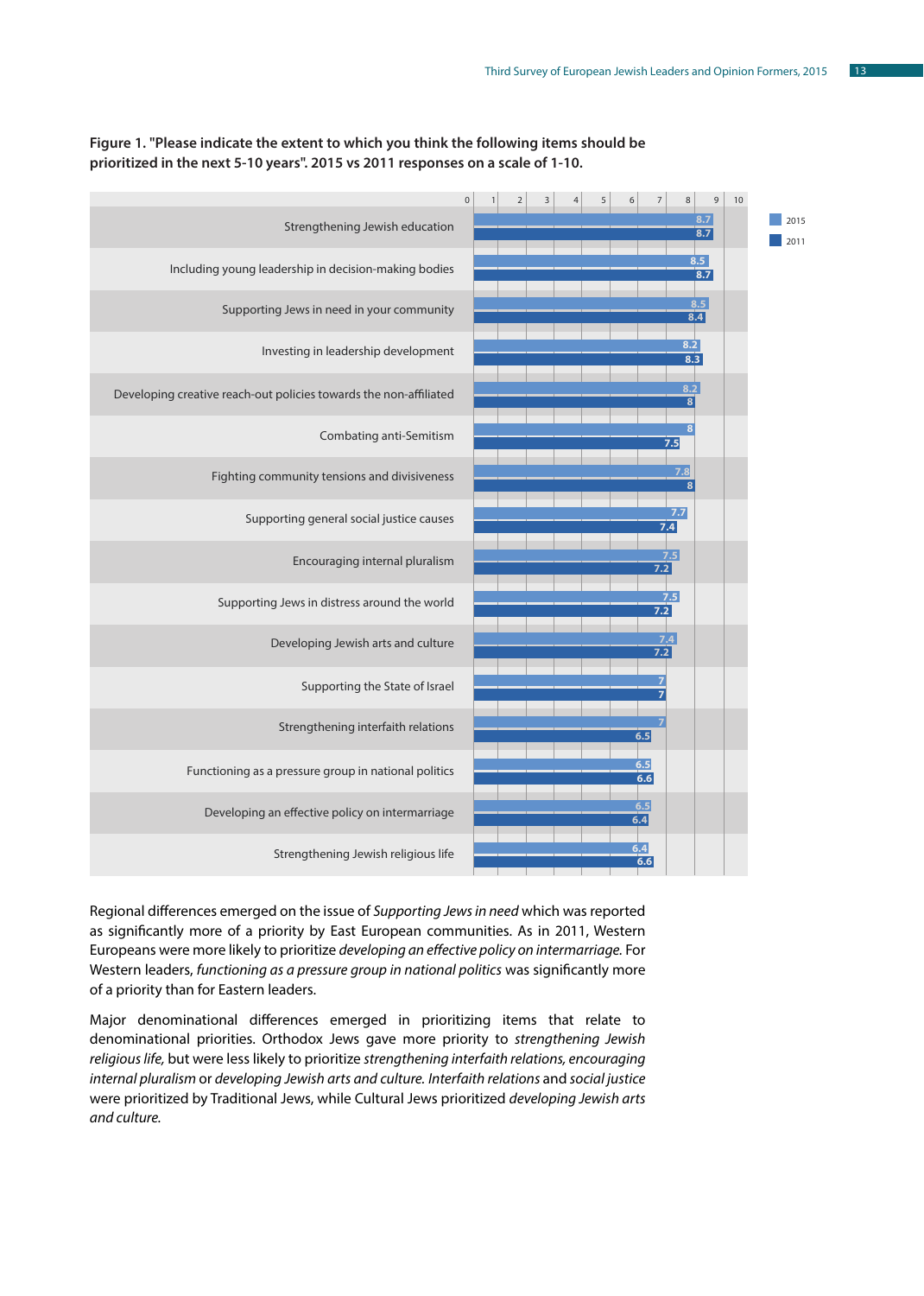# Financial costs of Jewish life

The financial costs of membership and participation in Jewish life -- the extra cost involved in Jewish living -- are often regarded as barriers and impediments to community cohesion. Table 3 shows, somewhat surprisingly, that Jews in more prosperous Western Europe were three times more likely to report that it's *very/somewhat expensive* to participate whereas those in Eastern Europe were nearly four times as likely to say it's *very affordable to participate in Jewish life*. Of course, these are not just perceptions but may involve different types of goods and services. There is also the factor of subsidies by agencies such as JDC. Nevertheless, this is a counter-intuitive finding that requires more investigation.

|                      | <b>Eastern Europe</b> | <b>Western Europe</b> |
|----------------------|-----------------------|-----------------------|
| Very expensive       | 2%                    | 12%                   |
| Somewhat expensive   | 10%                   | 25%                   |
| Manageable           | 32%                   | 42%                   |
| Somewhat affordable  | 14%                   | 10%                   |
| Very affordable      | 38%                   | 10%                   |
| Don't know/No answer | 4%                    | 1%                    |
| <b>Total</b>         | 100%                  | 100%                  |

**Table 3. Affordability of Participating in Jewish Communal Life** 

### Threats to the Future of Jewish Life

The respondents were asked to rate 10 items on a 5-point scale to identify serious threats to the future of Jewish life in their country, both internal and external to the community. Figure 2 shows that the 3 issues that were rated as very serious threats by a majority of respondents in 2015 (a score of 4 or 5) were all internal community problems - *alienation of Jews from Jewish community life* (61%), *weakness of Jewish organizations* (55%) and *demographic decline* (54%).

The overall identification of threats was stable, but there were changes in how threats are assessed for the future. Concern about the *weakness of Jewish organizations* is up 9% since 2011, but down 10% for *the increasing rate of mixed marriage* and 6% regarding *demographic decline*. Mixed marriage is no longer regarded as the most serious threat to communities (ranked as the first major threat by 64% of respondents in 2008, 54% in 2011 and 44% in 2015). The item that showed the largest uptick was *anti-Semitism*, which now scored 40% on the serious threat index compared with 26% in 2011, with more people, across all socio-demographic groups assessing it as an increased threat.

For a few items, trends persisted over time. Concern about the internal situation of the organized communities continued to increase - *lack of renewal/weakness of Jewish organizations* (55% in 2015, 46% in 2011 and 33% in 2008). Rating the *lack of effective assistance from Jewish organizations abroad* as a threat to the future of the community also continued to trend upward (28% in 2015, 23% in 2011 vs 18% in 2008).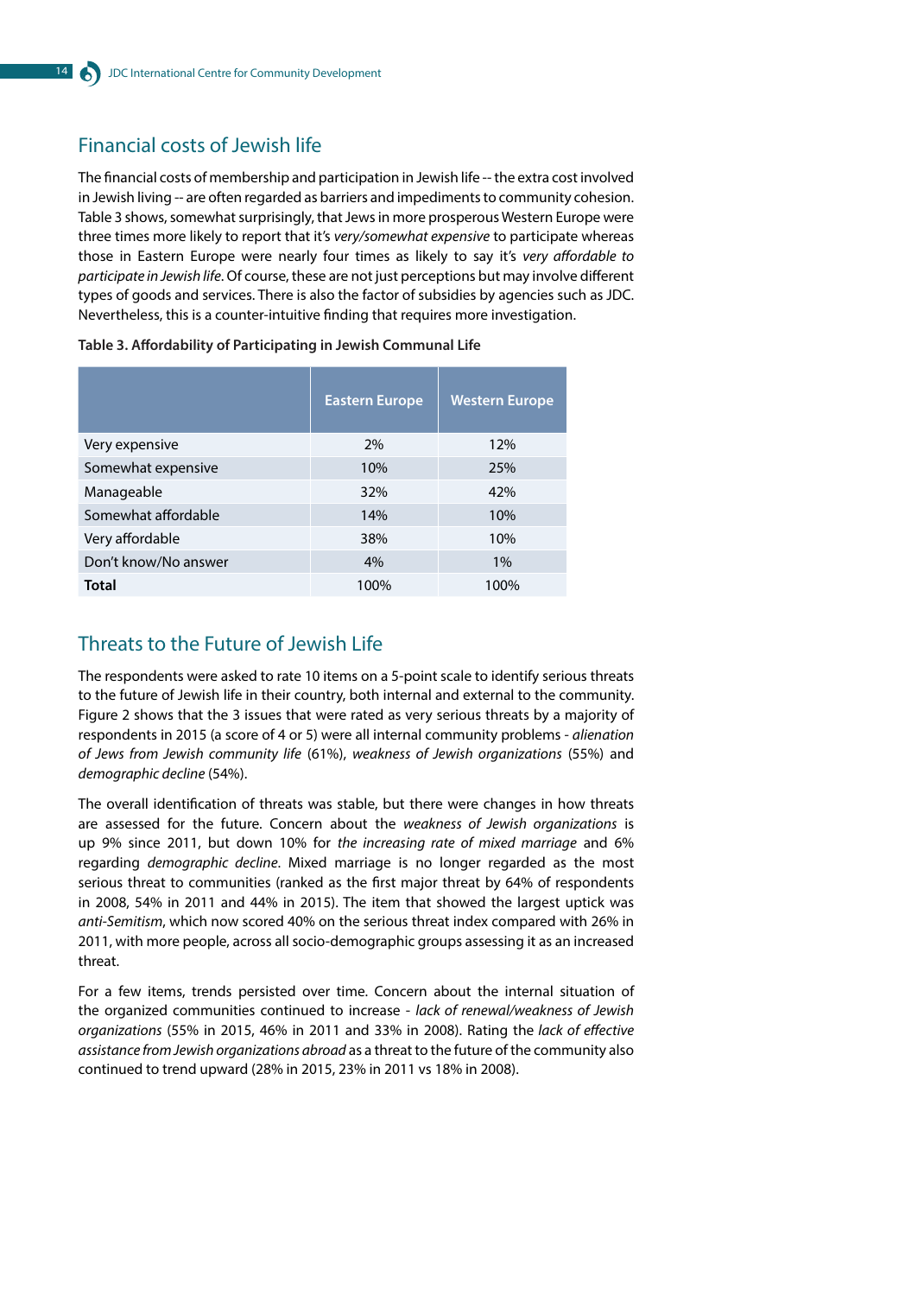

#### **Figure 2. "Which of the following are the most serious threats to the future of Jewish life in your country?"\***

*\*Only responses ranging from 4-5*

In general, there was consensus across sub-groups in evaluating most of the threats. In terms of region, Eastern Europeans were more likely to view *poverty* and *the lack of effective assistance from Jewish organizations abroad* as threats. Western Europeans, on the other hand, were more likely to consider *anti-Semitism* as a serious threat (score of 5) than were Eastern Europeans (24% vs 15%). Younger respondents and women were more likely to regard *lack of renewal of Jewish organizations as a threat*. Women were also more concerned about the threat from *internal Jewish conflict*.

Religious denominational differences were more marked when contemplating the future. The Orthodox differed from other respondents in considering that *increasing rates of mixed marriages are very serious* (Orthodox 31%, Traditionalists 13%, Cultural 14%). Yet, even Orthodox opinion has become less fearful of intermarriage, falling from 61% in 2008 to 44% in 2011 and to 31% in 2015.The *lack of religious life* was regarded as a serious threat by both Orthodox and Traditionalists but the *lack of religious pluralism* and *internal Jewish conflict* was more of a concern for Traditionalists.

# III. Internal Community Issues

Internal community issues often focus on religious or ideological differences. In order to assess the context for these, we need to bear in mind the overall pattern of loyalties found among respondents. The respondents were roughly equally distributed: one-third with Orthodox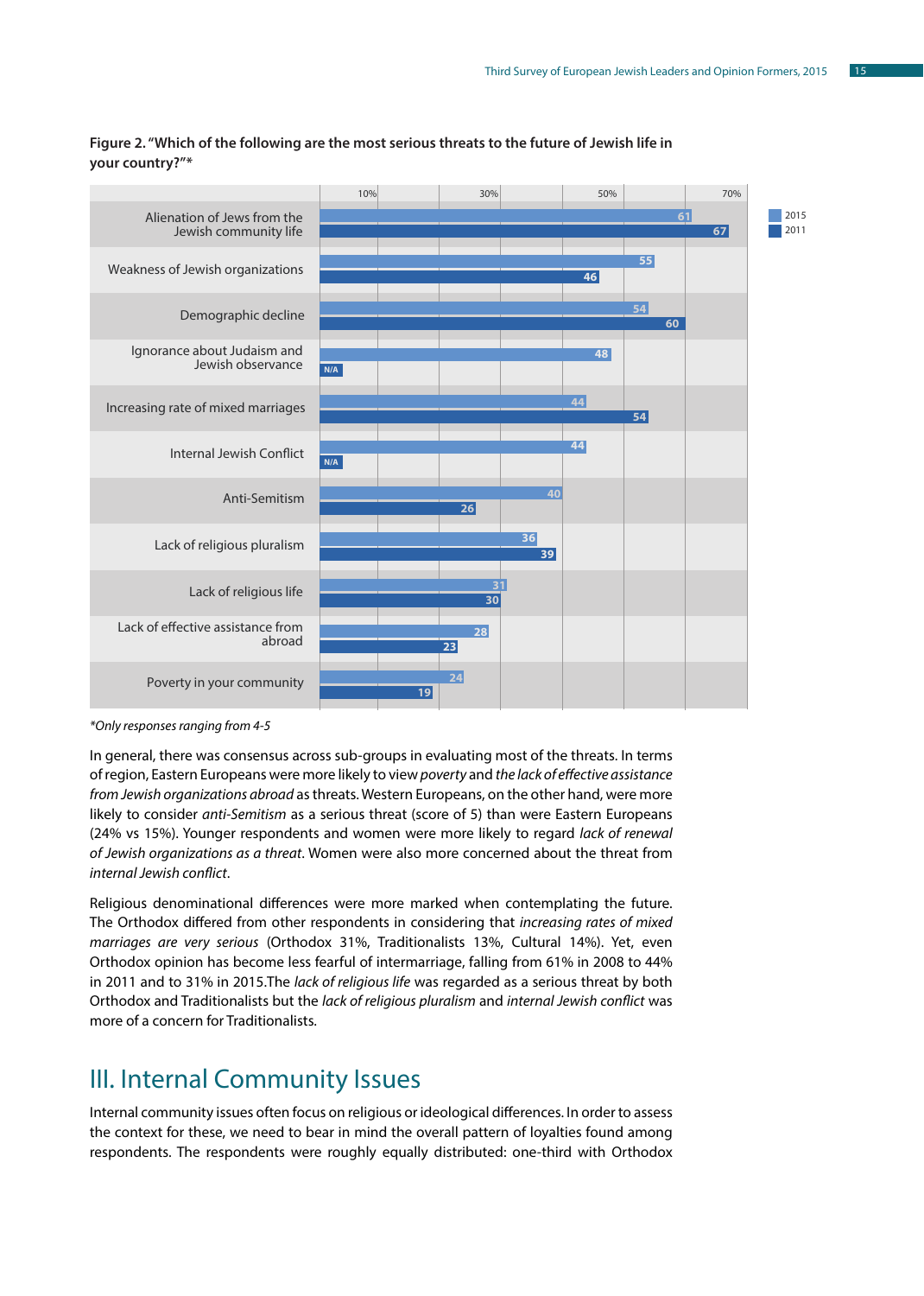affiliation, one-third affiliated with Traditionalist synagogue groupings and one-third religiously unaffiliated. The population was also approximately equally divided between those who identified with a religious outlook and those who report a secular outlook.

# Denominational Tensions

When asked, *to what extent do you feel that there are tensions between different streams within your community today*, most respondents reported that there were some problems, however, the overall assessment of tensions (Table 4) suggests stability or a slight decline since 2011. Some caution is necessary because the regional balance has shifted east since 2011, and a larger percentage of respondents did not answer in 2015 (17% vs 9%).

**Table 4. To what extent do you feel there are tensions between different denominational streams within your community today? 2015 vs 2011**

|                                  | 2015 | 2011 |
|----------------------------------|------|------|
| No tension/minor tensions        | 30%  | 23%  |
| Tensions are real but manageable | 40%  | 47%  |
| There are very serious tensions  | 13%  | 22%  |
| Don't know/no answer             | 17%  | 9%   |
| Total                            | 100% | 100% |

No age or gender differences emerged with regard to denominational tensions. Western Europeans were more concerned by this issue than Eastern Europeans, and Traditionalists were also significantly more concerned than were Orthodox or Cultural Jews. For a qualitative analysis of the responses on communal tensions, see page 32.

### Status Issues & Intermarriage

Respondents were asked to answer a battery of five questions and statements on issues regarding who is a Jew, communal policy on intermarriage and non-Orthodox conversions, and community policies on children of intermarriage. The answers reported below were the aggregate for the combined European communities and for no community in particular. Nevertheless, they provide an interesting overview of current sentiment on these contentious questions, as well as the trend in opinion on some issues since 2008 (See Figure 3).

### Community Membership

Five statements on the topic of who is a Jew which respondents were asked to agree or disagree with varied from a normative Halakhic (Jewish Law) definition to a sociological or self-certification approach. The scores for 2015 showed small changes since 2011, usually in a more inclusive, liberal direction. Given the contentious nature of the membership issue, only the *strongly agree* or *strongly disagree* response categories were considered for this report.

*Anyone with a Jewish father should be allowed to be a member of the community* gained strong agreement at 42% and strong disagreement at 12%. A policy of accepting *everyone with at least one Jewish grandparent* had strong agreement at 28% and strong disagreement at 19%. A policy of accepting *everyone who has undergone conversion*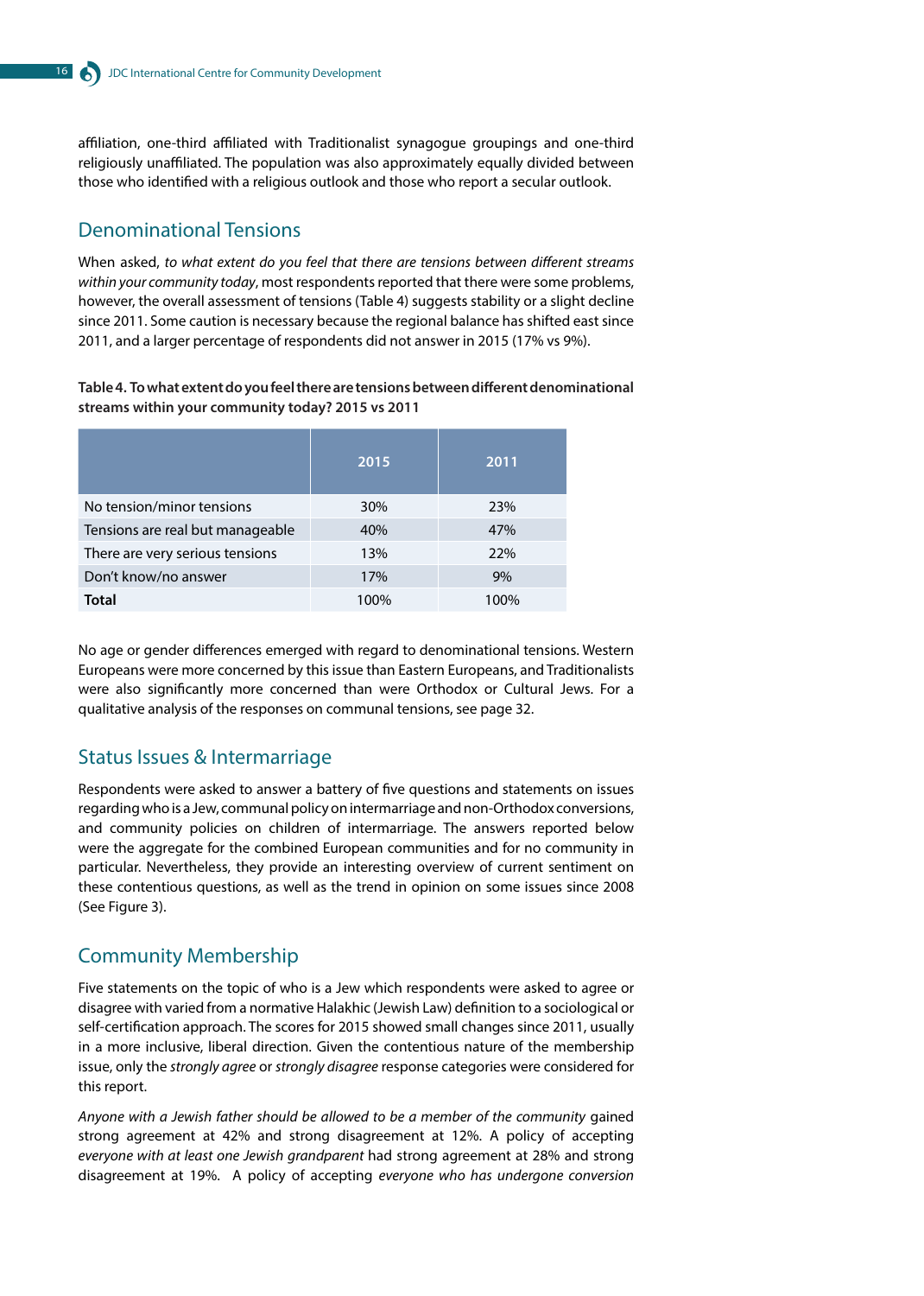*under the supervision of a rabbi from any denomination* received strong agreement at 45% and strong disagreement at 8%. Acceptance for *everyone who considers him/herself to be Jewish* got a strong agreement of 9% of respondents but a strong disagreement of 41% of respondents. The Halakhic approach: *only those born to a Jewish mother or who have undergone an Orthodox conversion* gained strong agreement of 12% but strong disagreement of a majority of 48%.

In order to find a majority opinion the *rather agree* responses need to be factored into the results. When these are added, the most popular criteria for community membership are *undergone conversion under the supervision of a rabbi from any denomination* (70%), *a Jewish father* (67%) and *one grandparent* (54%).

**Figure 3. Comparison of 2015, 2011 & 2008 responses to the statement: "Only those born to a Jewish mother or who have undergone an Orthodox conversion should be allowed to become a member of the community."**



Attitudes on community membership have become more inclusive since 2008 (Figure 3). Respondents in general tended to disagree slightly more in 2011 and 2015 (73-74%) with the statement: *only those who were born to a Jewish mother or who have undergone an Orthodox conversion should be allowed to become a member of the community*, than they did in 2008 (69%). Perhaps more importantly, the trend among Orthodox respondents of a decrease in agreement with the strict Halakhic position revealed in 2011 was maintained in 2015. Orthodox responses of *strong* and *rather disagree* were 60% in 2008 and 45% in 2015.

### Communal Policy on Intermarriage and the Intermarried

Seven approaches to this issue were offered for agreement or disagreement. Again, there was little consensus for any one approach, even though 68% of respondents opposed the proposition that their community *remain neutral, i.e. that there should be no communal policy on intermarriage*. Respondents differentiated between the notion of community membership and religious rituals such as weddings and conversion. So 68% agreed and only 24% disagreed with the statement that *intermarried couples should be allowed to become members of your community*. The tendency to favor inclusion was confirmed when only 10% agreed with the statement *I strongly support to bar intermarried couples from community membership* and a large majority of 79% disagreed. Consequently, 74% agreed their *community should put in place suitable spaces or programs in order to better integrate intermarried families*. This is probably because 70% agreed with the statement *including intermarried families in Jewish community life is critical for the survival of our community.*

Regarding marriages per se, a majority of 51% disagreed with the statement: *Intermarried couples should be allowed to have a Jewish wedding ceremony in your community,* while 40% supported the idea. There was a slightly more even split on the proposition that *non-Jewish*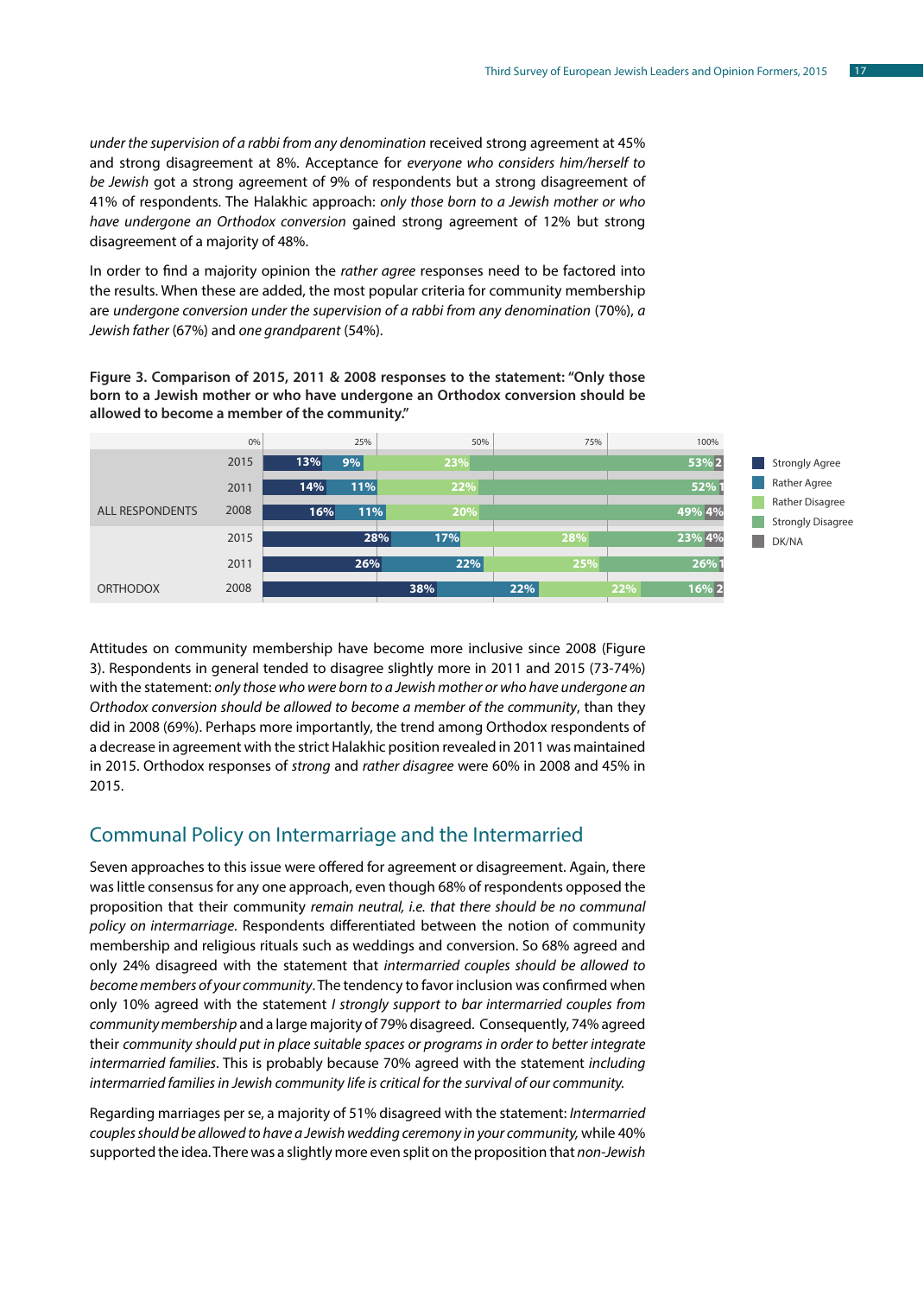*spouses should be actively encouraged to convert to Judaism*, with 41% supporting the idea but 48% opposing it. For a qualitative analysis of the responses on intermarriage, see page 32.

# Non-Orthodox Conversions

Respondents were offered five policy approaches to non-Orthodox conversions. The proposition to *only accept Orthodox conversions* had the support of 35% of respondents but a majority 57% disagreed (32% strongly). With regard to the idea to *tolerate non-Orthodox conversions but always encourage potential converts to pursue an Orthodox conversion and live an Orthodox Jewish lifestyle,* 59% were opposed and 32% were in favor. Given that 31% of respondents were Orthodox, the pattern of answers to the two statements was probably predictable. However, the non-Orthodox position was more likely to use the *strongly disagree* option than was the more Orthodox position to use the *strongly agree*  option.

The more inclusive option to *actively encourage non-Orthodox conversions and* accept *those converts as full and equal members of the community* received agreement from 54% but was opposed by 39%. A strictly exclusivist policy received little support, with three quarters of respondents disagreeing with the statement: *actively discourage non-Orthodox conversions and bar those converts from membership in the community (75% strong/rather disagree).*

Interestingly, for three options that were also offered in 2011, scores were almost identical. This suggests that opinions have been quite fixed on this issue. Given the strong feelings in their communities on this divisive question, it is no surprise that a majority of 62% disagreed with the statement to *remain neutral, i.e. the community should have no policy on non-Orthodox conversions.*

### Future Expectations on Jewish Status Issues

Respondents were asked whether they thought Jewish status issues in their communities would become more or less problematic over the next 5-10 years. Most were pessimistic, with 47% expecting them to become more problematic. Though pessimism has declined since 2011 when it stood at 56%, there was little optimism, with only 9% believing these issues would become less problematic (10% in 2011). The remaining one-third of respondents to both surveys expected little change from the present.

### Jewish Education

The survey questionnaire offered 11 statements regarding Jewish education. These varied from philosophical approaches, to policy issues, to observation of facts. For certain items, the level of response varied widely as many respondents have no contact with schools. For instance, 30% of respondents did not offer an opinion on the statement *in our community, Jewish education also serves Jewish children with disabilities*. In addition, there was much diversity of opinion on many issues. For example, 44% agreed and 44% disagreed with the statement that *we have enough institutions for Jewish education in our community*. The statement that *the level of Jewish education on offer in our schools is high* received 44% agreement and 33% disagreement, with the remainder (23%) not knowing or not answering. There was general enthusiasm and support for "Jewish education" as a concept, with a large majority of 69% disagreeing (41% strongly) with the negative statement that *Jewish education is not so important for Jewish survival, rather to develop a strong Jewish social life and Jewish network.*

A majority of 55% agreed with the statement that *Jewish schools do a good job integrating Jewish and general knowledge*. A similar majority (54%) disagreed with the idea that *Jewish education does not help our youth connect to global, non-Jewish issues they care about.*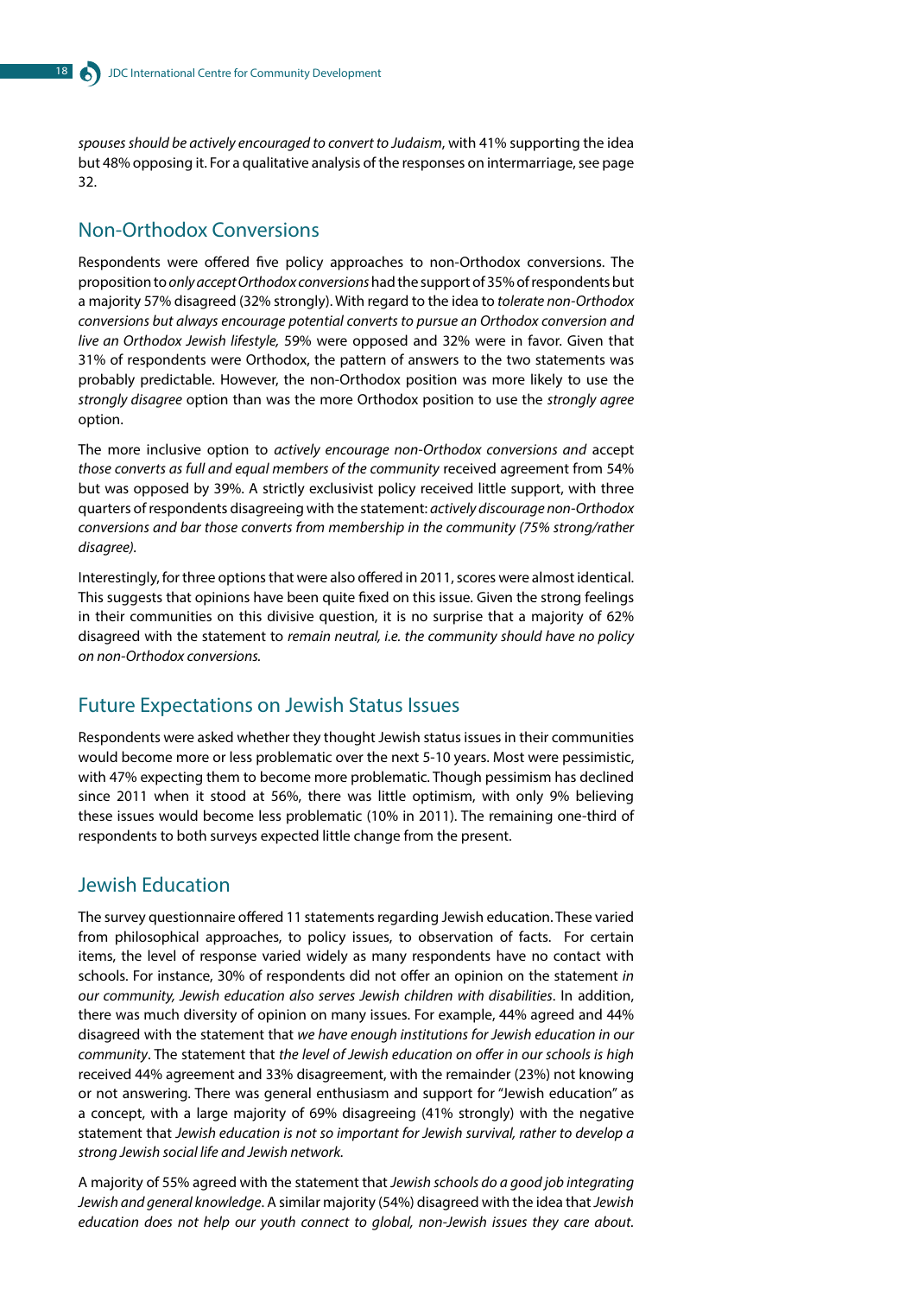#### **Figure 4. Opinions onJewish education**

|                                                                                                                                 | 0%      | 25% | 50% |     | 75% |     | 100%   |                                                                                      |
|---------------------------------------------------------------------------------------------------------------------------------|---------|-----|-----|-----|-----|-----|--------|--------------------------------------------------------------------------------------|
| Jewish education does not help our youth to<br>connect to global, non-Jewish issues they<br>care about                          | $ 5\% $ | 20% |     | 30% |     | 28% | 17%    | <b>Strongly Agree</b><br>Rather Agree<br>Rather Disagree<br><b>Strongly Disagree</b> |
| The professionals working in Jewish<br>schools (teachers, directors) are well paid                                              | 5%      | 22% | 24% | 10% |     |     | 39%    | n a<br>DK/NA                                                                         |
| Jewish education is not so important for<br>Jewish survival rather to develop a strong<br>Jewish social life and Jewish network | 5%      | 12% | 30% |     |     | 44% | 9%     |                                                                                      |
| Jewish schools do a good job in facilitating the<br>transition of our youth between Jewish and<br>non-Jewish settings           |         | 10% | 36% |     | 27% | 8%  | 19%    |                                                                                      |
| In our community Jewish education serves<br>also Jewish children with disabilities                                              |         | 11% | 20% | 24% | 14% |     | 31%    |                                                                                      |
| Our educational institutions serve all<br>ages/groups needed to be served                                                       |         | 11% | 30% |     | 28% | 13% | 18%    |                                                                                      |
| The main problem of Jewish education<br>is its high cost                                                                        |         | 11% | 24% | 28% |     | 17% | 20%    |                                                                                      |
| We have enough institutions for<br>Jewish education in our community                                                            |         | 12% | 34% |     | 31% |     | 17% 6% |                                                                                      |
| Jewish communities should create<br>integrated schools to serve Jewish and<br>non-Jewish populations                            |         | 14% | 27% | 25% |     | 18% | 16%    |                                                                                      |
| The level of Jewish education our schools<br>offer is high                                                                      |         | 15% | 34% | 27% |     | 9%  | 15%    |                                                                                      |
| Jewish schools do a good job of integrating<br>Jewish and general knowledge                                                     |         | 18% |     | 41% | 17% | 7%  | 17%    |                                                                                      |

Whereas age and gender differences were insubstantial with regard to Jewish education, there were significant regional and denominational divides. There was a consistent 20% agreement gap between Western and Eastern respondents on many items, but they were not always in the same direction. Westerners were significantly more in agreement that the level of Jewish education was high (53% vs 32% *strongly/rather agree*) and that schools were *doing a good job in integrating Jewish and general knowledge* (63% vs 44%). On the question of whether pay for Jewish educators was adequate, Westerners were more likely to agree that it was a problem but also paradoxically complained about the high cost of Jewish education. The Easterners were more favorable to *integrated schools to serve Jewish and non-Jewish populations*, and they also felt that there was insufficient choice of schooling.

Since day school education is mostly under Orthodox religious sponsorship, it is not surprising that significant denominational differences regarding Jewish education were revealed. In general, the Orthodox group was happier with current offerings and less critical of gaps in provision. The Traditional respondents were the most critical about *the level of*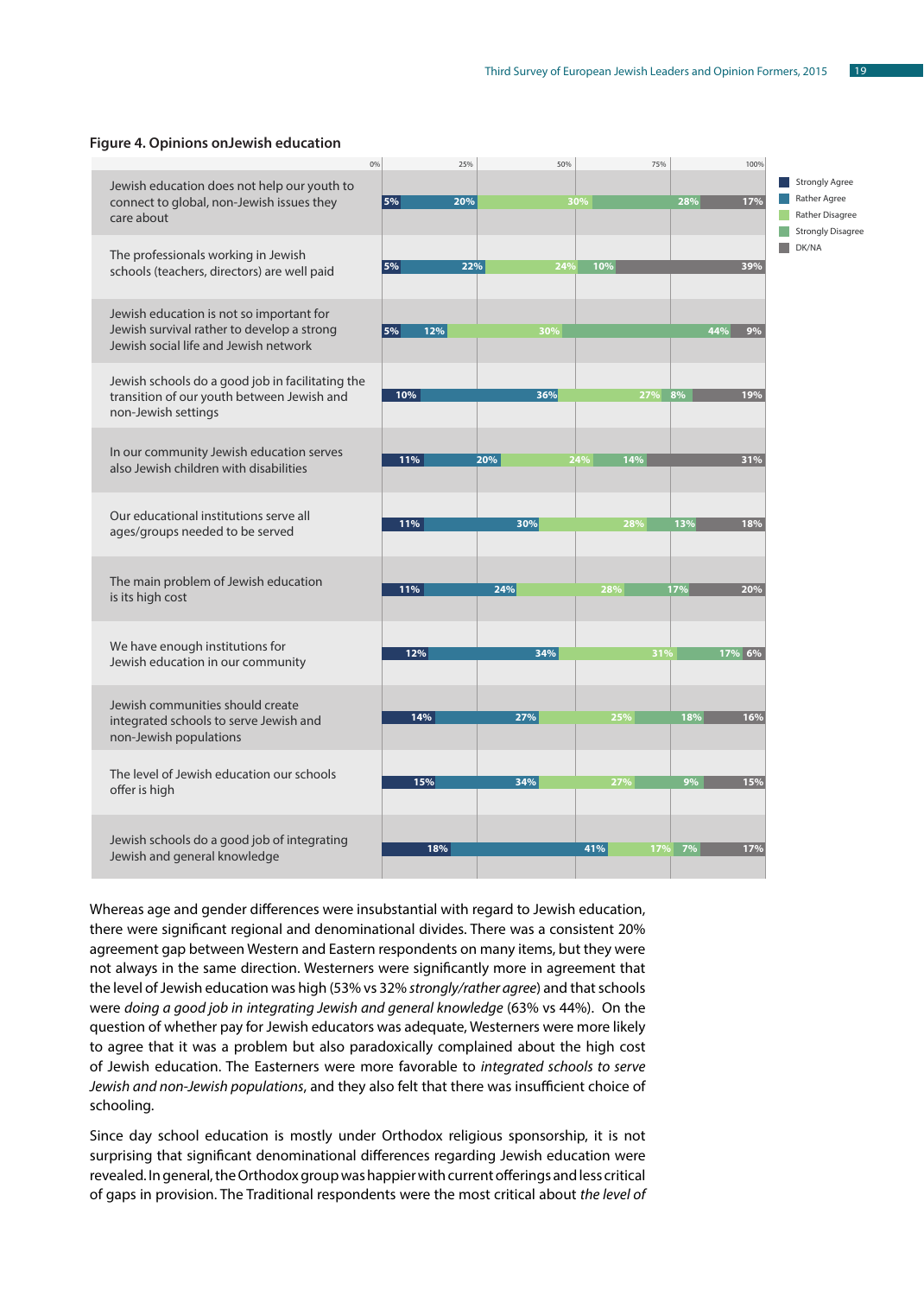*Jewish education* and *connection to global issues*. Traditional and Cultural respondents felt there was insufficient provision for *children with disabilities* and they exhibited a 20 point agreement gap with the Orthodox on the issue of *integrated schools* (23% Orthodox vs Traditional 54% and Cultural 52%).

# IV. Financial Situation and Funding

The communities' overall assessment of their current financial situation varied considerably, but the general pattern has changed very little since 2011 (Figure 5). Though there has been a slight improvement since 2011, the situation has not returned to that prior to the economic recession of 2008-10. Most respondents in 2015 saw their community's funding situation as *tight but currently manageable* (43%) and some reported it as *tight and increasingly unmanageable* (26%). Whereas 18% saw their financial situation as *healthy*, 13% reported it as *critical*. Respondents from Eastern Europe were more likely to respond that their financial situation is healthy or stable than those in Western Europe.



**Figure 5. Comparison of 2015, 2011 & 2008 responses: "How would you characterize your community's overall financial situation at present?"**

Regarding the next 5-10 years, the tendency was to be pessimistic: 40% expected the situation to *deteriorate somewhat or significantly* and only 18% expected it to *improve somewhat or significantly*. Interestingly, there were no regional differences on expectations.

Part of the reason for this pessimism was revealed by a question on charitable giving in terms of *generosity relative to means*. On a scale of 1-5, with 1 being *very low* and 5 *very high*, the overall assessment was 10% for *very low* and only 5% for *very high*. Given the history of socialism and poverty in the East, there is little tradition of private philanthropy. Thus, there was a significant point gap between East and West for the *very low* score on all the charitable giving items, e.g. *generosity relative to means* (45% in East vs 13% in West).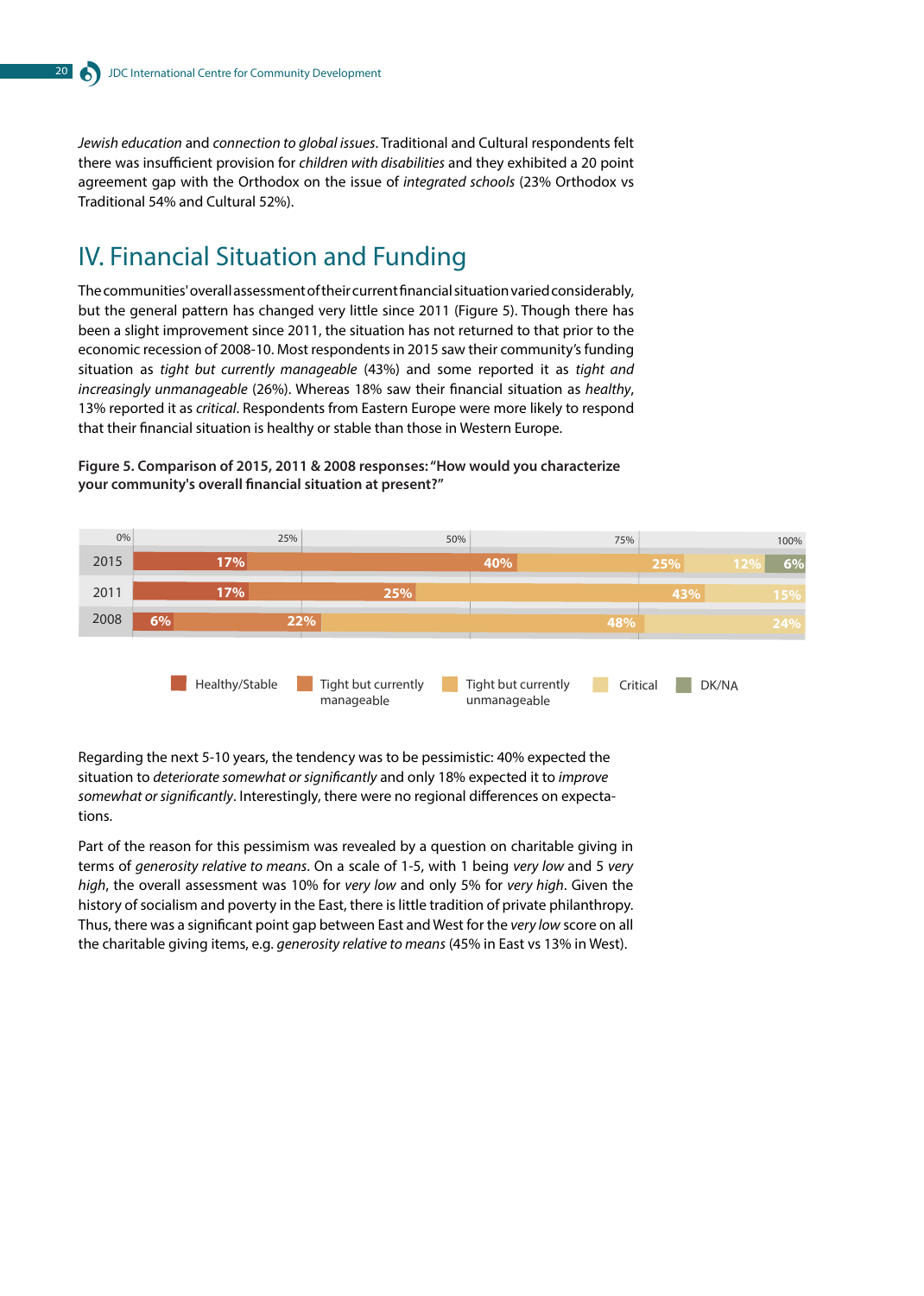# V. Security & Safety

The last 5 years were marked by a series of terrorist attacks on Jewish communities in Western Europe, including the attack on the Jewish school in Toulouse, France in 2012, the Jewish Museum in Brussels, Belgium in 2014, a kosher supermarket in Paris, France and a synagogue in Copenhagen, Denmark in 2015. Respondents were asked *to what extent do you feel it is safe to live and practice as a Jew in your community today?* Surprisingly, there was minimal change in the overall assessment of the safety situation since 2011 and most European Jewish leaders felt secure today with 22% reporting feeling *very safe* and 63% reporting feeling *rather safe*. Only 9% felt *rather unsafe* and 5% *not safe at all.* Since 2008, however there has been an 11% decrease in people who feel *very safe* in their city, although the response for *rather safe* has remained constant. Presumably, the majority's confidence in their safety reflects their confidence in the additional security measures put in place by the national authorities.

The concern is widespread as there were no statistically significant differences between or within the socio-demographic groups with regard to responses to the question. No sub-group differences emerged with regard to the safety issue in terms of age, gender, denomination or region. The lack of regional variation is of historical significance for Jews in Europe where in the past the West was regarded as safer and more welcoming than the East.

### Recent Change in Expressions of Anti-Semitism

Respondents were asked about their *perceptions of change in specific expressions of anti-Semitism* in the past 5 years. As Table 5 shows, the scores for *increased a lot* exceeded the score for *decreased a lot*, suggesting a change in the way anti-Semitism manifests itself across Europe.

|                                  | Increased a lot | Decreased a lot |
|----------------------------------|-----------------|-----------------|
| On the internet                  | 75%             | 1%              |
| In the media                     | 24%             | 4%              |
| In political life                | 17%             | 6%              |
| Vandalism of Jewish buildings    | 12%             | 5%              |
| Desecration of Jewish cemeteries | 10%             | 4%              |

**Table 5. Respondents' Perceptions of Change in Specific Expressions of Anti-Semitism**

Although the traditional outbreaks of vandalism and desecration on average do not seem to have increased much, nor has political life seen a big change, there is a sense that the media is a growing problem and that the internet has become prominent in spreading anti-Semitism.

Figure 6 illustrates the regional differences in perceptions, with Westerners reporting a greater increase of *hate on the internet*, and an increase in *vandalism of Jewish buildings* than Easterners.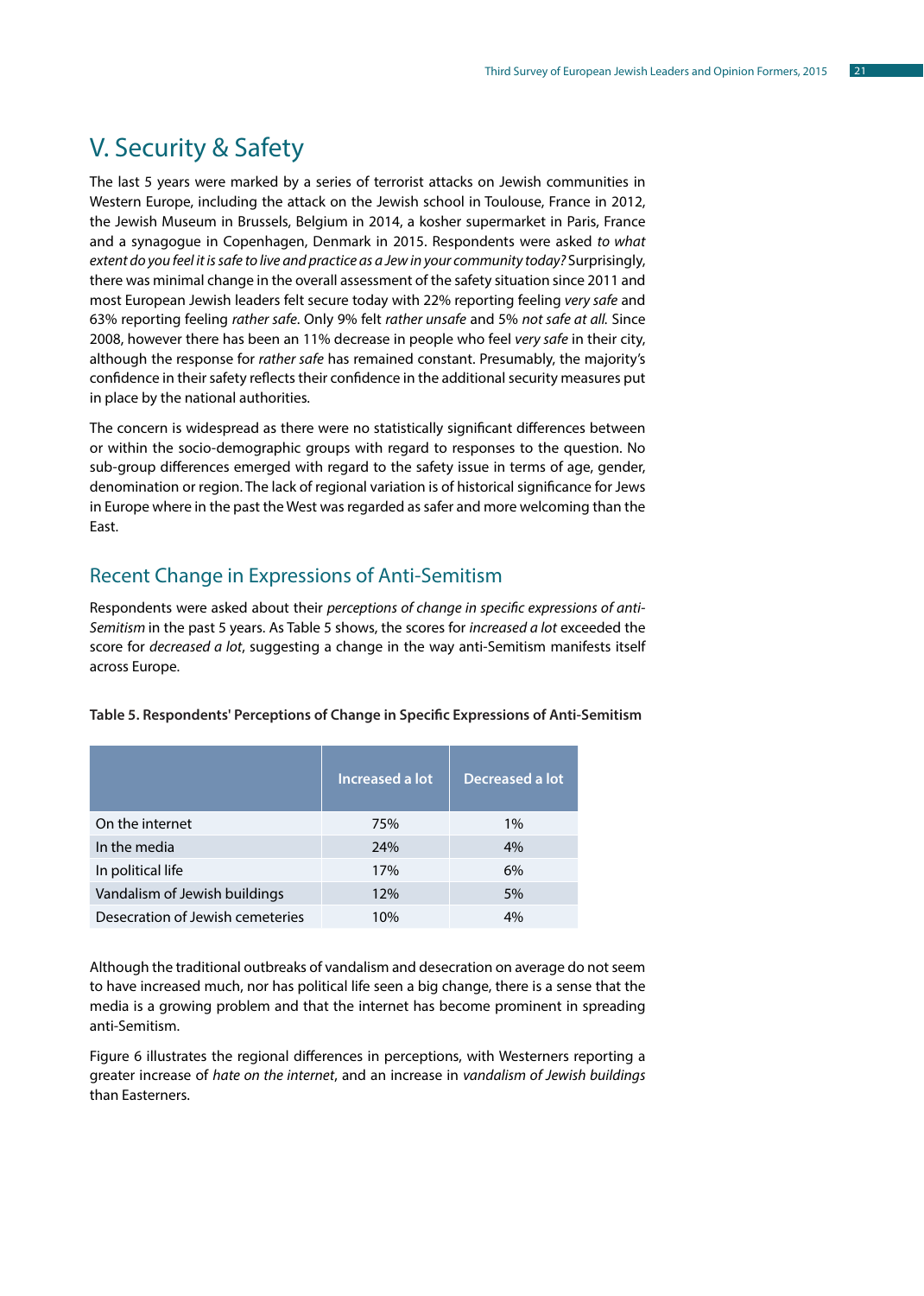

#### **Figure 6. Perceptions of changes in Anti-Semitism by region**

### Allies and Threats

Two-thirds of respondents felt considerably more pessimistic about anti-Semitism increasing than they did in the previous surveys (67% in 2015 vs 49% in 2011 and 54% in 2008), reflecting a consensus across different types of European Jews.

As to which elements in society they regarded as their strongest allies in the struggle against anti-Semitism *always/most of the time*, a majority of respondents picked the *current national government* (54%) and *Jewish organizations abroad* (49%). Jewish leaders were slightly more confident in 2015 that they could rely on their national governments than they were in 2011 (46%).

Interestingly, the political parties which make up these governments were consistently viewed as less supportive allies *always/most of the time*. The centrist political parties were seen as reliable as the *Christian religious leadership* (29%), but more reliable than *local/ national human and civil rights groups* (15%), *international human rights organizations* (15%), *intellectuals/academics* (13%) and the *mainstream media* (10%). Overall, the low scores suggest that the Jewish leadership does not believe that they have firm and dependable allies in European civil society.

Significant age group differences were found regarding this issue. The overall pattern was for an age slope, with older respondents feeling more supported than younger respondents. The over-55 age group were twice as likely to have confidence in the *current national government* than those under the age of 40 (63% vs 33%). The young also had less confidence in *Conservative/Christian parties* and the *mainstream media*. Orthodox respondents exhibited more confidence in *Christian leaders* but less confidence than others in *international human rights organizations* and *intellectuals*.

Regarding threatening groups, 40% viewed *right-wing nationalist parties* as major threats *always/most of the time* - a slight decrease from 2008. In contrast, *Marxist left-wing parties* were regarded as a major threat by 21% of respondents in 2015. Reporting *Muslim religious leadership* as major threat *always/most of the time* decreased from 23% to 12% in 2015. This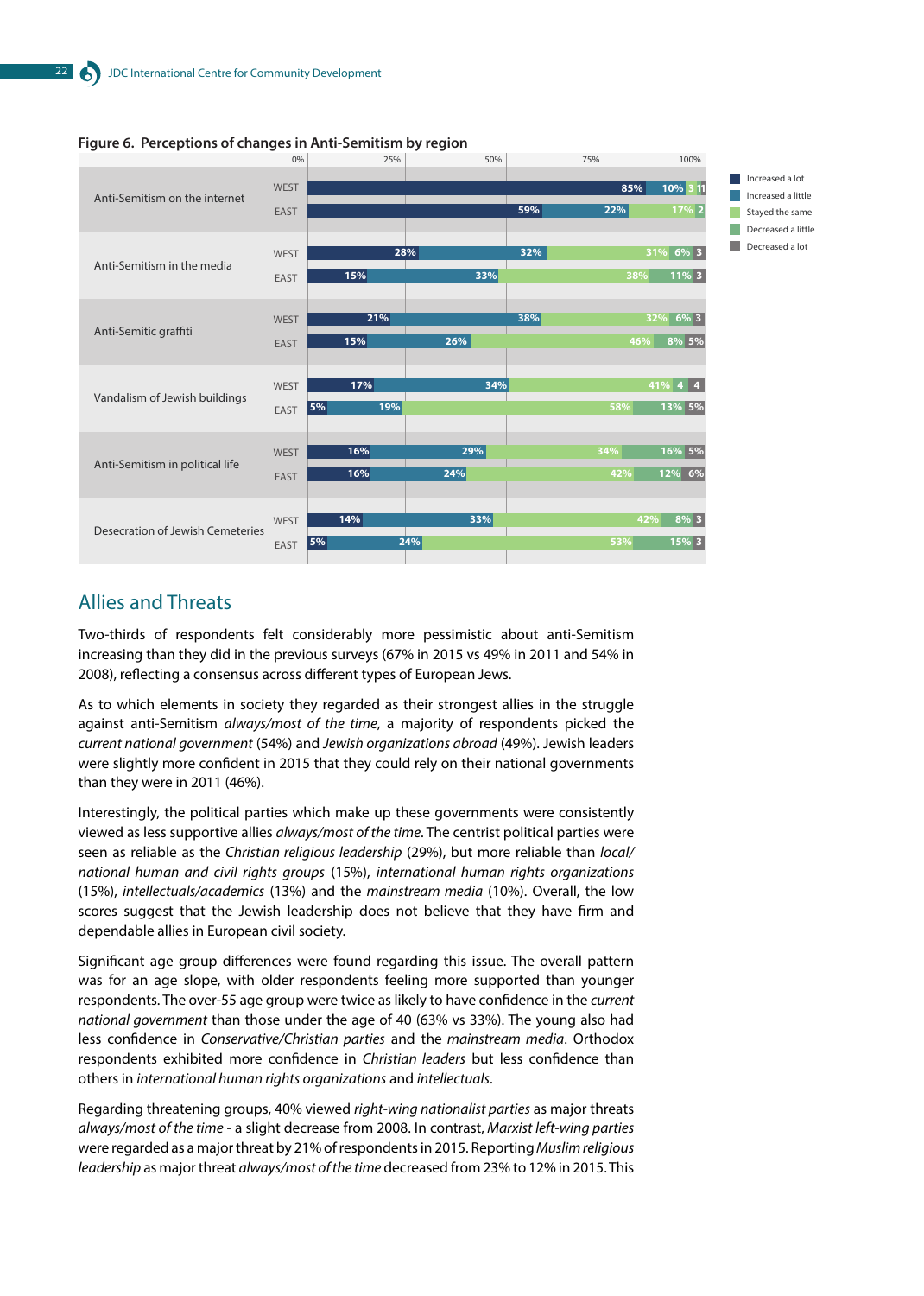may be due to the shift in the regional balance between Western European respondents and those from former Eastern bloc countries. Westerners identified more sources of threat than Easterners, both from the left and the right (*always/sometimes* a threat, right-wing nationalist 67% vs 47%; *Marxist leftist parties* 60% vs 37%; *non-mainstream media* 68% vs 48%; *Muslim religious leaders* 48% vs 14%), however, Easterners were less likely to dismiss the threat from *Conservative/Christian parties* (*never a threat* 28% vs 56%). Another significant variation concerned age, with the older generation fearing the threat from *leftist parties* and *Muslim religious leadership* more than the younger generation.

### Future Expectations of Anti-Semitism

An overall assessment of the findings regarding the security and safety of Jews in Europe leads to the conclusion that though the European Jewish leaders do not regard the current situation as an immediate crisis, they believe the situation is deteriorating.

When asked if they expected changes in the frequency of problems stemming from anti-Semitism over the next 5-10 years, the tendency was to be pessimistic, with 23% expecting the prejudice to *increase significantly*, 44% expecting it to *increase somewhat*, and only 27% expecting it to *remain constant*. Only a tiny minority of 3% expects it to *decrease somewhat/ significantly*. A significant regional difference emerged on this issue with Westerners appearing more pessimistic (67%) than Easterners (53%).

# VI. Europe

In 2011 and 2015, the respondents were offered eight statements concerning attitudes towards Europe, and the place of Jewish communities in Europe. The rank order of strong agreement with the statements was very similar for both surveys, as shown in Figure 7.

Europe is very popular, both as a Jewish and as a general political project. All the statements received majority support with a tendency to concentrate in the *rather agree* option. Consequently, in order to obtain a more differentiated analysis, the *strongly agree* category should be our focus.

In 2015, the statement that gained a majority and an increased level of strongly agree responses was related to Jewish unity: *It is very important to strengthen relationships between Jews living in different parts of Europe* (64%). This was followed by *I believe it is important that my community belong to European Jewish organizations* (51%).

Jewish solidarity and European Jewish identity were also strongly supported: *European Jewry has unique and valuable perspectives to share with the rest of World Jewry* (47% *strongly agree*). There was an increase in the sentiment that *European Jews have a special responsibility towards one another* (41% *strongly agree*). Yet there was an acknowledgement that there is little real substance to these hopes as 69% agreed with the negative statement that *European Jewry is not composed of integrated communities across the continent* (19% *strongly agree*). Pessimism was widespread, with the only statement to obtain minimal strong agreement (8%) *was the future of European Jewry is vibrant and positive*. The younger respondents were slightly less pessimistic than the older cohorts.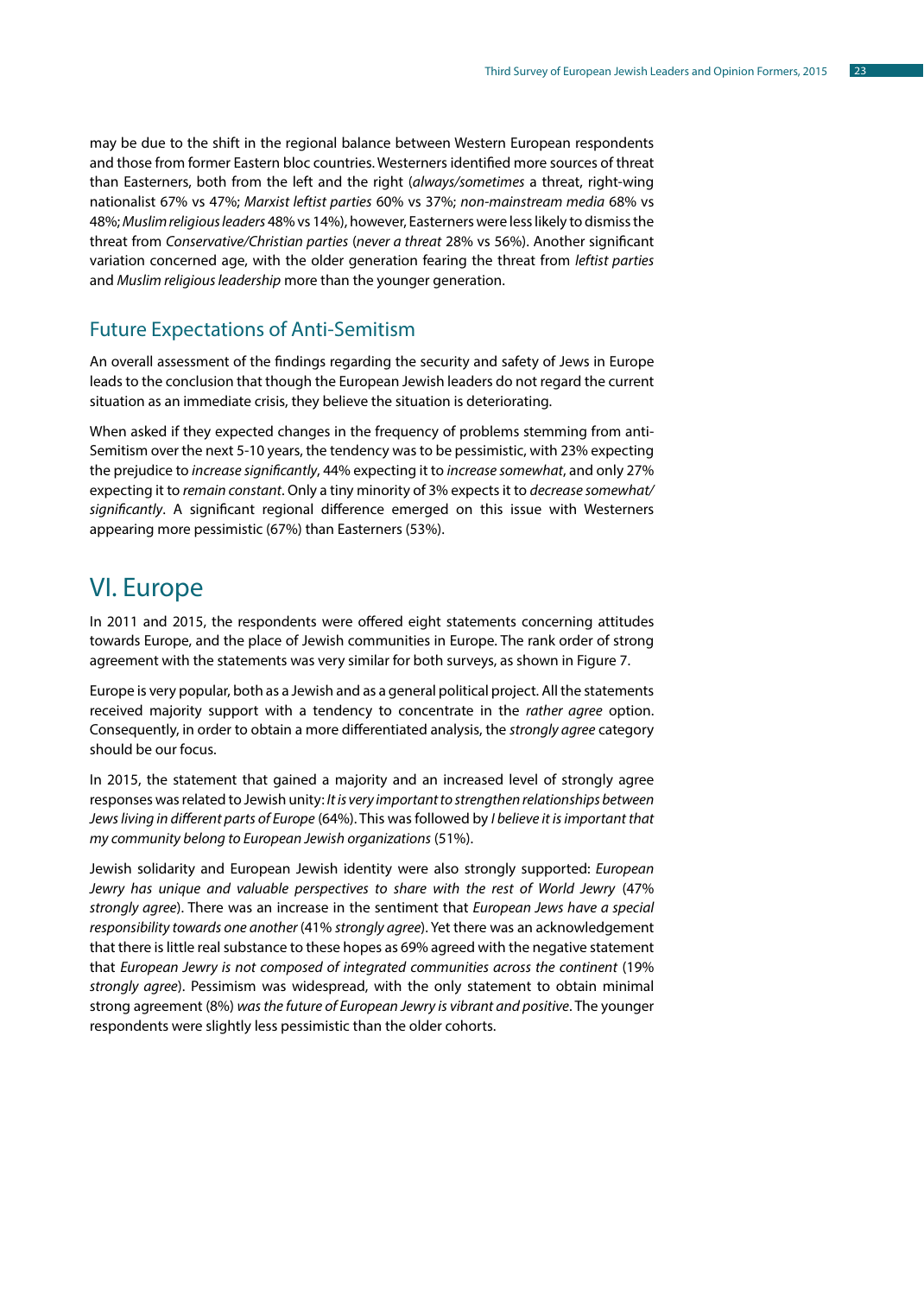

#### **Figure 7. Statements on European Jewry expressed in strongly agree (%), 2015 vs 2011**

Most leaders admitted that their familiarity with, or direct knowledge of Jewish communities in other countries and organizations was weak but it has increased since 2011: *I have direct knowledge of realities in other Jewish communities in Europe* (30% vs 22% *strongly agree*). Yet, few believed they were *familiar with the goals and programs of the main European Jewish organizations and their leaders* (14% *strongly agree*).

# VII. Israel

The relationship with the State and people of Israel is of great importance to European Jewish communities. However, this relationship has become more problematic and contentious in recent years, as events in the Middle East have reverberated through Europe. The policies of the Israeli government on Jewish religious issues, as well as peace and security issues have been controversial. Some have claimed Israel is polarizing Jewish communities as well as events in Israel lead to an increase of anti-Semitism impacting communities.

In order to gauge the situation, respondents were asked: *To what extent do you feel there is divisiveness over Israel within your community today?* There was a slight tendency for women to see more divisiveness than men, but the most significant differences were regional. Western Europeans reported community divisiveness (Figure 8) as more of a problem than Eastern Europeans (12% v 5%) stating *there was a great degree of divisiveness over Israel*. Conversely, 30% of Easterners reported *no divisiveness at all* compared to only 8% of Westerners.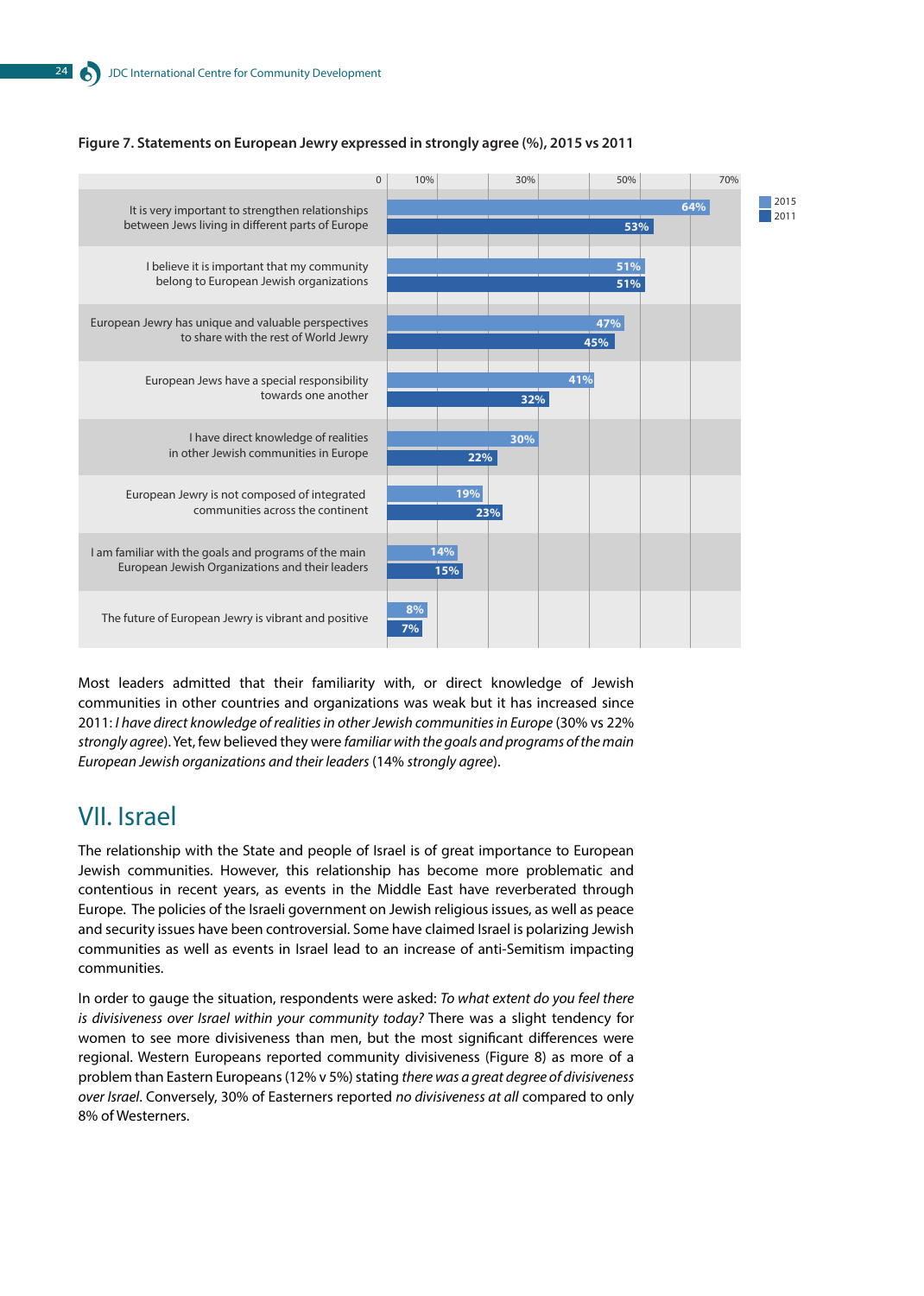#### **Figure 8. To what extent do you feel there is divisiveness over Israel within your community, East vs West**



Among respondents, there was a strong consensus over the need to provide space for open political debate about Israel within communities. The survey replicated the 2011 finding of 84% agreement (45% *strongly* and 40% *rather agree*) that *Jewish communities should provide opportunities for members to share different opinions and points of view on Israel and its policies*. There was also a strong consensus of 85% that *events in Israel sometimes lead to an increase of anti-Semitism in my country* (41% *strong* and 44% *rather agree*). This observation may be linked to the 70% agreement with the statement: *The media in my country regularly portrays Israel in a bad light* (see also opinion on media role in anti-Semitism, above).

The three surveys allow for monitoring trends among European Jewry on five attitudes towards Israel, as shown in Figure 9.



**Figure 9. Comparison of 2015, 2011 & 2008 responses on Israel items: "To what extent do you personally agree or disagree with the following statements about Israel?"**

Figure 9 shows that views regarding Israel are stable and that there has been minimal change in the pattern of responses between 2008 and 2015. A consistently strongly-held opinion is that *Someone can just as easily be a good Jew in Europe as they can in Israel* (49% *strongly agree* and 32% *rather agree*). Paradoxically, there was also a strong agreement with the statement that *Israel is critical to sustaining Jewish life in Europe* (41% *strongly* and 38% *rather agree*).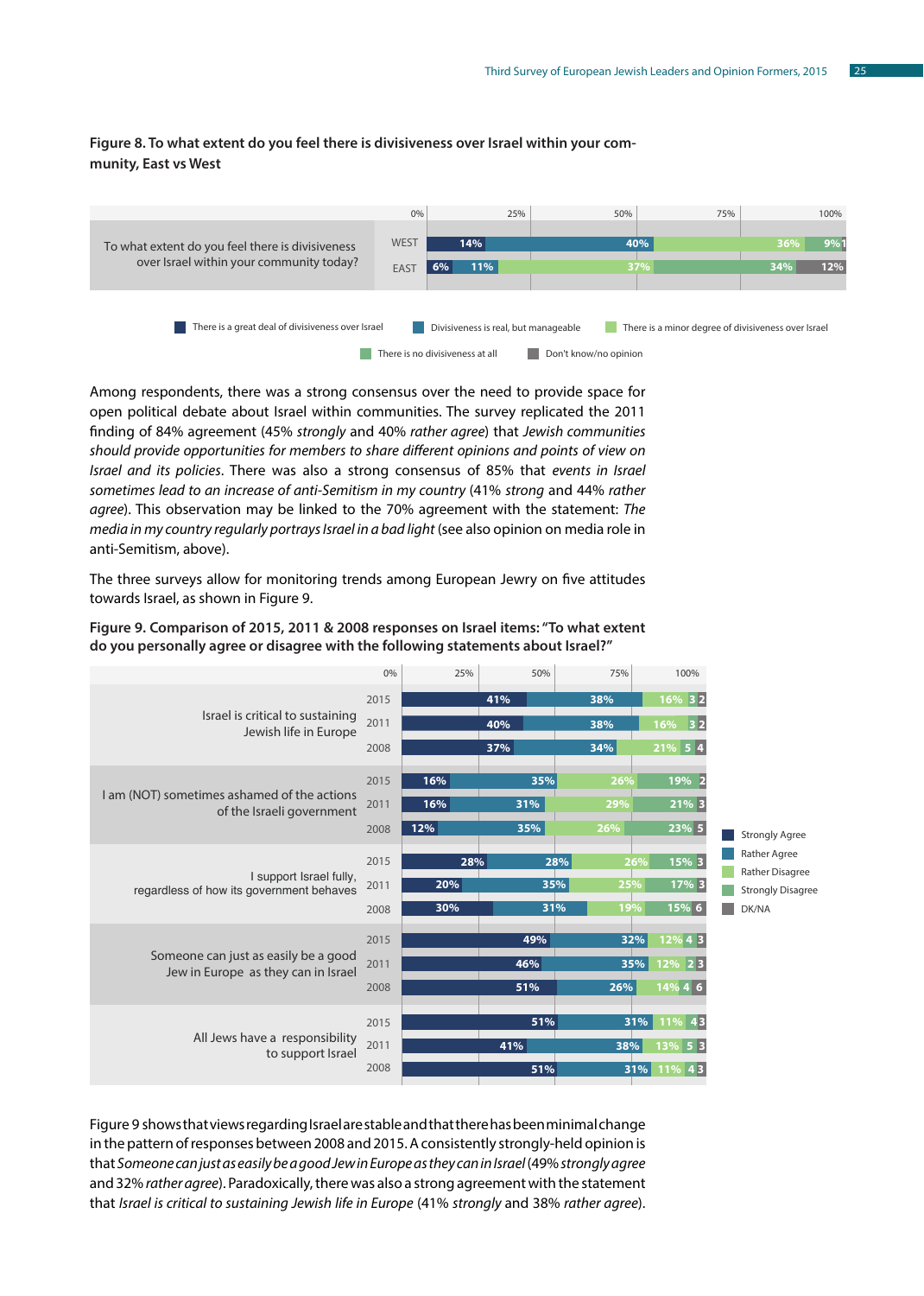The overall tenor of opinion produced a sympathetic pro-Israel majority but levels of support varied considerably according to the context and wording offered. While 77% agreed that *All Jews have a responsibility to support Israel*, the proportion of *strongly agree* fell from 49% in 2008 to 34%. There continues to be considerable division over the statement: *I support Israel fully, regardless of how its government behaves* (*strongly agree* 28%; *rather agree* 28%; *rather disagree* 26%; *strongly disagree* 15%). The widest division of opinion related to the provocative statement: *I am sometimes ashamed of the actions of the Israeli government*. In the interests of consistency, this statement was reversed in Figure 9, and showed 51% of respondents disagreed with the statement (16% *strongly disagree*). On the other hand, 46% took a critical stance and agreed (16% *strongly agree*). Yet even on this issue, there was stability in the balance of opinions between 2008 and 2015.

Regarding the respondents' personal characteristics, statistical analysis showed that age and gender generally failed to predict differences in reactions towards Israel. The largest and most significant differences were regional, with Eastern Europeans voicing a greater intensity of support and loyalty, and Western Europeans being more critical of Israel. Westerners were more likely to *somewhat/strongly agree* (54% vs 44%) that they are *sometimes ashamed of the actions of the Israeli government* – a response that is possibly related to the impact of the media and the events in Israel.

By contrast, the amount of hostility in the media and Israel related to anti-Semitism were rated lower by Easterners. The item: *The media in my country regularly portrays Israel in a bad light*, obtained a much higher score in the West (85% vs 50%). The gap was particularly wide on the highest rating (*strongly agree*) for the statement: *Events in Israel sometimes lead to an increase in anti-Semitism in my country* (62% West vs 27% East).

#### **Figure 10. Support for Israel by East region, 2015 vs 2011**





|                                        | 0%   | 25%     | 50% | 75% | 100%             |
|----------------------------------------|------|---------|-----|-----|------------------|
| Israel is critical to sustaining       | 2015 |         | 45% |     | 13<br>39%<br>12% |
| Jewish life in Europe                  | 2011 |         | 35% | 30% | 22% 5 8%         |
|                                        |      |         |     |     |                  |
| I am sometimes ashamed of the actions  | 2015 | $ 7\% $ | 37% | 28% | 23% 5            |
| of the Israeli government              | 2011 | 8%      | 31% | 28% | 27% 6%           |
|                                        |      |         |     |     |                  |
| The media in my country regularly      | 2015 | 16%     | 34% |     | 9% 4<br>37%      |
| portrays Israel in a bad light         | 2011 | 18%     | 29% |     | 13% 3<br>37%     |
| Events in Israel sometimes lead to an  |      |         |     |     |                  |
| increase of antisemitism in my country | 2015 | 27%     |     | 52% | 14% 2 5          |
|                                        | 2011 | 22%     |     | 47% | 15%<br>8% 8%     |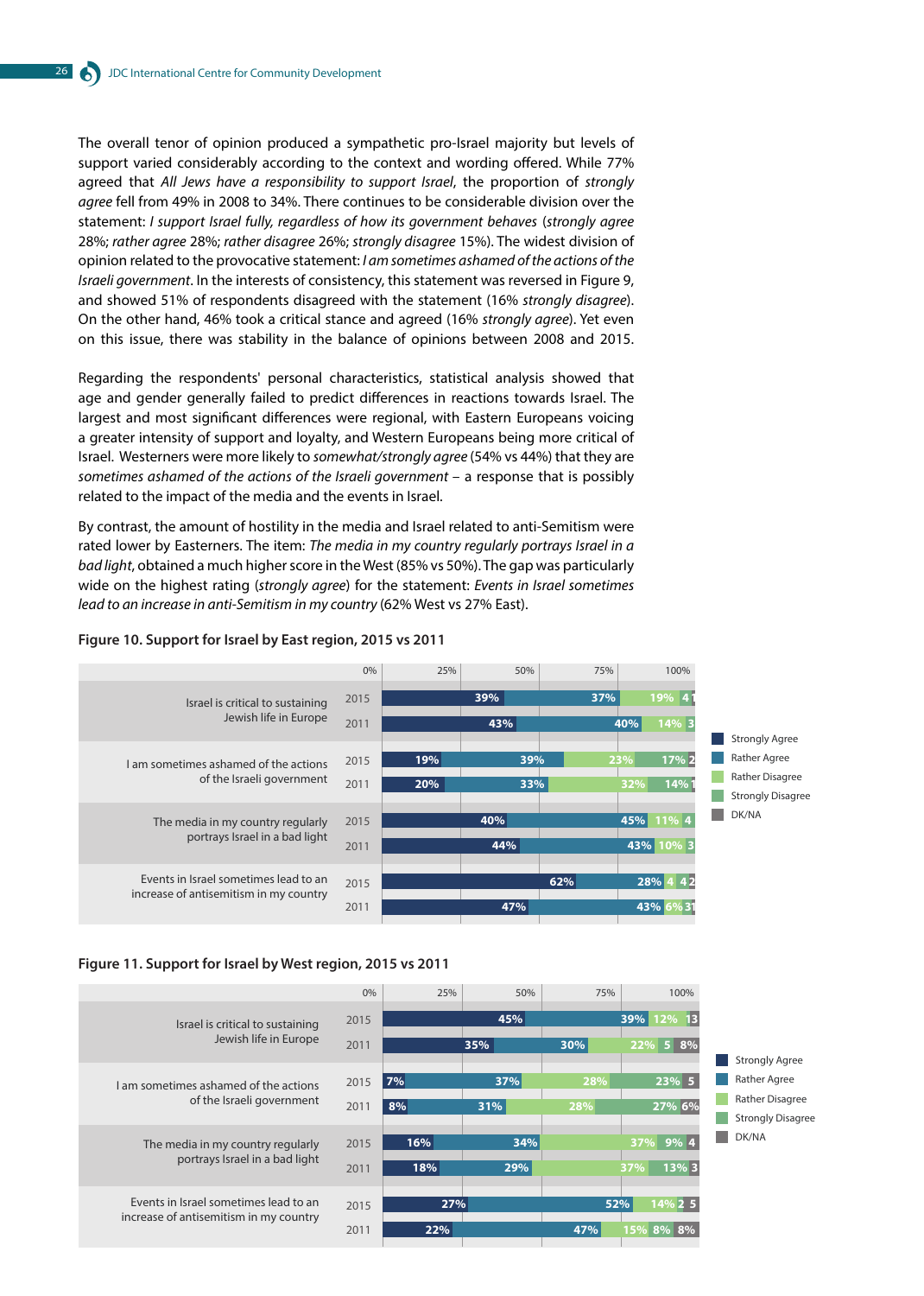Support for Israel by denomination, depicted in Figure 12, showed a strong positive consensus on the need to support the Jewish state. There was a slight tendency for the Orthodox to be firmer in their support, less critical and less likely to be ashamed of Israel than the Traditional Jews.





# VIII. Assessment of Communal Organization: Decision-Making, Leadership and Change

### Decision-Making Processes & Accountability

This issue varied according to each community but a macro-view is indicative and useful. When asked to assess five aspects of the operation and management of their community, responses were roughly divided in half. The range of positive scores (*agree* and *somewhat agree*) for each category was similar, with 58% agreeing it was *wellinformed*, 54% agreeing that the decision-making was *democratic*, and 47% rating it as *efficient. Transparent and consultative* received the lowest scores, both at 42%. Figure 13 shows that since 2008 there has been an increase in the proportion of European leaders who believe that the decision-making process is not consultative, with a decrease from 20% to 6% of those who *strongly agree that* it is consultative.

**Figure 13. Consultation process in the communities, 2015 vs 2011 vs. 2008. To what extent do you agree or disagree that the decision-making processes in your community today are consultative?**



In terms of personal characteristics, religious outlook was not a factor, and the only regional difference was concerning transparency of the processes, with surprisingly more Westerners disagreeing (59%) than Easterners (40%). The middle-aged (60%) were more likely to disagree about how *democratic* the community was. The major divide was based on gender. Women were significantly more critical than men on every item, especially in disagreeing on how *well-informed* (53% women vs 30% men) or *consultative* (59% women vs 46% of men) the processes is.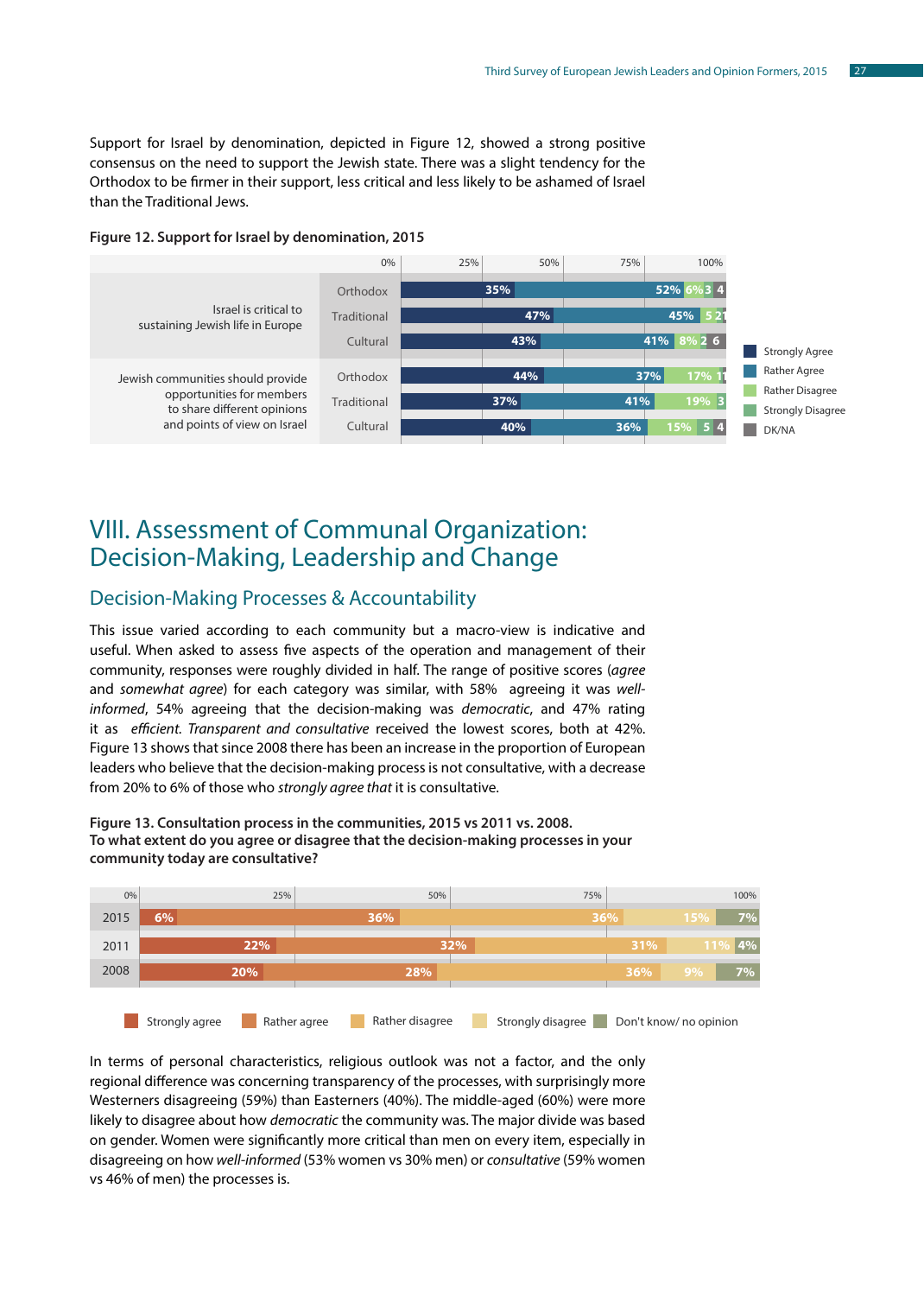# Drivers of Change

Respondents were asked to select two choices of drivers of change in their communities. The top choices were *lay leadership* (46%), followed by *individuals creating non-institutional programs and initiatives* (37%) and *young people* (36%). Interestingly, *young people* was the most popular overall second choice. *Rabbis* were only chosen by 18% and *educators/ teachers* by only 16%.

**Table 6. Who are the most likely drivers of change in your community? Select a first and second choice**

|                                                                    | <b>First choice</b> | <b>Second choice</b> |
|--------------------------------------------------------------------|---------------------|----------------------|
| Lay leadership                                                     | 28%                 | 18%                  |
| Individuals creating non-<br>institutional programs or initiatives | 22%                 | 15%                  |
| Young people                                                       | 17%                 | 21%                  |
| Professional leadership                                            | 14%                 | 18%                  |
| <b>Rabbis</b>                                                      | 7%                  | 11%                  |
| Educators/Teachers                                                 | 6%                  | 10%                  |
| Other                                                              | 3%                  | 2%                   |
| Don't know/No opinion                                              | 3%                  | 5%                   |
| Total                                                              | 100%                | 100%                 |

Responses were analyzed according to the roles performed by respondents in their community. Interestingly, community professionals assessed their role as drivers of change higher (33% *first choice*) than that of lay leaders (9% *first choice*) or others (4%).

### Community Initiatives

#### **Figure 14. New Community Initiatives by Region**



Survey respondents were offered three choices regarding the source or sponsors of *new initiatives created in your community: already existing Jewish organizations; outside the existing Jewish organizations; private foundations and agencies from abroad*. This data was analyzed by region (Figure 13). The differences that emerged reflect the much greater reliance of Eastern European communities on external support (47%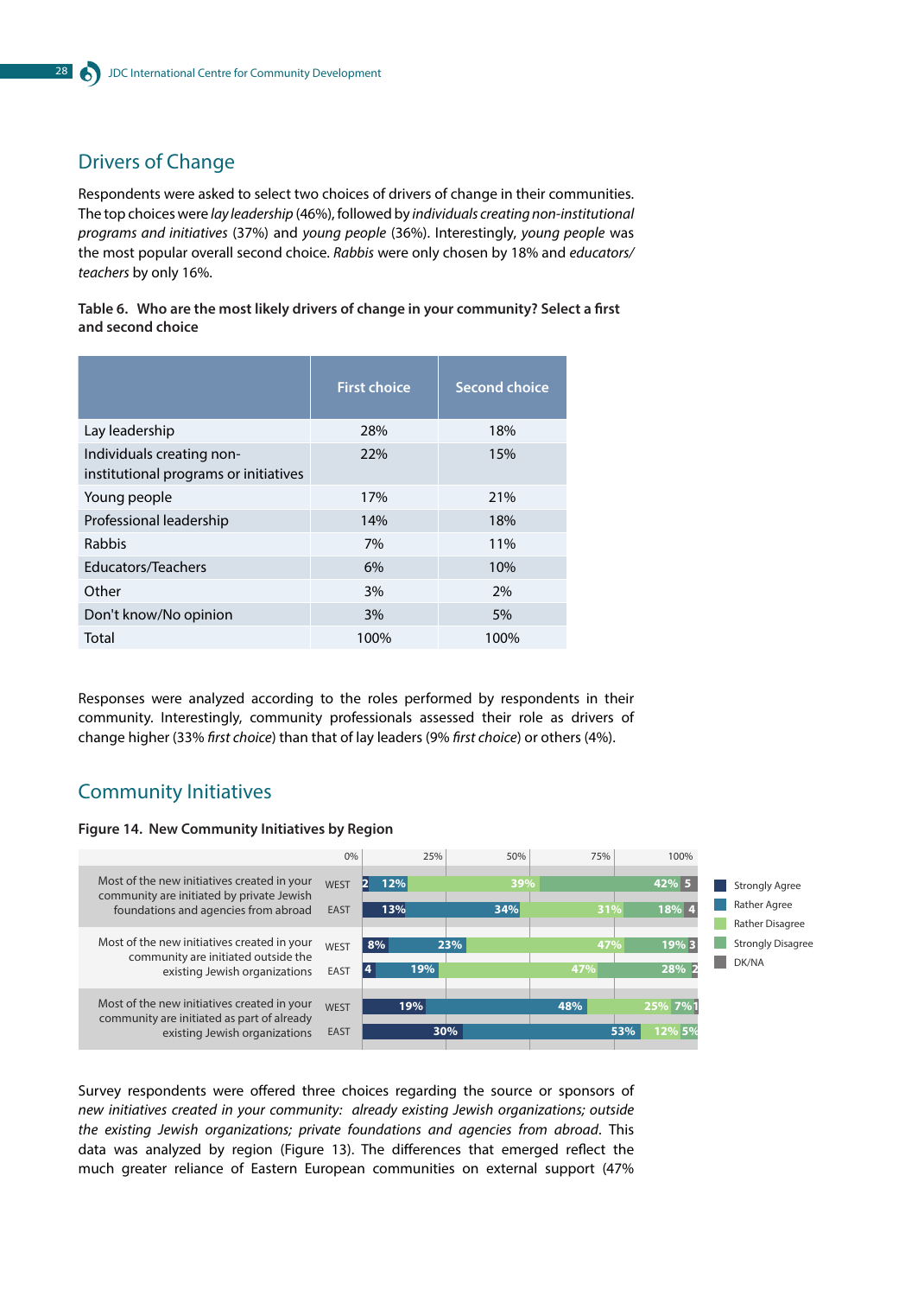vs 14% *agree*) as opposed to Western European communities who are more selfsufficient and institutionally robust. Interestingly in regards to initiatives from outside *the existing Jewish organizations*, responses were roughly similar for both regions.

# Quality of Professional & Lay Leadership in European Jewish **Communities**

Respondents were asked to assess themselves or their colleagues on 9 items on a scale of 1-5. The lay leadership was seen as the strongest in terms of *professionals in their private activities* (59%), *regularly participate in community meetings* (58%), *knowledgeable about general issues* (57%). Interestingly, Easterners rated their lay leaders as less successful in their *private activities* (47% of 4/5) than Westerners (64%), and judged the *financial skills of their lay leaders* (37%) lower than Westerners (54%).

The overall weakest scores came in relation to having *a compelling vision of how the world should look* (30%) and having *a clear picture of how the Jewish community should look in the future* (31%). Somewhat surprisingly, professionals tended to rate the lay leadership higher on some items than did the opinion formers or even the lay leaders themselves.

The professional leadership was assessed on 8 items, 4 of which were identical in wording to those of lay leaders. The professionals received slightly lower scores. Professional leadership was rated higher in terms of *general knowledge* (50% of 4/5) but weaker on the other items, aside from *Judaic knowledge*, where both lay and professional leaders received similar scores (39 % and 40%). The weakest scores for the professionals were on *political skills* (30%) and on having *a clear picture of how the Jewish community should look in the future* (32%).

Age, gender, denomination and region were not relevant in these assessments, however, major differences emerged when the scores were analyzed in terms of respondents' communal role. The professional leadership provided much higher scores than did the lay leaders or the opinion formers who had particularly low opinions of the professionals. The statistical gaps amounted to up to 20 or 30 percentage points on some items. For instance, on *general knowledge*, 68% the professionals gave themselves 4/5 scores versus 48% of the lay leaders and 28% of the opinion formers. Professionals also rated whether they *could have professional success in the non-Jewish world*, much higher (64% of 4/5) than the lay leaders (48%) or the opinion formers (24%). The gaps were a little narrower on more practical items such as *management skills* (professionals 52%, lay leaders 37%, opinion formers 32%) and *financial skills* (professionals 42%, lay leaders 35%, opinion formers 28%).

Given the underlying tensions and quality of personnel that this assessment suggests, remuneration could be a factor. Respondents were asked: *When compared to other professionals undertaking similar responsibilities in the general (non-Jewish) society, are professionals in your community properly paid?* The overall pattern of responses was 40% *Yes*, 33% *No* and 27% *No Reply* and *Don't Know*. Surprisingly, in this case, role in the community did not predict answers, with 43% of lay leaders, 37% of professionals and 34% of opinion formers saying Yes. Orthodox respondents (53%) were more likely to agree than Traditional Jews (42%) or Cultural Jews (31%) that professionals were underpaid. Westerners (47% *Yes*) were twice as likely to agree as Easterners (24% *Yes*).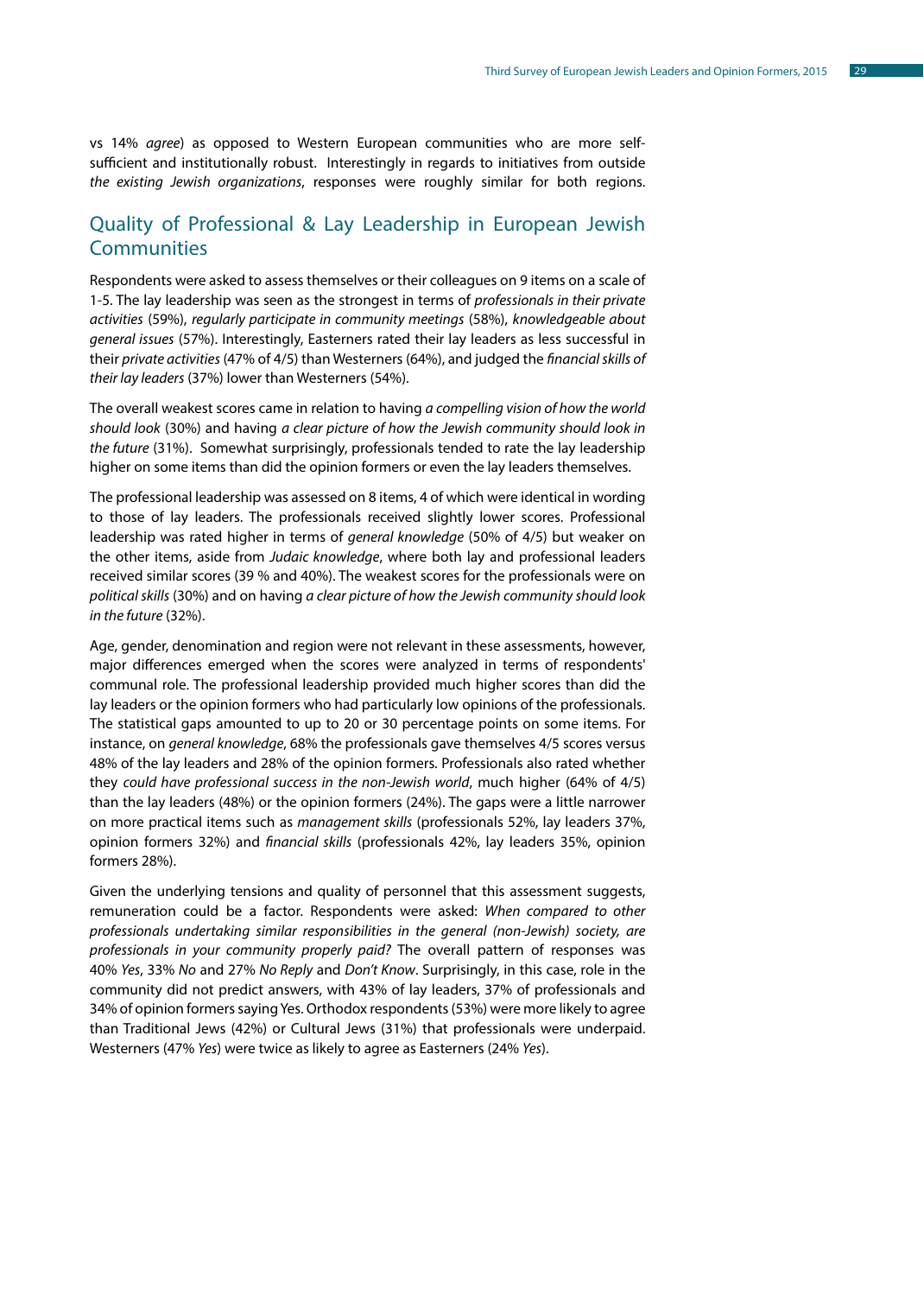# IX. Community Priorities

Respondents were presented with a list of 13 educational, welfare and cultural organizational frameworks serving various age and demographic groups and asked to assess them according to community priorities in the next 5-10 years, on a scale of 1-10. As shown in Table 6, the higher priorities favored activities and institutions involved in the socialization and education of children and youth, rather than the elderly or very young children. The highest priority in terms of percentage score of 9/10 was given to *Jewish youth clubs and movements* (56%). Nevertheless, it is interesting that *Jewish educational organizations*, which imply a broader inclusivity outscored *Jewish day schools* (49%). *Jewish nurseries* (22%) and *Jewish sports organizations* (21%).

**Table 7. Rank Order of Organizational Framework Priorities: Percentage of High Scores (9/10)**

|                                               | <b>First choice</b> |
|-----------------------------------------------|---------------------|
| Jewish youth clubs and movements              | 56%                 |
| Jewish educational organizations              | 54%                 |
| Jewish day schools (primary & secondary)      | 49%                 |
| Jewish camps                                  | 49%                 |
| Jewish community centers                      | 47%                 |
| Jewish old people's homes                     | 44%                 |
| Jewish cultural organizations                 | 42%                 |
| Jewish kindergartens                          | 41%                 |
| Jewish media                                  | 39%                 |
| Synagogues                                    | 37%                 |
| Non-institutional/entrepreneurial initiatives | 29%                 |
| Jewish nurseries                              | 22%                 |
| Jewish sports organizations                   | 21%                 |

Overall, there was a general consensus of responses across demographic sub-groups and communities. The main differences were that Easterners scored *Jewish old people's homes* (45% vs 37%) and *Jewish nurseries* (29% vs 15%) higher than Westerners – reflecting the weaker infrastructure of former Soviet bloc communities. Women favored JCCs more than men did (50% vs 40%), and Cultural Jews favored *Jewish camps* (60% vs 38-42%), *JCCs* (60% vs 38-42%), and *non-institutional/entrepreneurial activities* (40% vs 22-24%).

This exercise however revealed an important cleavage on the direction of future policy decisions. Respondents' communal roles reflected major differences across a battery of items. The general tendency was for professionals to prioritize services more than lay leaders or opinion formers. The widest and most significant margins were with regard to *Jewish youth clubs and movements* (72% vs 54-41%), *Jewish day schools* (64% vs 48-35%) and JCCs(59% vs 41%). Alternatively, opinion formers scored *old people's* homes (52% vs 42-40%) and *non-institutional initiatives* (37% vs 32-25%) higher than did professional and lay leadership. Regarding old age homes, the professionals and lay leaders were probably more aware of the high cost of such services. At the other end of the age spectrum, opinion formers gave much lower priority to Jewish kindergartens than did the two leadership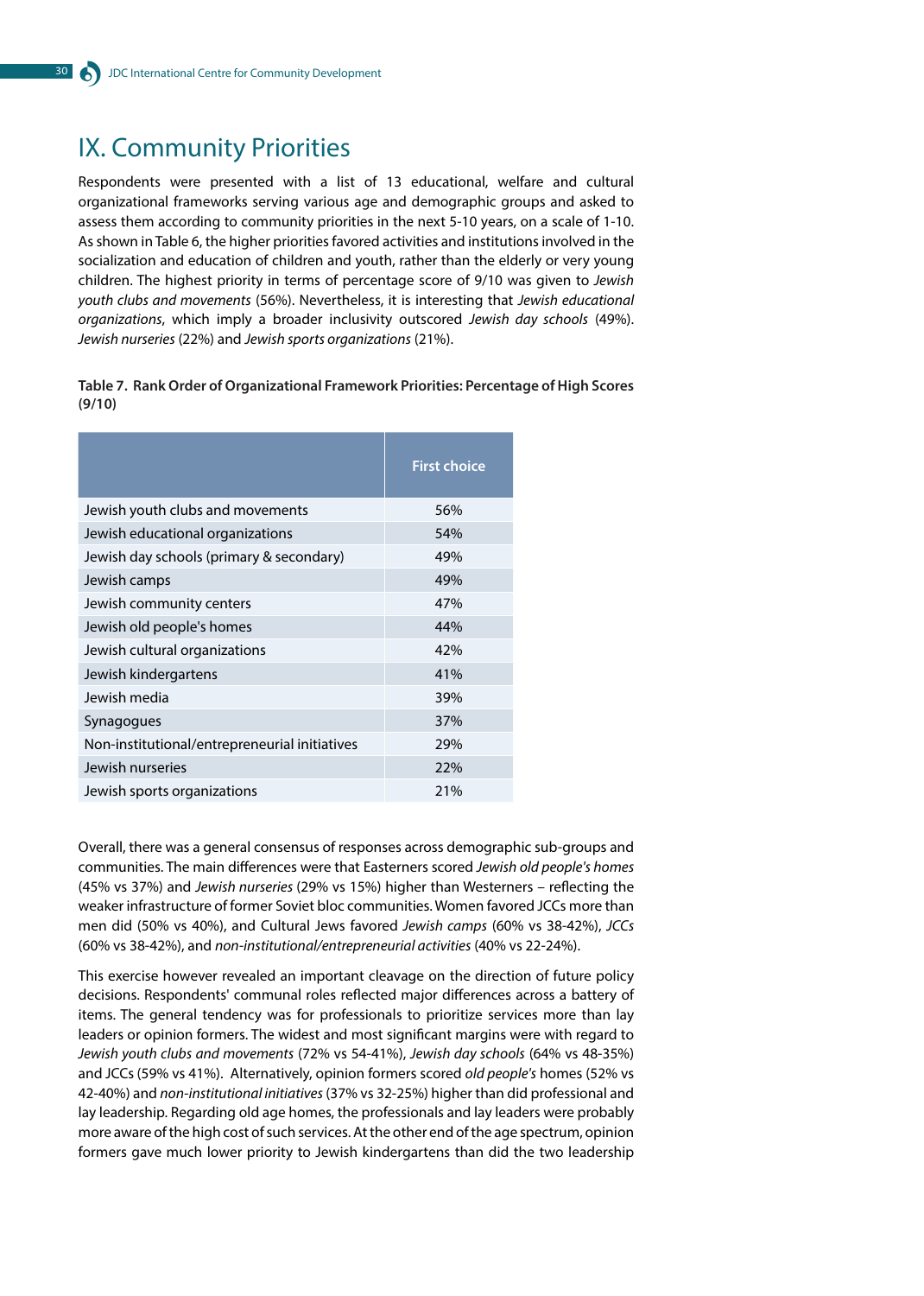groups (29% vs 48-40%). The only item that lay leaders prioritized higher than the other two groups was *synagogues* (42% vs 32-24%).

# X. Overview of the Quantitative Findings

What stands out from the statistical analysis of the survey results is the high consensus among respondents on the present situation and on the challenges facing their communities. There is wide agreement on which issues are problematic or divisive. The quantitative analysis reflects how few opinions can be predicted on the basis of respondents' personal background characteristics such as region, gender, age and denomination, and as a result, a surprisingly small number of questions revealed valid statistical divisions of opinion on that basis. Additionally, there appears to be a growing consensus on many issues. For instance, there is little evidence of generational splits on most communal issues, and most gender differences related to community services, where women tended towards higher ratings on social needs.

In terms of region, religious denomination and role in the community, some subgroup differences can be observed. Regional differences persist in terms of community organization and internal community priorities, but they are narrowing with each new survey. On matters of external relations, such as anti-Semitism and Israel, regional differences are actually widening due to greater political pressures in Western Europe.

As might be expected, differences between the denominational groups were most common in matters of religious practice and authority (*Halakhah*), particularly regarding Jewish status and intermarriage and, to a lesser extent, in regards to Israel.

In some policy areas, such as communal priorities, there were significant differences between the professional leadership of the communities and the lay leaders and opinion formers.

Regarding differences between the 2015 survey and the 2008 and 2011 surveys, the most striking observation is the consistency of data as regards the actual range of the scores, their overall pattern and the direction of trends. This situation is particularly striking given the differences between the participants in terms of country of residence and denomination. The stable patterns and clear trends also suggest that the sociodemographic characteristics of the three samples, which are similar across the time series, override other factors and underpin the stability of the findings.

The consistency of the patterns and trends regarding priorities and opinions of European Jewish leaders over the past seven years revealed by the three surveys also validates the quality of the research exercise and particularly the seriousness and care with which the respondents approached the survey.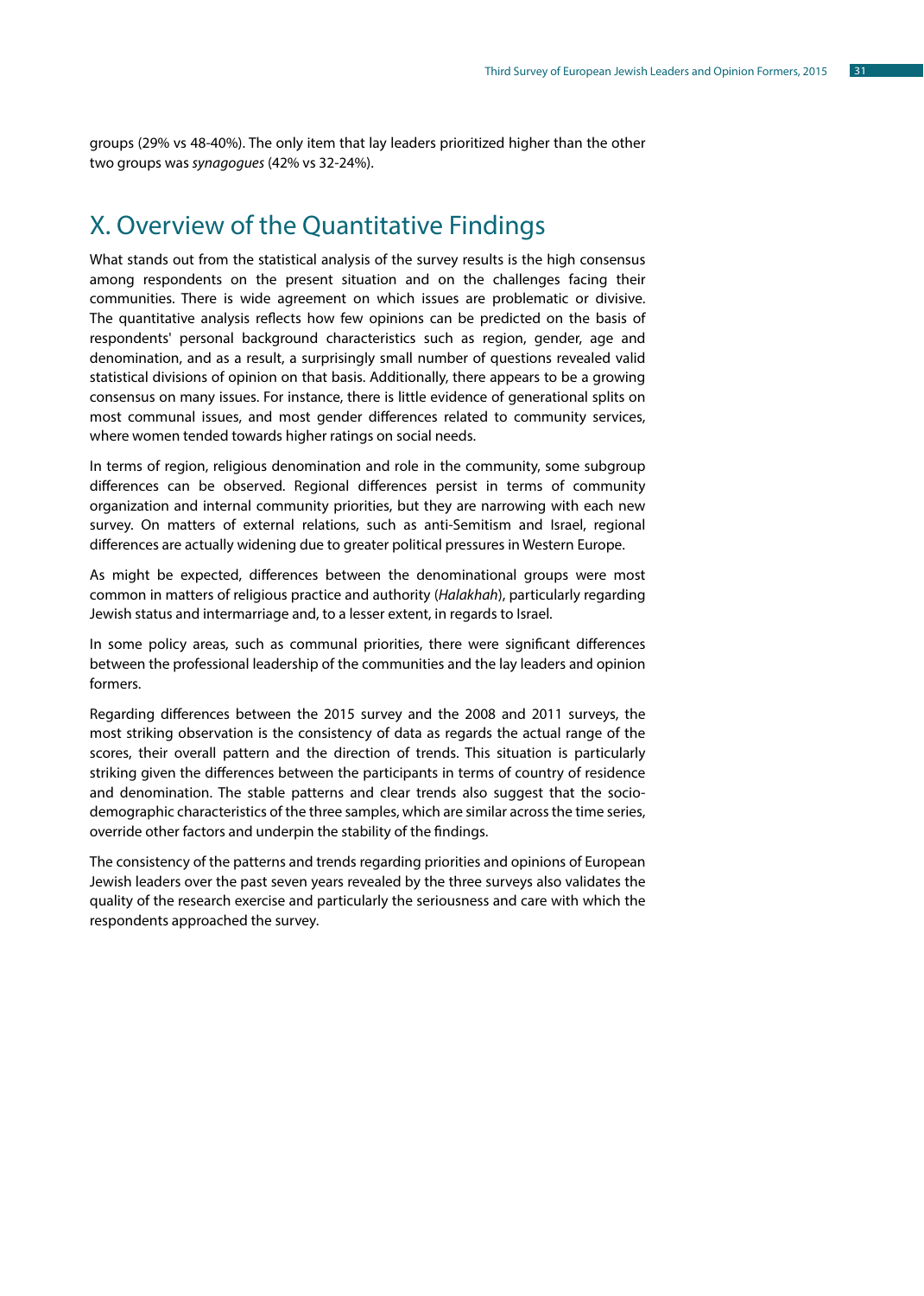# Analysis of the Qualitative Data Collected

#### **Zvi Bekerman, Ph.D. School of Education, Melton Center The Hebrew University of Jerusalem**

As in previous years, the 3rd Survey of European Jewish Leaders 2015 invited participants to supplement their numerical answers with written responses to help us better understand the major trends and concerns of the Jewish European leadership. Six questions were chosen for more comprehensive analysis: #6, #13, #19, #24, #34, and #35 (see full questionnaire in the Appendix), and a compilation of the answers is presented in this section.

The following narrative portrays the opinions gathered through the survey into a coherent object of thought, while recognizing the inherent difficulties in such an endeavor. Researchers that deal with qualitative data recognize the limitations of measuring human responses, particularly through static questions with numeric answers. Furthermore, they understand the limitations of interpreting data given that language is not an exact formula, and that interpretation is dependent on the readers' understanding and biases. Yet, as Primo Levi argued, "without a profound effort for simplification, the world around us would be an infinite, undefined tangle that would defy our ability to orient ourselves and decide upon our actions"1 . The following section synthesizes the qualitative answers collected per question and topic. It is worth noting that although the results of the JDC-ICCD European Jewish Leaders' Survey is the outcome of serious reflection and analysis, it is still based on a small body of data. Yet, the answers do provide an opportunity to amplify other more constrained numerical ones. Additionally, in order to preserve anonymity, respondents are not identified in direct quotations. Finally, as a professional who deals with Jewish issues, I took the liberty to comment on the outcomes in an effort to stimulate reflection on issues that pertain to Jewish life in Europe today.

### **Threats**

Question #6: Which of the following are the most serious threats to the future of Jewish life in your country? Use a scale from 1 to 5, where 1 means "not a threat at all" and 5 means "a very serious threat". Please expand on those you have marked 5.

Almost all of the items proposed in question #6 appear in the responses we collected. 'Lack of assistance from Jewish organizations from abroad' and 'poverty in your community' are the least expanded upon. Poverty is mentioned in some postcommunist countries such as Croatia, Serbia and Bulgaria, but also in Spain and France. The other eight (ignorance, mixed marriages, lack of observance, alienation from community, anti-Semitism, internal Jewish conflicts, lack of pluralism, and demographic decline) appear interwoven into responses in one way or another. The decline in the number of Jews is of central importance, but is not considered a 'real' or 'alarming' threat by Jewish communities. Respondents from countries such as Hungary, Greece, France, Germany, and Austria acknowledge anti-Semitism as a threat but clearly differentiate it from far-right Nazi anti-Semitism.

1 Levi, P. *The Drowned and the Saved*. London, 1988, p. 35.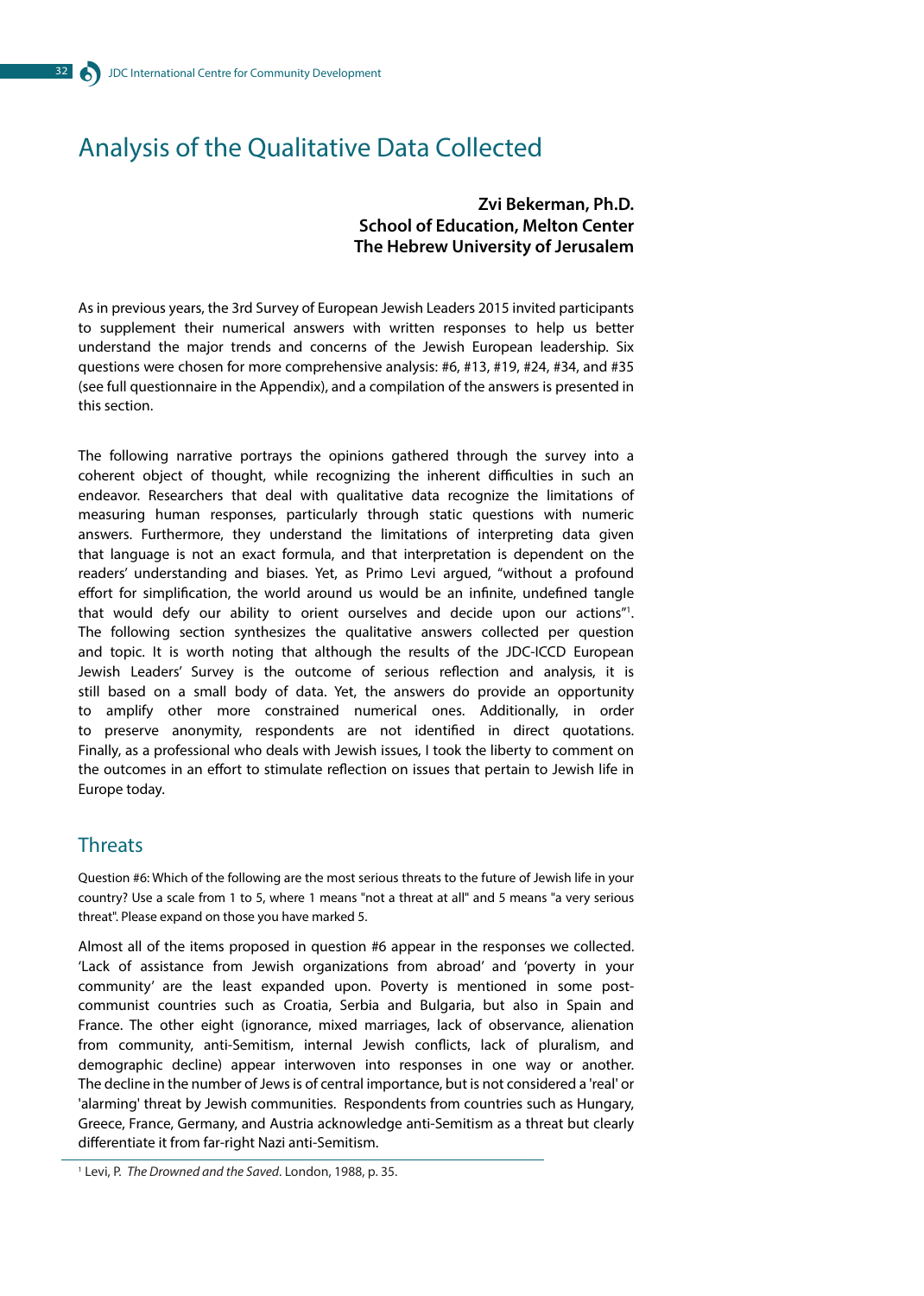Today's anti-Semitism is tamer, found within economic, cultural, and social spheres, and is exacerbated by mainstream European criticism of the State of Israel. Growing anti-Semitism is working against open affiliation to organized Jewish life.

- … Families stay away from the synagogue because of fear of anti-Semitism. They do not want to be seen coming in…  $\epsilon$
- …Internal fights, demographic decline and anti-Semitism exacerbate alienation from Jewish life and total assimilation.  $\epsilon$

The central obstacles to Jewish continuity are reported as being: lack of education, lack of renewal in Jewish leadership and lack of openness to a complex and changing Jewish community. The traditional leadership is often referred to as a main stumbling block to communal strengthening and renewal – either due to their attachment to Orthodox values and norms (even when they are not religious) or to their narcissistic struggle to retain their positions (some for over 20 years). This system benefits insiders and keeps out new voices and creative initiatives.

…We have a ruling elite who take all the privileges for themselves. They have been in power for 25 years and do not share information or benefits with anyone else. So selected young leaders become the favorites of the older ones and have access to privileges, money, travel etc., while no one else in the community even knows what is available.  $\epsilon$ 

These internal problems are reinforced by the fact that local and national authorities recognize the old Jewish establishment, even when it does not represent the majority of the Jewish community. Jewish governing bodies from around the world (including those in Israel) usually offer recognition to the old establishment while disregarding the potential of emerging younger organizations and leaders.

When JDC and others come to visit, they only speak to the selected few -- again the favorites of the ruling clan -- and the rest of the community suffers…  $\epsilon$ 

Respondents underline the fact that small communities cannot afford division and must bow to the power of the old establishment. They say that Jews as individuals are indeed creative, but as a community, they seem to lose their creativity. They highlight emigration, Aliyah and low birth rates, particularly among the non-orthodox population, as preventing the rejuvenation of debilitated communities.

- … Jews are far more brilliant individually than when they act collectively. Then they become conventional, conformist and conservative. It is always the same topics with very little engagement with the outside world…  $\epsilon$
- …Demographic decline -- there is little Jewish immigration... More educated, less observant Jewish families have very low birthrates. The Orthodox have a high birth rate and in time may become the dominant group. Intermarriage causes decline when the children leave the community. Also, when the men choose to marry out or not commit, this leaves many Jewish women unable to find mates. Anti-Semitism – it is rising all across Europe. While it is not yet causing Jewish emigration at a high level, I believe this is the beginning of the end of vibrant European Jewish communities (hopefully not for a century or two).  $cc$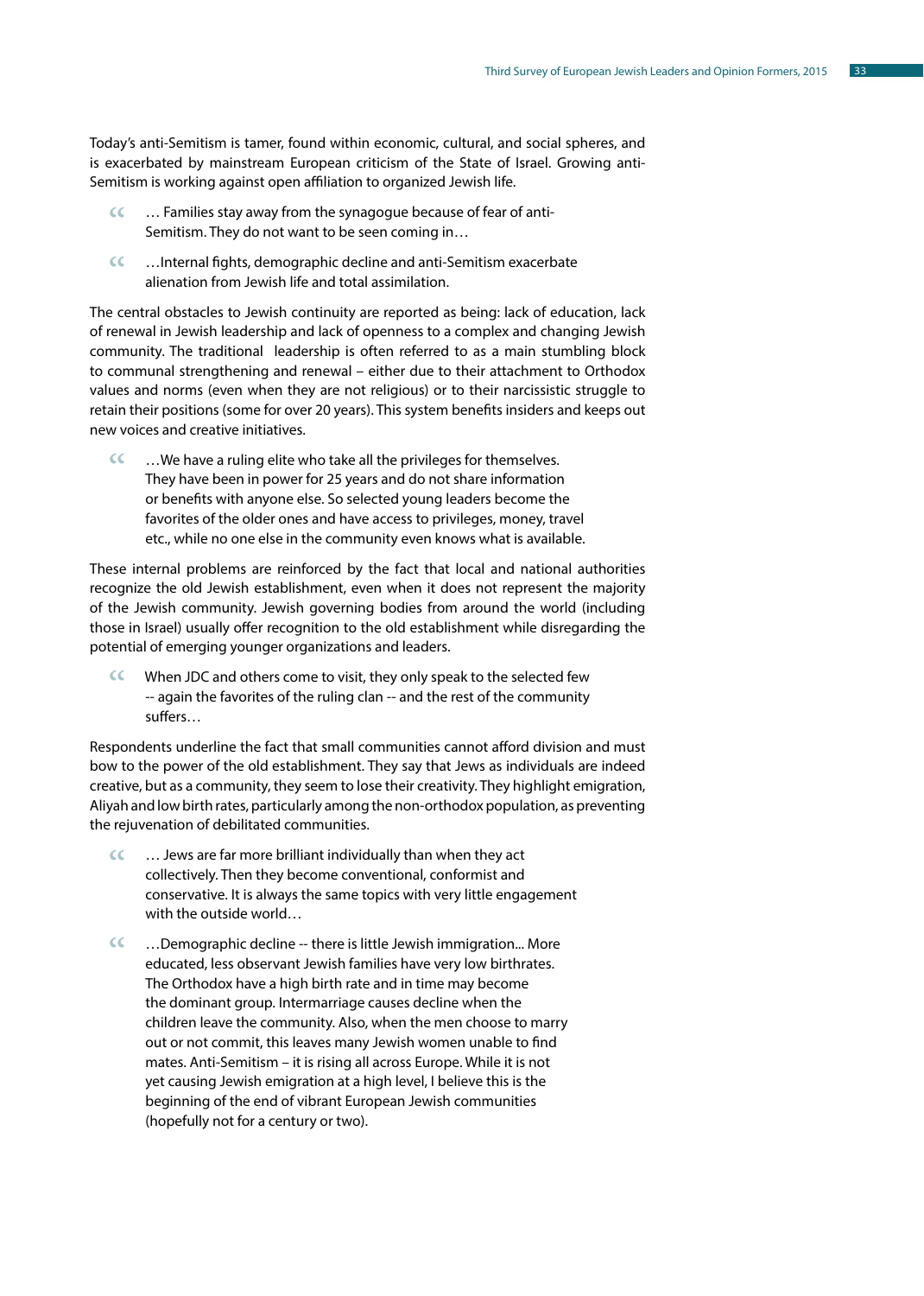## Policies on intermarriage

Question #13: Please indicate the extent to which you agree or disagree with the following statements: (e.g. Intermarried couples should be allowed to have a Jewish wedding ceremony in your community; I strongly support to bar intermarried couples from community membership; Remain neutral, i.e. there should be no communal policy on intermarriage; etc.) – participants were asked to expand on those for which they gave a 5 level answer.

Answers to question #13 demonstrate that most respondents are in favor of inclusion of intermarried couples and their families into present communal Jewish structures however they disagree on what inclusion means and to whom it applies. Inclusion is seen as an antidote to low demographic growth.

…If the Jewish community wants to guarantee its long-term survival, it needs to be more open to those who want to be part of it. It is essential demographically…  $cc$ 

But it needs to depart from its traditional religious path.

…I think European Jewry can only survive if we can move beyond the religious narrative. Most of the active members are not religious at all. There are those unaffiliated who would never take part in anything religious, but might take part in something cultural, creative and cool. We have to embrace the various avenues to Jewish identity.  $cc$ 

From the responses, it is unclear if intermarried couples include couples with a Jewish father/husband or just couples with a Jewish mother/wife. It also doesn't clarify whether it is meant to include the parents and their siblings, or just the siblings of the parent recognized as Jewish. It isn't clear whether respondents only support the inclusion of those in the 'mixed' family who will undergo conversion, or also those not undergoing it, and if a traditional orthodox conversion is expected. Similarly, responses don't address the issue of whether inclusion means full membership in the community including voting rights or not. Throughout the responses, a wide range of views on the different levels of inclusion can be found. Some respondents clearly differentiate between spouses who are considered "fully" Jewish and those who are not, suggesting that despite the level of inclusion accorded to the non-Jewish spouse, the Jewish spouse is to be fully accepted into the community.

…Regarding intermarriage, the father should be a member and the children should convert (if the parents wants to raise them as Jews). We can have some kind of associate membership for the non-Jewish partner or children who didn't convert...  $cc$ 

Respondents seem to adopt a pragmatic approach; parents should be included in order to get their children to fully join the community after "proper" conversion. Very few support developing new forms of belonging to the community. A few claim that giving up traditional laws of conversion would seriously prejudice Jewish continuity; while others emphasize the need to develop new non-religious definitions of what it means to become Jewish.

- …I strongly agree that both partners should be accepted within the wider Jewish community. But they can't be accepted unless they undergo conversion in an Orthodox synagogue or community…  $\epsilon$
- …today, following the [Orthodox interpretation of the] Halacha means death to Jewish communities. Being Jewish today should  $cc$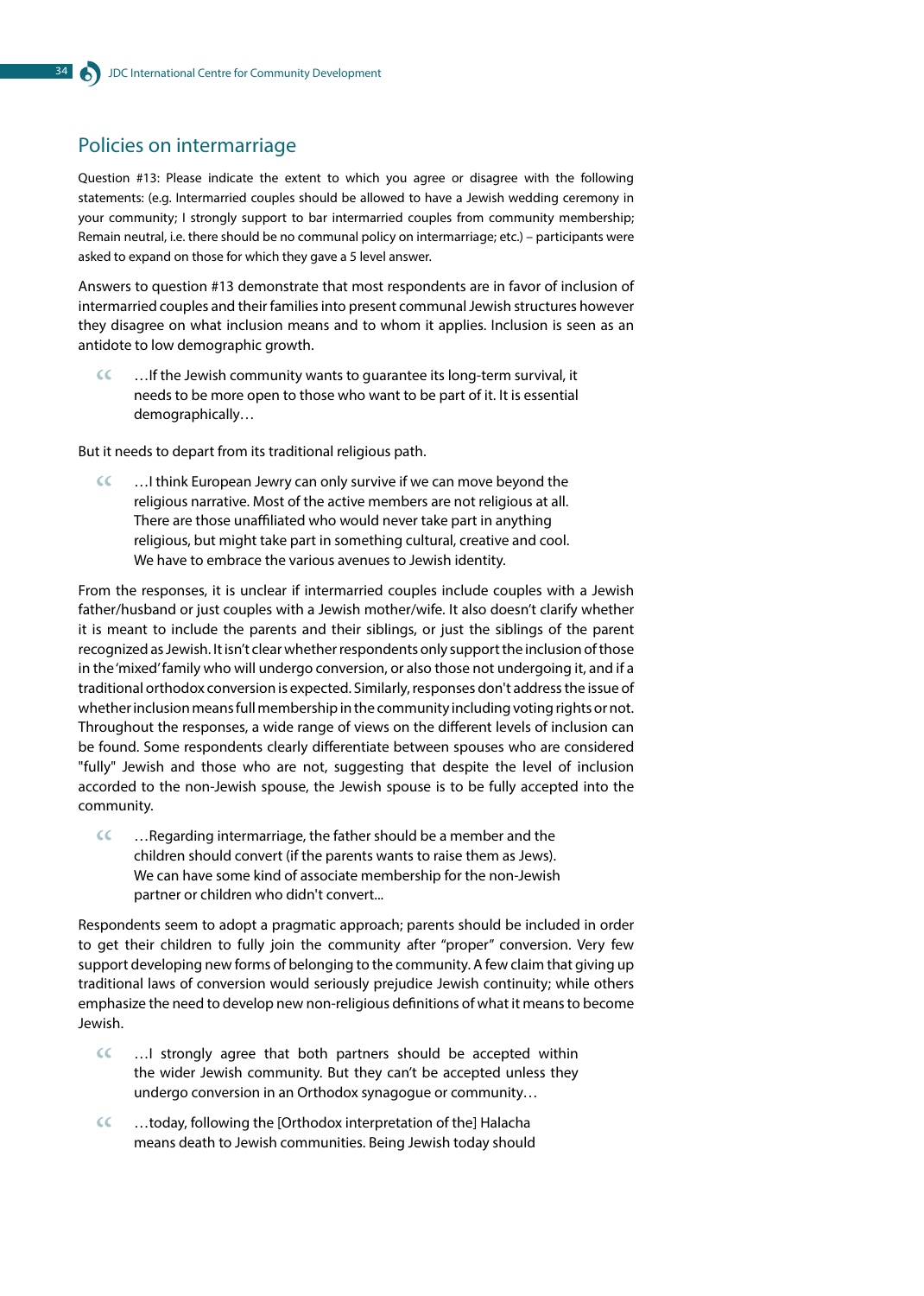mean being committed to the development and perpetuation of Jewish culture. Therefore Jewishness should distance itself from Judaism and its regulations…

It is important to distinguish between countries with centralized communal institutions and those where the communal structure is decentralized. Eastern European communities are more inclined to accept mixed marriages as a reality, while older and larger western communities allow for less maneuvering when looking for creative solutions. At times, the centralized systems are seen as an obstacle to adopting new norms for belonging. Smaller communities feel more pressured to find creative ways to include members of "mixed families" who they view as one of the only ways to sustain the community into the future. That being said, we see that respondents are inclined to want more traditional conversions, and to adopt a more 'traditional' Jewish perspective rather than a 'progressive' one.

#### **Priorities**

Question #19: For each cause, please indicate the extent to which you think it should be prioritized in the next 5 to 10 years. Use a scale from 1 to 10, where 1 means "not a priority" and 10 means "a top priority ( (e.g. Strengthening Jewish religious life; Strengthening Jewish education; Supporting general social justice causes; etc. – participants were asked to expand on those for which they gave a 5 level answer).

Question #19 expands on many of the items included in question #6. It offers respondents another opportunity to reflect on their concerns, but this time through the lens of setting priorities for the future. The three items prioritized by respondents are

- The need to develop and support Jewish education
- The need to support social justice (care for the needy and elderly in the Jewish community and outside of it)
- The need to fight anti-Semitism

These priorities are followed by the need to support youth for 'they are the most important asset of Jewish communities', the need to develop new leadership, support religious tolerance and diversity in the community, and the need to strengthen communities' support for Israel. Though less mentioned, respondents note the need to become better integrated into the wider society and develop secular/cultural Jewish options for the many – affiliated and non-affiliated – who do not identify with the traditional Jewish religious approach.

- …We should not be an island in a living organism such as society or city, but should take part in the activities and projects of other faiths which benefit the entire population. This would make others regard the Jewish population with more respect and trust…  $\alpha$
- …It is very important to sustain religious life: prayers, synagogue, kosher food. We need a core of the community to be committed in order to survive as Jews. Also cultural life is very important because it's a less threatening way to engage, educate and attract people...  $cc$
- …Jews in my secular Jewish community lack Jewish knowledge. Many are not members of the synagogue but identify as "cultural Jews" and are very interested in Jewish culture. To strengthen Jewish education, reach out to the non-affiliated and to do that by encouraging and offering more Jewish culture is therefore necessary to keep Jewish life alive…  $\alpha$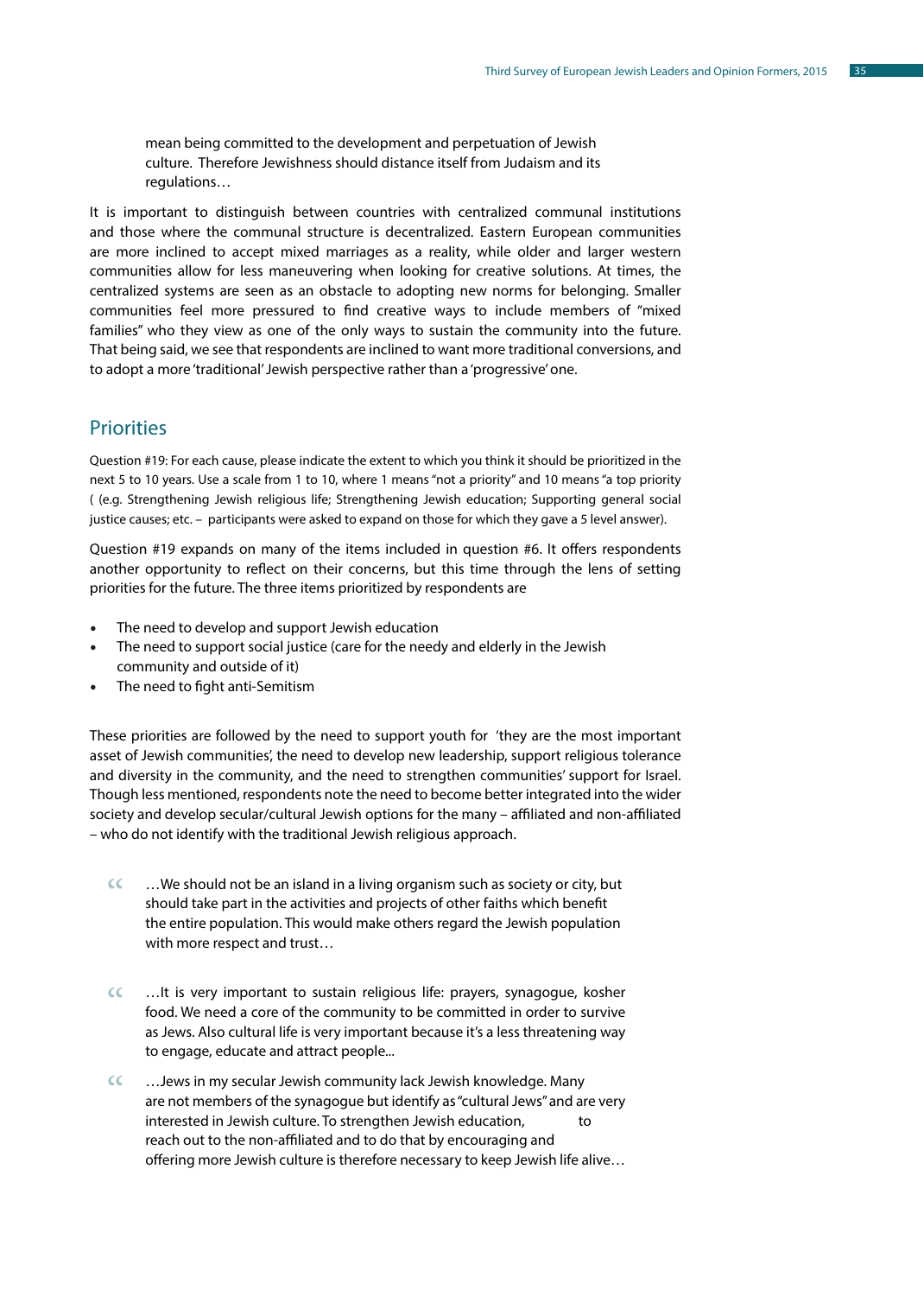...We must develop strategic plans that strengthen community leadership … and attract Jewish communities not only in the religious aspect but also regarding social justice, equality, rights, nondiscrimination and a strong cultural identity, especially among young adults and mixed couples with small children…  $cc$ 

## Denominational tensions

Question #25: To what extent do you feel there are tensions between different denominational streams within your community today? Could you briefly describe the main issues?

Question #25 addresses the main tensions that exist between the different denominational streams. In general, the main tensions reported relate to the Orthodox-Liberal divide. Respondents explain the strength of the Orthodox sector as being based on their long-standing traditional leadership position (one which is usually recognized by local authorities). Orthodox in-group tensions are also underlined, such as when reference is made to Orthodox (old local establishment) and Chabad (rather new) tensions.

Another tension raised was the one between those who participate in community life for the sake of accumulating political power and those who are driven by their need for Jewish belonging. Additionally, tensions surrounding budgetary issues and financial distribution (aligned along the Orthodox-Liberal, old establishment-new establishment divide) are mentioned. Some respondents argue that Reform Judaism is not represented in the distribution of resources by central councils, or even recognized as a legitimate stream, such as in France and Switzerland. A few responses mention the Orthodox establishment's refusal to recognize liberal communities. Within some contexts, interethnic issues also seem to produce tensions, such as in Spain where local Moroccan (Orthodox, Sephardic) Jewry is mentioned as clashing with the incoming South American (more liberal, Ashkenazi) Jewry. Tension surrounding the community's support or criticism of Israeli policies, which seems to align with the old/new establishment frictions, is also mentioned.

…Orthodox versus progressive, Haredi versus everyone else and Hassidic versus Litvish and Yekkes! Israel creates tension between the very liberal left and the majority of the community...  $cc$ 

The participation or inclusion of women in community leadership and ritual, and the inclusion of non-halachic Jews in the community are also mentioned as central issues that create tension between denominational streams.

- …The first subject of tension is women's place in religious and community life in the Orthodox sector (called Orthodox or Modern Orthodox) that is under pressure from the Ultra-Orthodox. Tensions come from women's aspirations for equality and active participation…  $\alpha$
- …The most serious tensions come from the [community's] lack of openness. It remains a rigid institution that ignores today's problems: women's rights, intermarriage, getting a get (Jewish divorce)…  $\epsilon$

When reading the respondents' reactions to question #25, two main issues stand out. The first is the baffling need of the representatives of the liberal Jewish communities to be recognized by the Orthodox establishment. The need for recognition, when no legal issues are at stake as they are in Israel, needs to be explained. The second issue is the fact that Chabad, a relative newcomer to European communities, has been very successful in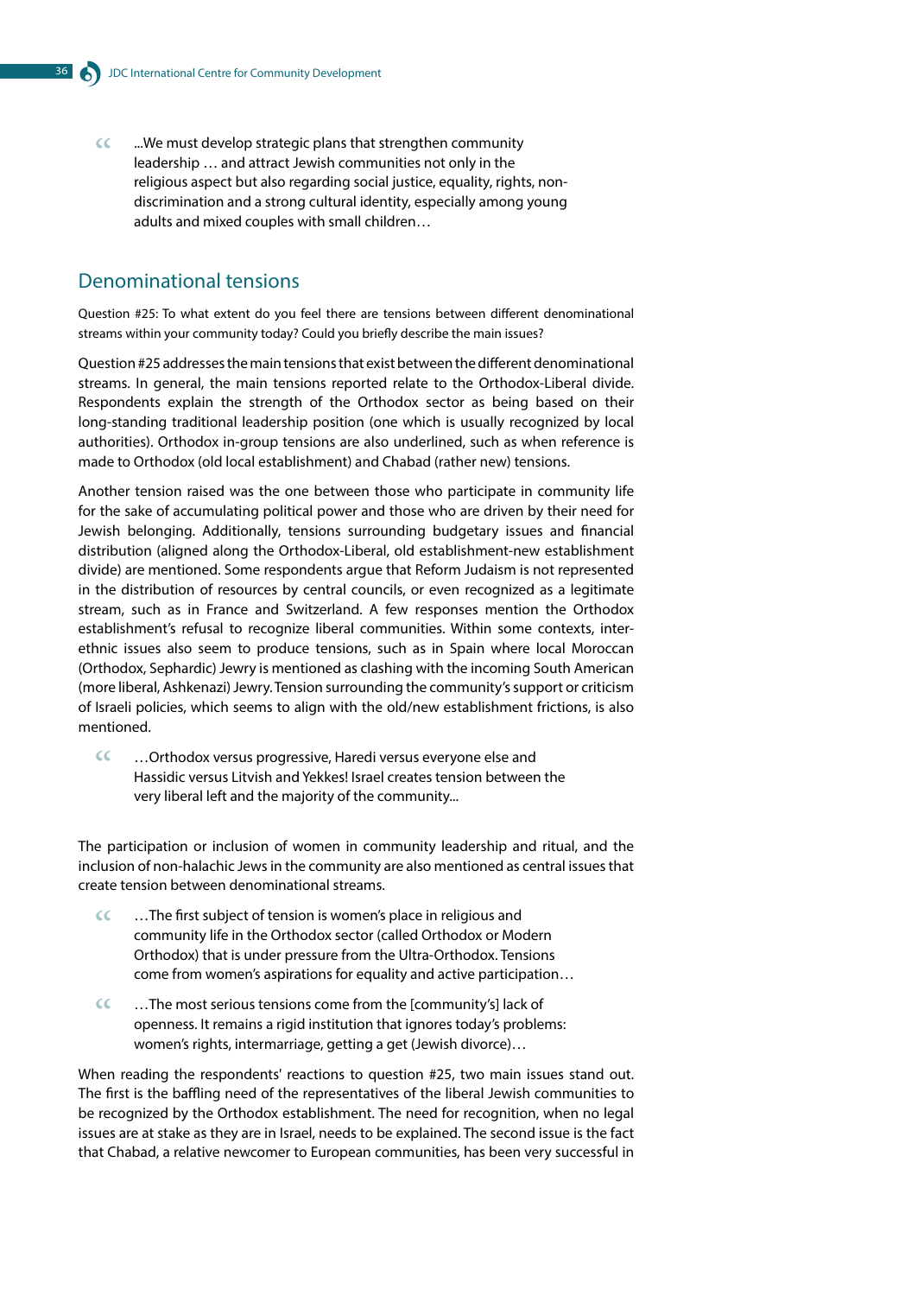challenging the old (usually religious) establishment. Chabad has achieved what many of our respondents wish for - a change in leadership. Yet, other than complaints against the old establishment and declarations of the need for change, no concrete plans on how to achieve these changes are presented by the respondents. It is certainly worth considering how Chabad has successfully challenged the old establishment and even, in some places, taken its place. How are Chabad's efforts different from attempts made by other groups?

# Lay and Professional Leadership

Question #34: Let us know what you think is needed to improve the quality of future professional and lay leadership. Please be as specific as possible.

Question #34 explores ways to improve the quality of professional and lay leadership. Here again, respondents restated the major problem as being the feudal character of the present lay leadership.

The differentiation between lay and professional leadership is not clear, suggesting that both are in need of improvement. Still, respondents from older, well-established communities (France, Germany, etc.) emphasize the need to democratize leadership, limit their term in office, and become more open and responsive towards Jewish diversity and the larger non-Jewish society.

…Openness to pluralism. Willingness to engage in intellectual discussions and not just window dressing. Ability to interact positively with other groups in society, with respect to common ideals and not just coalition-building...  $cc$ 

Smaller communities lack a lay leadership tradition and are at risk of allowing unsuitable individuals to take on leadership roles by default. Some of the suggestions made by the respondents are the following:

- The need to strengthen leadership skills and Jewish knowledge through education
- The need to foster links between different Jewish leaders as a way to strengthen European Jewish unity
- The need to include women and the younger generation in present leadership positions
- The need for professional and lay leaders to undergo training in non-Jewish organizations
- The need for more tolerance and inclusion by the present leadership
- The need for leadership to be critical and not only supportive of Israeli policies
- The need for leadership to be more democratic in policy development and to open up to the wider, non-Jewish community
- The need to increase the salaries of professional leaders and consider some remuneration for lay leaders since not all lay leaders are financially well-off
- The need to share successful practices among European leadership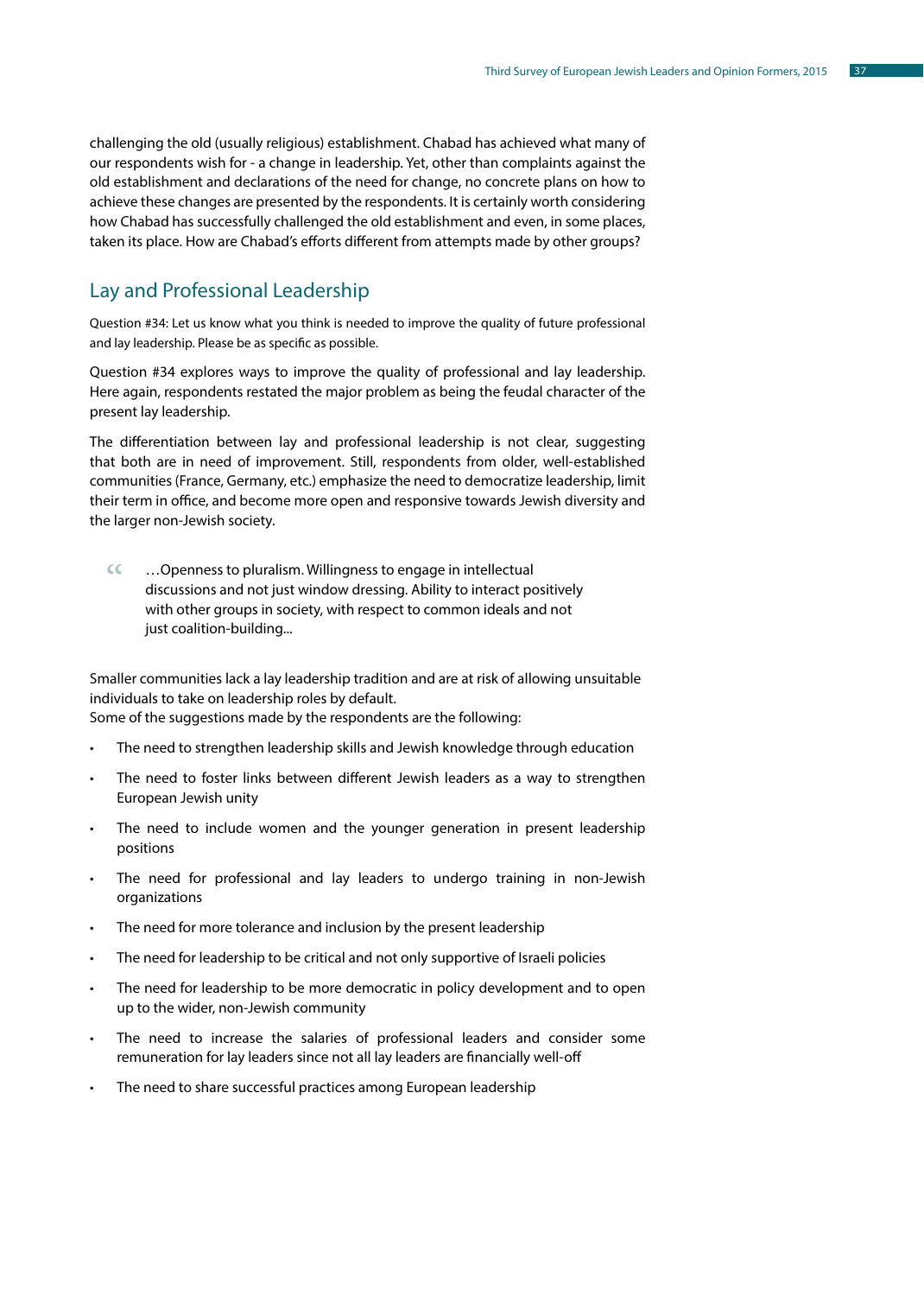# Vision of the future

Question #35: Please describe your personal vision for your community's future, including values and goals.

Question #35 requested respondents to elaborate on their personal vision of their community's future. Respondents used this question to reiterate the main themes of leadership, education, inclusion, anti-Semitism, etc. already mentioned above. This is useful in that it allows readers to sense the commonalities that exist between respondents from various European communities, as well as the importance of these concerns.

Some outstanding issues mentioned were the following:

- The need to encourage the Jewish community to become more integrated into wider society. This includes making community contributions (ex: programs, projects) available not only to Jews, but to the general public. It also implies adapting the communal agenda from a more insular one to one that is more open and welcoming.  $cc$
- I want my community to be open, inclusive, cultivated, tolerant and able to open its windows to the outside world. Despite the presence of anti-Semitism, non-Jews will be interested if the Jewish community does positive and creative things. Otherwise, the world feels battle fatigue from communities that are only involved with supporting Israel and combating anti-Semitism.  $\alpha$

Other respondents disagreed with this position and underlined their need for assistance in becoming more cohesive.

- …Given our community's lack of "critical mass" it is very difficult (if not impossible) to revitalize based on volunteer work. It is necessary that communities with means show solidarity with smaller, less wealthy, communities and help them not only materially but with human resources such as teachers, professors, lecturers, political support, etc. This will help them become more integrated and distance themselves from assimilation…  $cc$
- The need to increase the role of women in leadership roles the Jewish community
	- …Besides, we need to anticipate the ageing population and feminize management in the Jewish world …  $cc$
- The need to address the growing number of Jews in need of social services.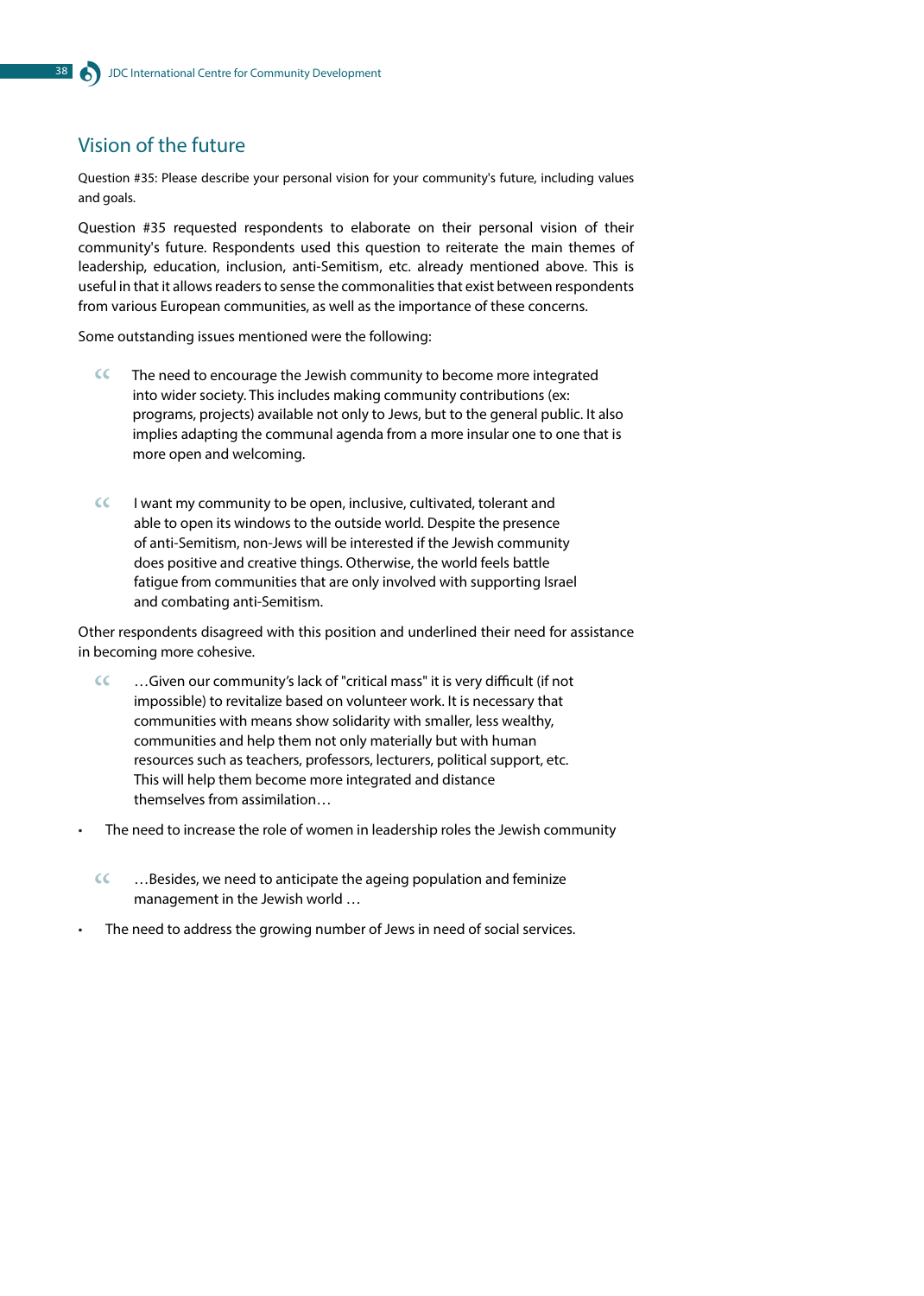# Some reflections to conclude

The analyzed data provides clarity about the main concerns of today's European Jewish leaders, along with some possible solutions. Given the nature of the survey, however, we lack sufficient detail to develop these ideas. The responses lack a fleshing out of the main ideas presented by the respondents. From the data, we can get a sense of the main perceived problems, tensions, etc. We can even get an idea of general directions of possible solutions, but we cannot outline in any detail how these ideas are to be developed.

Jewish community leaders and other Jewish policy-makers are tasked with seeking more explicit solutions to move forward with these issues, especially when a large portion of respondents emphasize the need to replace the current traditional, religious Jewish paradigm with a more secular, cultural one, or highlight the need to integrate into wider society without reducing from community affiliation.

Paradoxically, present leaders point to the success of Orthodoxy, while at the same time realizing that Orthodoxy is not an option for their liberal populations. Lacking in the responses is a clear plan of action. Generic statements regarding the need for renewal, education and transparency do not offer an alternative to present existing structures.

Some issues to consider are:

- Working to convince national institutions to recognize alternatives to the old established Jewish communities
- Encouraging increased birth rates in the Jewish community
- Replacing present religious perspectives with a secular cultural Jewish paradigm

In regards to the issue of including intermarried couples and their offspring in Jewish community life, the question of traditional vs. non-traditional options of "belonging" are raised once again. Can non-traditional options be articulated? Options which can range from Ruth's short historical assertion of belonging to a more complex set of Jewish "citizenship" laws need to be explored. Policies for their implementation and ways to engage wide communal support should also be seriously considered.

European Jews will need to learn how to conjugate opposing factors in their internal politics. This should include continuity and change, integrated community and diversity, belonging and exclusion, etc. Only when this is achieved, will the Jews of Europe be strong enough to face a bright and vibrant future despite external threats such as anti-Semitism.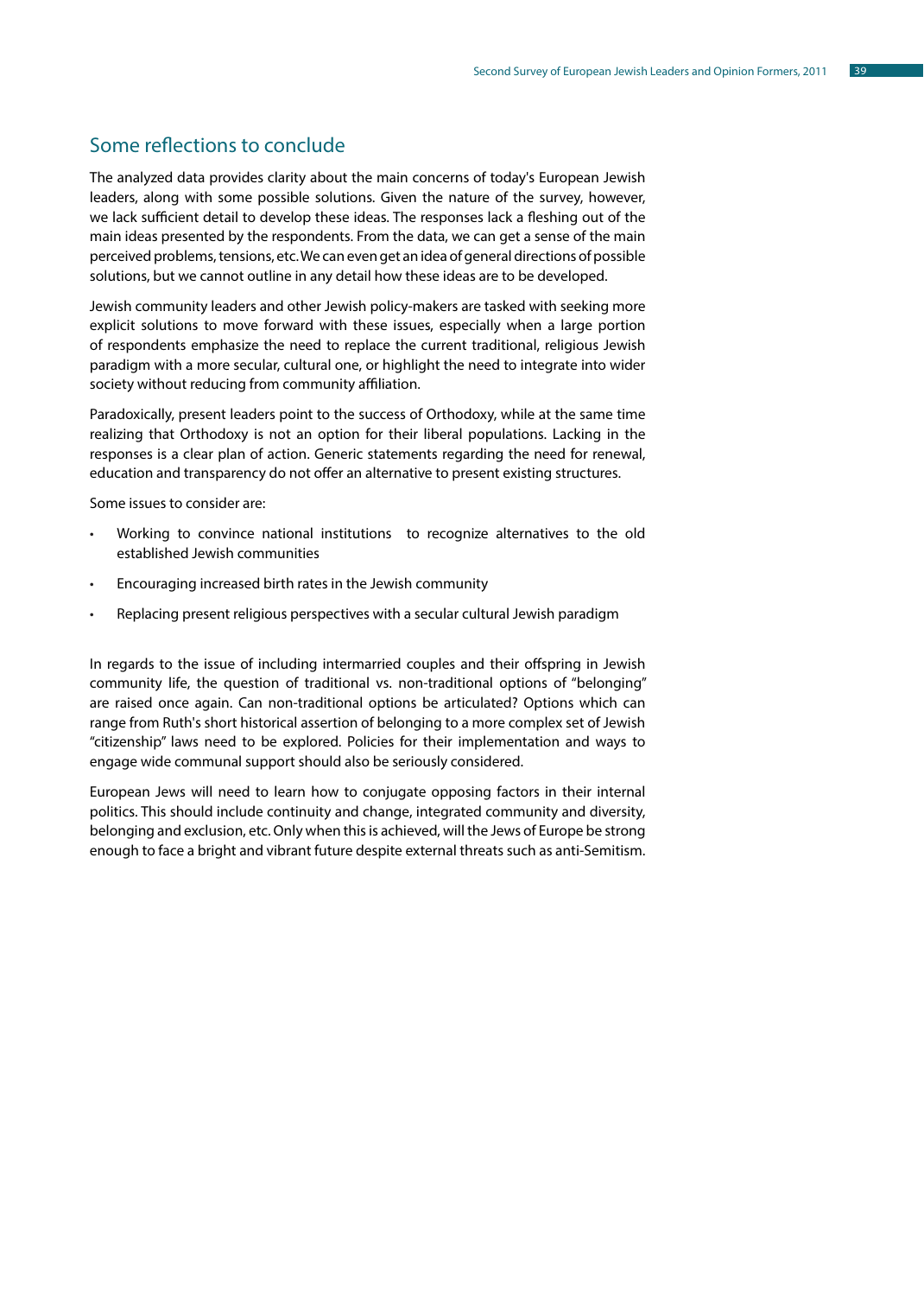# APPENDIX: Questionnaire

### Third Survey of European Jewish Leaders and Opinion Formers 2015

Dear Participant,

Thank you for participating in this JDC-ICCD research project, which is designed to explore the perceptions of decision makers and opinion leaders in the European Jewish communities.

The information gathered in this study will be kept confidential, of course. The data will be reported only in the aggregate. You will not be identified in any way in any reports.

Feel free to skip any questions you do not want to answer. Naturally, we would prefer that you answer all questions. This year, we decided to offer more space for personal thoughts and opinions. Therefore, after some of the questions you would be encouraged to explain and/or expand your responses. Of course, as with the rest of the questionnaire, these fields remain optional. Also, like always, toward the end of the questionnaire you can write in details about your personal vision for your community's future.

Your cooperation in the study is very important to the JDC endeavour to document the priorities and challenges facing European Jewish communities today.

If you have any questions or concerns, please e-mail ISSSC@trincoll.edu

The term "community" is used throughout this questionnaire. Unless otherwise stated, please note that "your community" should be understood as referring to all the Jews living in your country. If you are a foreign national living in Europe, "your country" should be understood as the European state in which you are a resident.

Once again, thank you for your participation and insights!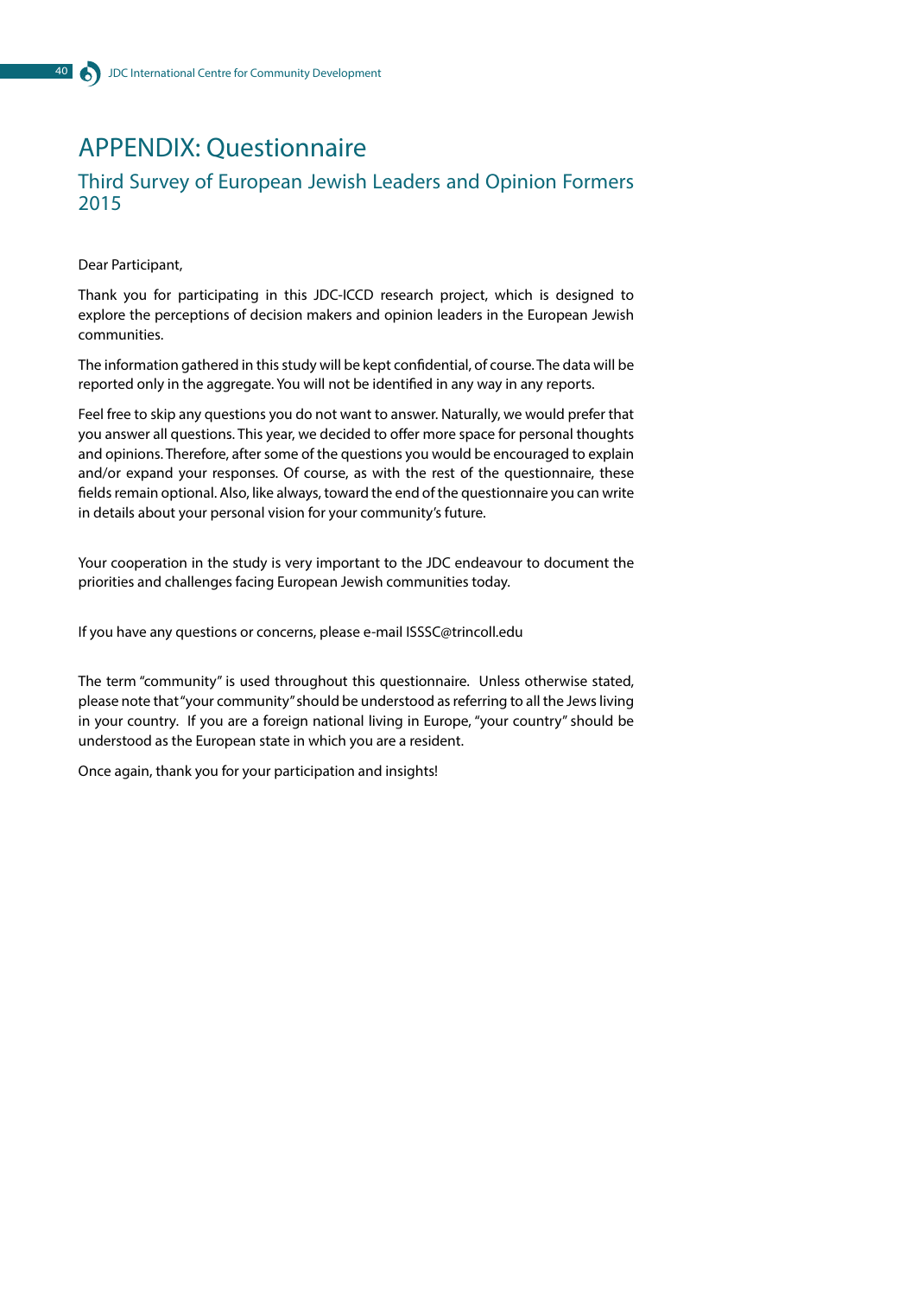# Vision and Change

1. Assess the following components of Jewish life in your community as they are **now**. Use a scale from 1 to 5, where 1 means "very low" and 5 means "very high."

|                                                                            | Very low |                |                |   | Very high | Don't know/<br>No opinion |
|----------------------------------------------------------------------------|----------|----------------|----------------|---|-----------|---------------------------|
| Current level of Jewish religious<br>practise and observance               | 1        | $\overline{2}$ | $3^{\circ}$    | 4 | 5         |                           |
| Current level of<br>creativity<br>and<br>entrepreneurship in the community | 1        | $\overline{2}$ | $\overline{3}$ | 4 | 5         |                           |
| Current level of commitment to social<br>justice causes                    | 1        | $\overline{2}$ | 3              | 4 | 5         |                           |
| Current level of Judaic knowledge                                          | 1        | $2^{\circ}$    | 3              | 4 | 5         |                           |
| Current level of attachment to Jews<br>around the world                    | 1        | $\mathcal{L}$  | 3              | 4 | 5         |                           |
| Current level of cultural and artistic<br>organizations                    | 1        | $\overline{2}$ | 3              | 4 | 5         |                           |

#### 2. Assess the following components of Jewish life in your community as you would **ideally**  like them to be. Use a scale from 1 to 5, where 1 means "very low" and 5 means "very high."

|                                                                                | Very low |               |   |                | Very high | Don't know/<br>No opinion |
|--------------------------------------------------------------------------------|----------|---------------|---|----------------|-----------|---------------------------|
| Ideal level of Jewish religious practise<br>and observance                     |          | $\mathcal{P}$ | 3 | 4              | 5         |                           |
| of<br>creativity<br>Ideal<br>level<br>and<br>entrepreneurship in the community |          | $\mathcal{P}$ | 3 | 4              | 5         |                           |
| Ideal level of commitment to social<br>justice causes                          |          | $\mathcal{P}$ | 3 | 4              | 5         |                           |
| Ideal level of Judaic knowledge                                                |          | 2             | 3 | 4              | 5         |                           |
| Ideal level of attachment to Jews<br>around the world                          |          | $\mathcal{P}$ | 3 | $\overline{4}$ | 5         |                           |
| Ideal level of cultural and artistic<br>organizations                          |          | $\mathcal{P}$ | 3 | $\overline{4}$ | 5         |                           |

#### 3. Who are the most likely drivers of change in your community? Select a first and second choice.

|                                                                  | First choice | Second choice |
|------------------------------------------------------------------|--------------|---------------|
| Lay leadership                                                   |              |               |
| Professional leadership                                          |              |               |
| Rabbis                                                           |              |               |
| Educators/teachers                                               |              |               |
| Young people                                                     |              |               |
| Individuals creating non-institutional programmes or initiatives |              |               |
| Other: [SPECIFY]                                                 |              |               |
| [Don't know/No opinion]                                          |              |               |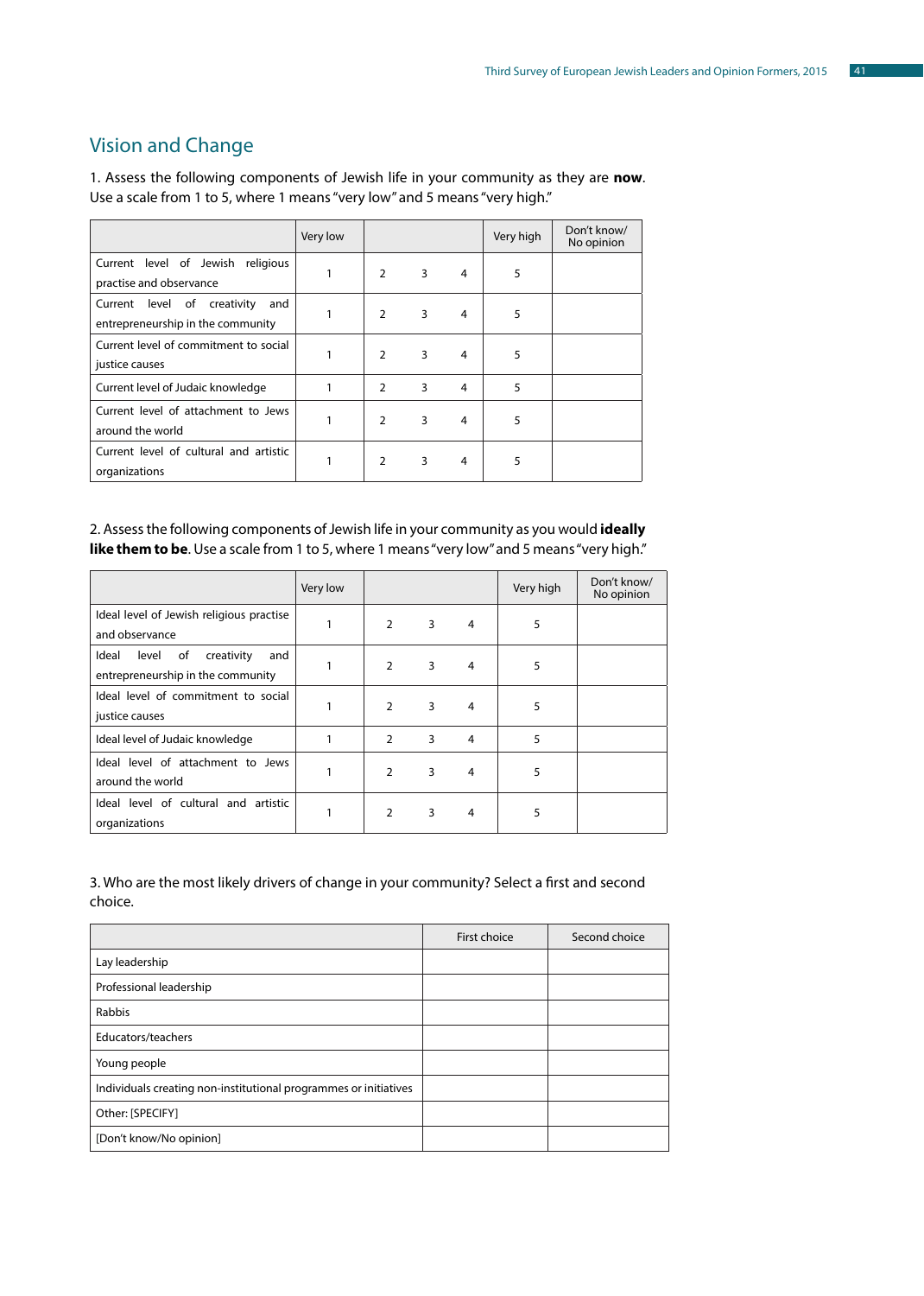#### 4. Please indicate to what extent you agree or disagree with the following statements.

|                                                          | Strongly<br>agree | Rather<br>agree | Rather<br>disagree | Strongly<br>disagree | Don't know/<br>No opinion |
|----------------------------------------------------------|-------------------|-----------------|--------------------|----------------------|---------------------------|
| Most of the new initiatives created in your community    |                   |                 |                    |                      |                           |
| are initiated as part of already existing Jewish         |                   |                 |                    |                      |                           |
| organization                                             |                   |                 |                    |                      |                           |
| Most of the new initiatives created in your community    |                   |                 |                    |                      |                           |
| are initiated outside the existing Jewish organizations  |                   |                 |                    |                      |                           |
| Most of the new initiatives created in your community    |                   |                 |                    |                      |                           |
| are initiated by private Jewish foundations and agencies |                   |                 |                    |                      |                           |
| from abroad                                              |                   |                 |                    |                      |                           |

#### 5. Which of the following are the most serious threats to the future of Jewish life in your country? Use a scale from 1 to 5, where 1 means "not a threat at all" and 5 means "a very serious threat".

|                                                                  | Not a threat<br>at all |                |   |   | Very serious<br>threat | Don't know/<br>No opinion |
|------------------------------------------------------------------|------------------------|----------------|---|---|------------------------|---------------------------|
| Poverty in your community                                        | 1                      | $\mathcal{P}$  | 3 | 4 | 5                      |                           |
| Declining knowledge about Judaism and Jewish<br>practise         | 1                      | $\mathcal{P}$  | 3 | 4 | 5                      |                           |
| Increasing rate of mixed marriages                               | 1                      | $\overline{2}$ | 3 | 4 | 5                      |                           |
| Lack of religious life                                           | 1                      | $\mathcal{P}$  | 3 | 4 | 5                      |                           |
| Alienation of Jews from the Jewish community life                |                        | $\overline{2}$ | 3 | 4 | 5                      |                           |
| Anti-Semitism                                                    |                        | 2              | 3 | 4 | 5                      |                           |
| Weakness of Jewish organizations                                 | 1                      | 2              | 3 | 4 | 5                      |                           |
| Lack of effective assistance from Jewish organizations<br>abroad | 1                      | $\mathcal{P}$  | 3 | 4 | 5                      |                           |
| Lack of religious pluralism inside the Jewish<br>community       | 1                      | $\mathcal{P}$  | 3 | 4 | 5                      |                           |
| Demographic decline                                              |                        | 2              | 3 | 4 | 5                      |                           |

6. Please expand on those for which you have given a 5 level answer.

# Decision-Making and Control

7. To what extent do you agree or disagree that the decision-making processes in your community **today** are:

|               | Strongly agree | Rather agree | Rather disagree | Strongly disagree | Don't know/<br>No opinion |
|---------------|----------------|--------------|-----------------|-------------------|---------------------------|
| Well-informed |                |              |                 |                   |                           |
| Efficient     |                |              |                 |                   |                           |
| Consultative  |                |              |                 |                   |                           |
| Transparent   |                |              |                 |                   |                           |
| Democratic    |                |              |                 |                   |                           |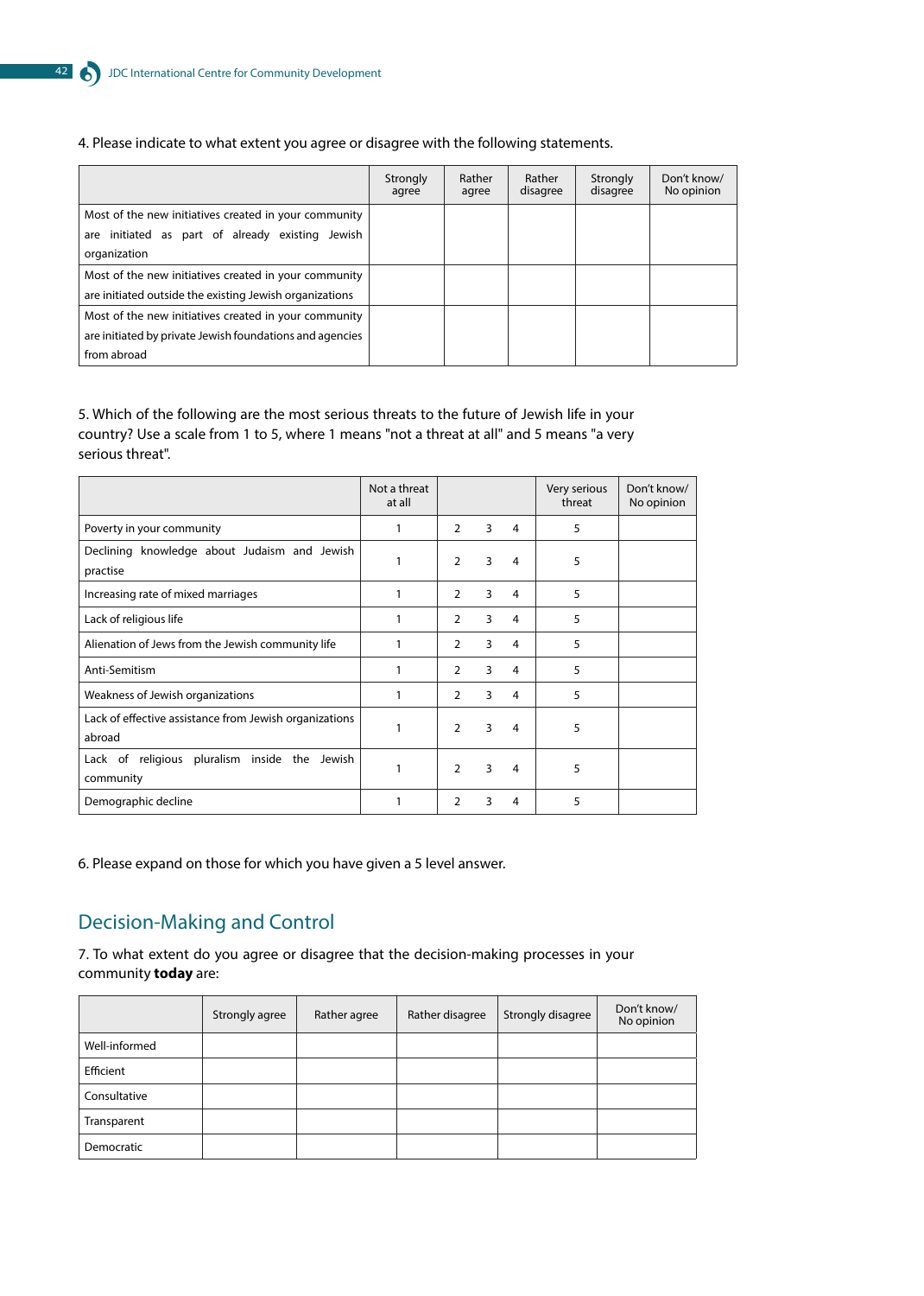# Lay Leadership

8. Please assess the overall quality of your community's lay leadership by evaluating the following items on a scale of 1 to 5, where 1 means "very weak" and 5 means "very strong".

|                                                                                     | Very weak    |                |                |   | Very strong | Don't know/<br>No opinion |
|-------------------------------------------------------------------------------------|--------------|----------------|----------------|---|-------------|---------------------------|
| Are knowledgeable about<br>Judaic issues                                            | 1            | $\overline{2}$ | 3              | 4 | 5           |                           |
| Regularly participate in<br>community meetings                                      | 1            | $\overline{2}$ | 3              | 4 | 5           |                           |
| Have a compelling Jewish<br>vision of how the world<br>should look                  | 1            | $\overline{2}$ | 3              | 4 | 5           |                           |
| Have a clear picture of how<br>Jewish community<br>the<br>should look in the future | 1            | $\mathcal{P}$  | 3              | 4 | 5           |                           |
| successful<br>Are<br>professionals<br>their<br>in<br>private activities             | 1            | $\mathcal{L}$  | $\overline{3}$ | 4 | 5           |                           |
| Are knowledgeable about<br>general issues                                           | 1            | $\mathcal{P}$  | 3              | 4 | 5           |                           |
| Have political skills                                                               | 1            | $\overline{2}$ | 3              | 4 | 5           |                           |
| Have management skills                                                              | $\mathbf{1}$ | $\overline{2}$ | 3              | 4 | 5           |                           |
| Have financial skills                                                               | 1            | $\overline{2}$ | 3              | 4 | 5           |                           |

# Professional Leadership

9. Please assess the overall quality of your community's professional leadership by evaluating the following items on a scale of 1 to 5, where 1 means "very weak" and 5 means "very strong".

|                                                                                  | Very weak |                |   |   | Very strong | Don't know/<br>No opinion |
|----------------------------------------------------------------------------------|-----------|----------------|---|---|-------------|---------------------------|
| Have an understanding of<br>community needs                                      |           | $\overline{2}$ | 3 | 4 | 5           |                           |
| Are knowledgeable about<br>Judaic issues                                         |           | $\overline{2}$ | 3 | 4 | 5           |                           |
| Have a clear picture of how<br>the Jewish community<br>should look in the future | 1         | $\overline{2}$ | 3 | 4 | 5           |                           |
| Could have professional<br>success in the non-Jewish<br>world                    | 1         | $\overline{2}$ | 3 | 4 | 5           |                           |
| Have general knowledge                                                           | 1         | 2              | 3 | 4 | 5           |                           |
| Have political skills                                                            |           | 2              | 3 | 4 | 5           |                           |
| Have management skills                                                           |           | 2              | 3 | 4 | 5           |                           |
| Have financial skills                                                            |           | 2              | 3 | 4 | 5           |                           |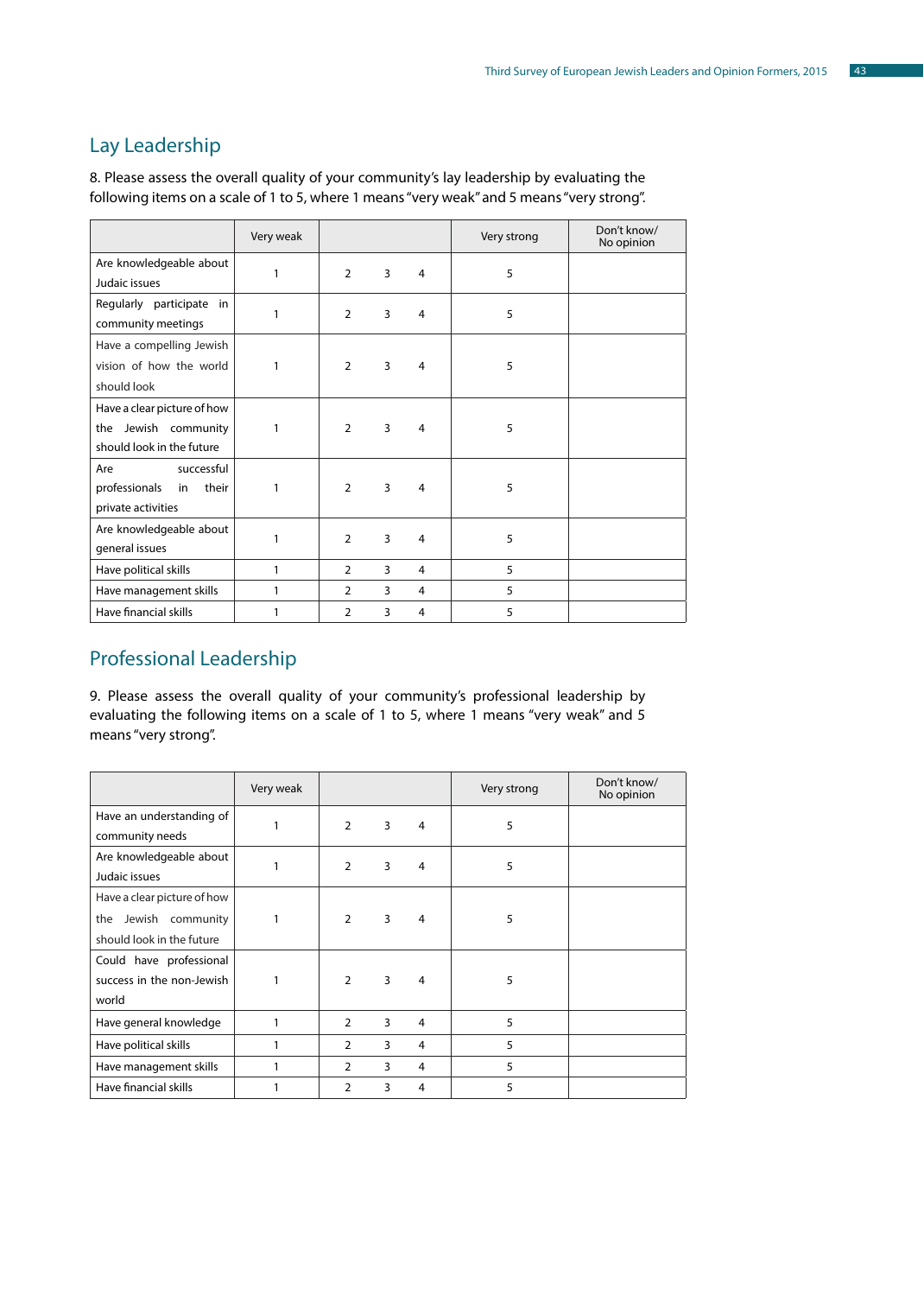10. When compared to other professionals undertaking similar responsibilities in the general society (non-Jewish) are professionals in your community properly paid?

- Yes - No

- I don't know

# Status Issues & Intermarriage

11. Please indicate to what extent you agree or disagree with the following statements.

|                                                       | Strongly<br>agree | Rather<br>agree | Rather<br>disagree | Strongly<br>disagree | Don't know/<br>No opinion |
|-------------------------------------------------------|-------------------|-----------------|--------------------|----------------------|---------------------------|
| Only those who fulfill the Halachic criteria (born    |                   |                 |                    |                      |                           |
| to a Jewish mother or converted under Orthodox        |                   |                 |                    |                      |                           |
| supervision) should be allowed to become a member of  |                   |                 |                    |                      |                           |
| the community                                         |                   |                 |                    |                      |                           |
| Anyone with a Jewish father should be allowed to      |                   |                 |                    |                      |                           |
| become a member of the community                      |                   |                 |                    |                      |                           |
| Anyone with at least one Jewish grandparent should be |                   |                 |                    |                      |                           |
| allowed to become a member of the community           |                   |                 |                    |                      |                           |
| Anyone who has undergone conversion under the         |                   |                 |                    |                      |                           |
| supervision of a rabbi from any denomination should   |                   |                 |                    |                      |                           |
| be allowed to become a member of the community        |                   |                 |                    |                      |                           |
| Anyone who considers him/herself to be Jewish should  |                   |                 |                    |                      |                           |
| be allowed to become a member of the community        |                   |                 |                    |                      |                           |

#### 12. Please indicate the extent to which you agree or disagree with the following statements on communal policy on intermarriages:

|                                                             | Strongly<br>agree | Rather<br>agree | Rather<br>disagree | Strongly<br>disagree | Don't know/<br>No opinion |
|-------------------------------------------------------------|-------------------|-----------------|--------------------|----------------------|---------------------------|
| Intermarried couples should be allowed to have a            |                   |                 |                    |                      |                           |
| Jewish wedding ceremony in your community                   |                   |                 |                    |                      |                           |
| Intermarried couples should be allowed to become            |                   |                 |                    |                      |                           |
| members of your community                                   |                   |                 |                    |                      |                           |
| Non-Jewish spouses should be actively encouraged to         |                   |                 |                    |                      |                           |
| convert to Judaism in your community                        |                   |                 |                    |                      |                           |
| I strongly support to bar intermarried couples from         |                   |                 |                    |                      |                           |
| community membership                                        |                   |                 |                    |                      |                           |
| Including intermarried families in Jewish community         |                   |                 |                    |                      |                           |
| life is a critical factor for the survival of our community |                   |                 |                    |                      |                           |
| Your community should put in place suitable spaces          |                   |                 |                    |                      |                           |
| or programs in order to better integrate intermarried       |                   |                 |                    |                      |                           |
| families                                                    |                   |                 |                    |                      |                           |
| Remain neutral, i.e. there should be no communal            |                   |                 |                    |                      |                           |
| policy on intermarriage                                     |                   |                 |                    |                      |                           |

13. Could you expand on those statements where you agreed or strongly agreed?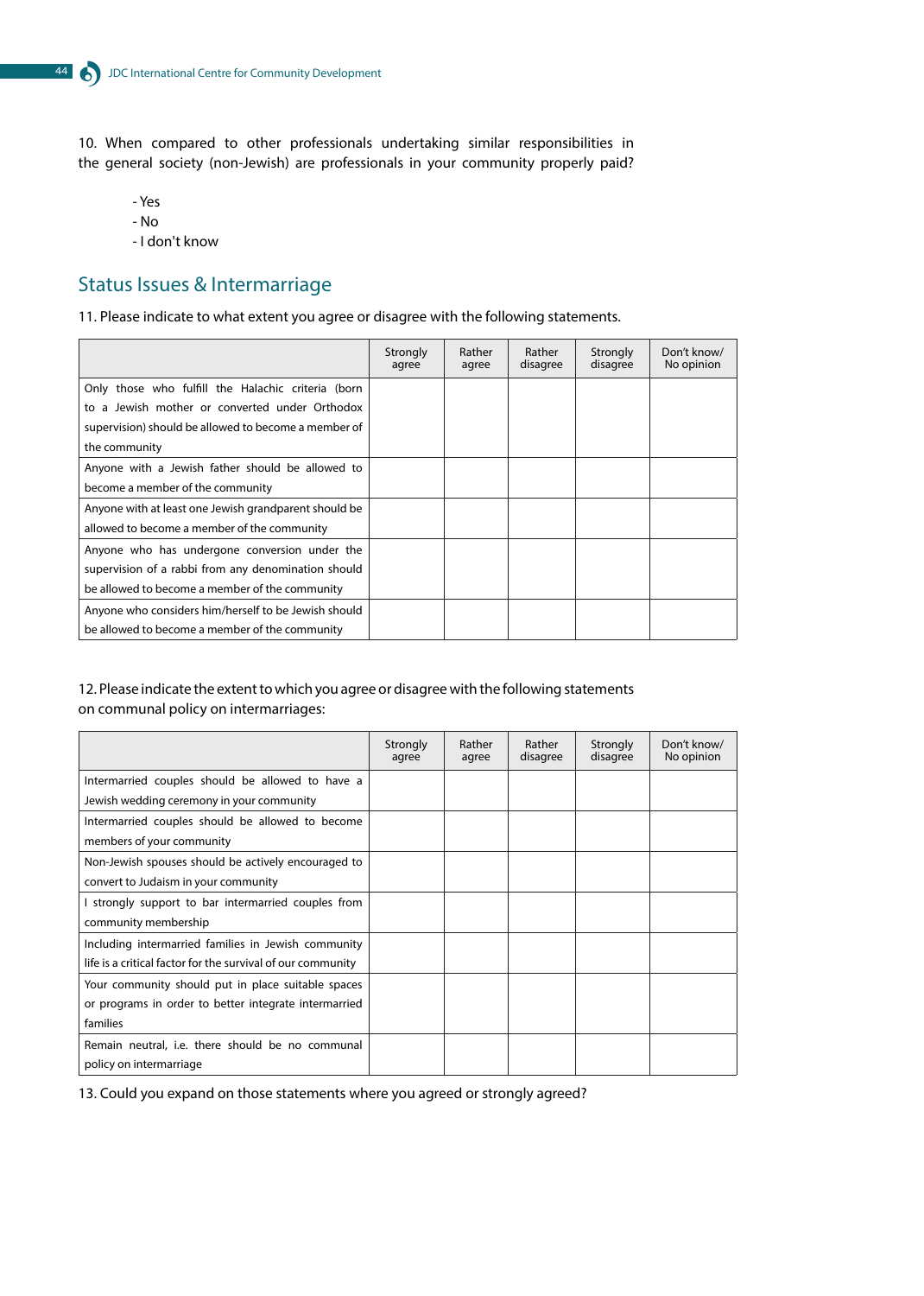14. Please indicate the extent to which you agree or disagree with the following statements. Communal policy on conversions should be to.

|                                                        | Strongly<br>agree | Rather<br>agree | Rather<br>disagree | Strongly<br>disagree | Don't know/<br>No opinion |
|--------------------------------------------------------|-------------------|-----------------|--------------------|----------------------|---------------------------|
| Actively encourage non-Orthodox conversions, and       |                   |                 |                    |                      |                           |
| accept those converts as full and equal members of the |                   |                 |                    |                      |                           |
| community                                              |                   |                 |                    |                      |                           |
| Only accept Orthodox conversions                       |                   |                 |                    |                      |                           |
| Tolerate non-Orthodox conversions, but always          |                   |                 |                    |                      |                           |
| encourage potential converts to pursue an Orthodox     |                   |                 |                    |                      |                           |
| conversion and live in an Orthodox Jewish lifestyle    |                   |                 |                    |                      |                           |
| Actively discourage non-Orthodox conversions, and bar  |                   |                 |                    |                      |                           |
| those converts from membership of the community        |                   |                 |                    |                      |                           |
| Remain neutral, i.e. the community should have no      |                   |                 |                    |                      |                           |
| policy on non-Orthodox conversions                     |                   |                 |                    |                      |                           |

15. Over the course of the next 5 to 10 years, do you expect issues concerning Jewish status tin your community to become:

- More problematic
- Remain about the same
- Less problematic
- Don't know/ No opinion

# Organizational Frameworks

16. For each organizational framework, please indicate the extent to which you think it should be prioritized in the next 5 to 10 years. Use a scale from 1 to 10, where 1 means "not a priority at all" and 10 means "a top priority".

|                                                  | Not a priority<br>at all |   |   |                |   |   |                |   |   | Top priority    | Don't know/<br>No opinion |
|--------------------------------------------------|--------------------------|---|---|----------------|---|---|----------------|---|---|-----------------|---------------------------|
| Jewish nurseries                                 |                          | 2 | 3 | 4              | 5 | 6 | 7              | 8 | 9 | 10              |                           |
| Jewish kindergartens                             | 1                        | 2 | 3 | 4              | 5 | 6 | $\overline{7}$ | 8 | 9 | 10 <sup>°</sup> |                           |
| Jewish day schools (primary and<br>secondary)    | 1                        | 2 | 3 | 4              | 5 | 6 | 7              | 8 | 9 | 10              |                           |
| Jewish youth clubs and movements                 | 1                        | 2 | 3 | 4              | 5 | 6 | $\overline{7}$ | 8 | 9 | 10              |                           |
| Jewish camps                                     |                          | 2 | 3 | 4              | 5 | 6 | $\overline{7}$ | 8 | 9 | 10              |                           |
| Jewish sports organizations                      | 1                        | 2 | 3 | $\overline{4}$ | 5 | 6 | 7              | 8 | 9 | 10              |                           |
| Synagogues                                       | 1                        | 2 | 3 | 4              | 5 | 6 | $\overline{7}$ | 8 | 9 | 10              |                           |
| Jewish cultural organizations                    | 1                        | 2 | 3 | 4              | 5 | 6 | 7              | 8 | 9 | 10              |                           |
| Jewish educational organizations                 |                          | 2 | 3 | 4              | 5 | 6 | $\overline{7}$ | 8 | 9 | 10              |                           |
| Jewish community centres                         | 1                        | 2 | 3 | 4              | 5 | 6 | $\overline{7}$ | 8 | 9 | 10              |                           |
| Jewish old people's homes                        | 1                        | 2 | 3 | 4              | 5 | 6 | $\overline{7}$ | 8 | 9 | 10              |                           |
| Jewish media/websites                            |                          | 2 | 3 | 4              | 5 | 6 | 7              | 8 | 9 | 10              |                           |
| Non-institutional/entrepreneurial<br>initiatives | 1                        | 2 | 3 | 4              | 5 | 6 | 7              | 8 | 9 | 10              |                           |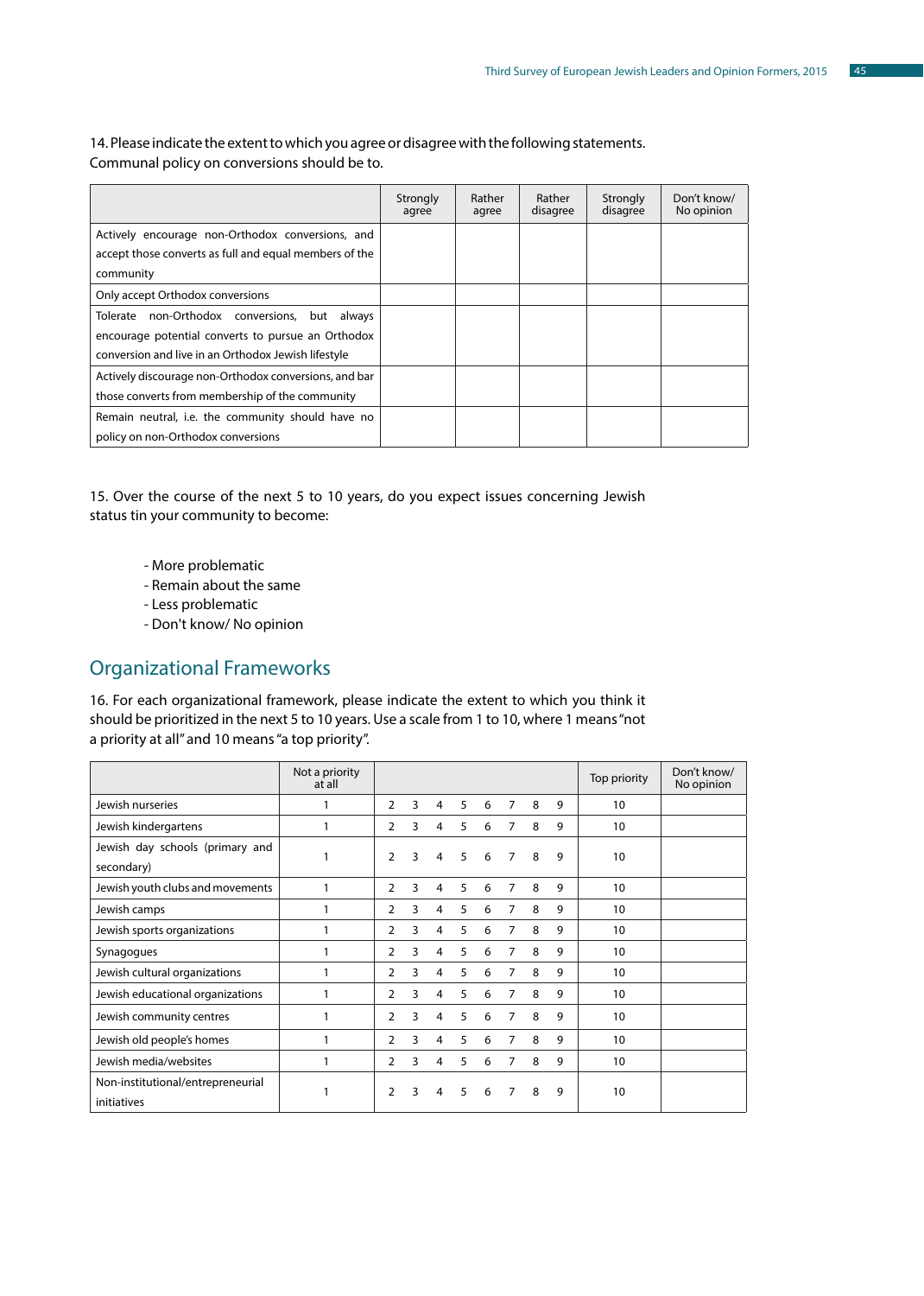17. Participating in Jewish community life is:

- Very expensive
- Somewhat expensive
- Manageable
- Somewhat affordable
- Very affordable
- Don't know/ No opinion

# Community Causes

18. For each cause, please indicate the extent to which you think it should be prioritized in the next 5 to 10 years. Use a scale from 1 to 10, where 1 means "not a priority" and 10 means "a top priority".

|                                                                            | Not a priority<br>at all |                |   |                |   |   |                |   |   | Top priority | Don't know/<br>No opinion |
|----------------------------------------------------------------------------|--------------------------|----------------|---|----------------|---|---|----------------|---|---|--------------|---------------------------|
| Strengthening<br>Jewish<br>religious<br>life                               | $\mathbf{1}$             | $\overline{2}$ | 3 | 4              | 5 | 6 | $\overline{7}$ | 8 | 9 | 10           |                           |
| Supporting the State of Israel                                             | $\mathbf{1}$             | $\overline{2}$ | 3 | $\overline{4}$ | 5 | 6 | $\overline{7}$ | 8 | 9 | 10           |                           |
| Combating anti-Semitism                                                    | $\mathbf{1}$             | $\overline{2}$ | 3 | $\overline{4}$ | 5 | 6 | $\overline{7}$ | 8 | 9 | 10           |                           |
| interfaith<br>Strengthening<br>relations                                   | $\mathbf{1}$             | $\overline{2}$ | 3 | 4              | 5 | 6 | $\overline{7}$ | 8 | 9 | 10           |                           |
| Supporting Jews in distress around<br>the world                            | $\mathbf{1}$             | 2              | 3 | 4              | 5 | 6 | $\overline{7}$ | 8 | 9 | 10           |                           |
| Supporting Jews in need in your<br>community                               | $\mathbf{1}$             | 2              | 3 | 4              | 5 | 6 | 7              | 8 | 9 | 10           |                           |
| Strengthening Jewish education                                             | $\mathbf{1}$             | $\overline{2}$ | 3 | $\overline{4}$ | 5 | 6 | $\overline{7}$ | 8 | 9 | 10           |                           |
| Supporting general social justice<br>causes                                | $\mathbf{1}$             | 2              | 3 | 4              | 5 | 6 | 7              | 8 | 9 | 10           |                           |
| Developing Jewish arts and culture                                         | $\mathbf{1}$             | $\overline{2}$ | 3 | $\overline{4}$ | 5 | 6 | $\overline{7}$ | 8 | 9 | 10           |                           |
| Fighting community tensions and<br>divisiveness                            | $\mathbf{1}$             | 2              | 3 | 4              | 5 | 6 | 7              | 8 | 9 | 10           |                           |
| Investing<br>in<br>leadership<br>development                               | $\mathbf{1}$             | 2              | 3 | 4              | 5 | 6 | 7              | 8 | 9 | 10           |                           |
| Functioning as a pressure group in<br>national politics                    | $\mathbf{1}$             | $\overline{2}$ | 3 | 4              | 5 | 6 | $\overline{7}$ | 8 | 9 | 10           |                           |
| Developing an effective policy on<br>intermarriage                         | $\mathbf{1}$             | $\overline{2}$ | 3 | 4              | 5 | 6 | 7              | 8 | 9 | 10           |                           |
| Encouraging internal pluralism                                             | $\mathbf{1}$             | $\overline{2}$ | 3 | $\overline{4}$ | 5 | 6 | $\overline{7}$ | 8 | 9 | 10           |                           |
| creative<br>reach-out<br>Developing<br>policies towards the non-affiliated | $\mathbf{1}$             | $\overline{2}$ | 3 | 4              | 5 | 6 | $\overline{7}$ | 8 | 9 | 10           |                           |
| Including<br>young-leadership<br>in<br>decision-making bodies              | 1                        | $\overline{2}$ | 3 | 4              | 5 | 6 | $\overline{7}$ | 8 | 9 | 10           |                           |

19. Please expand on those for which you have given a 9 or 10 score.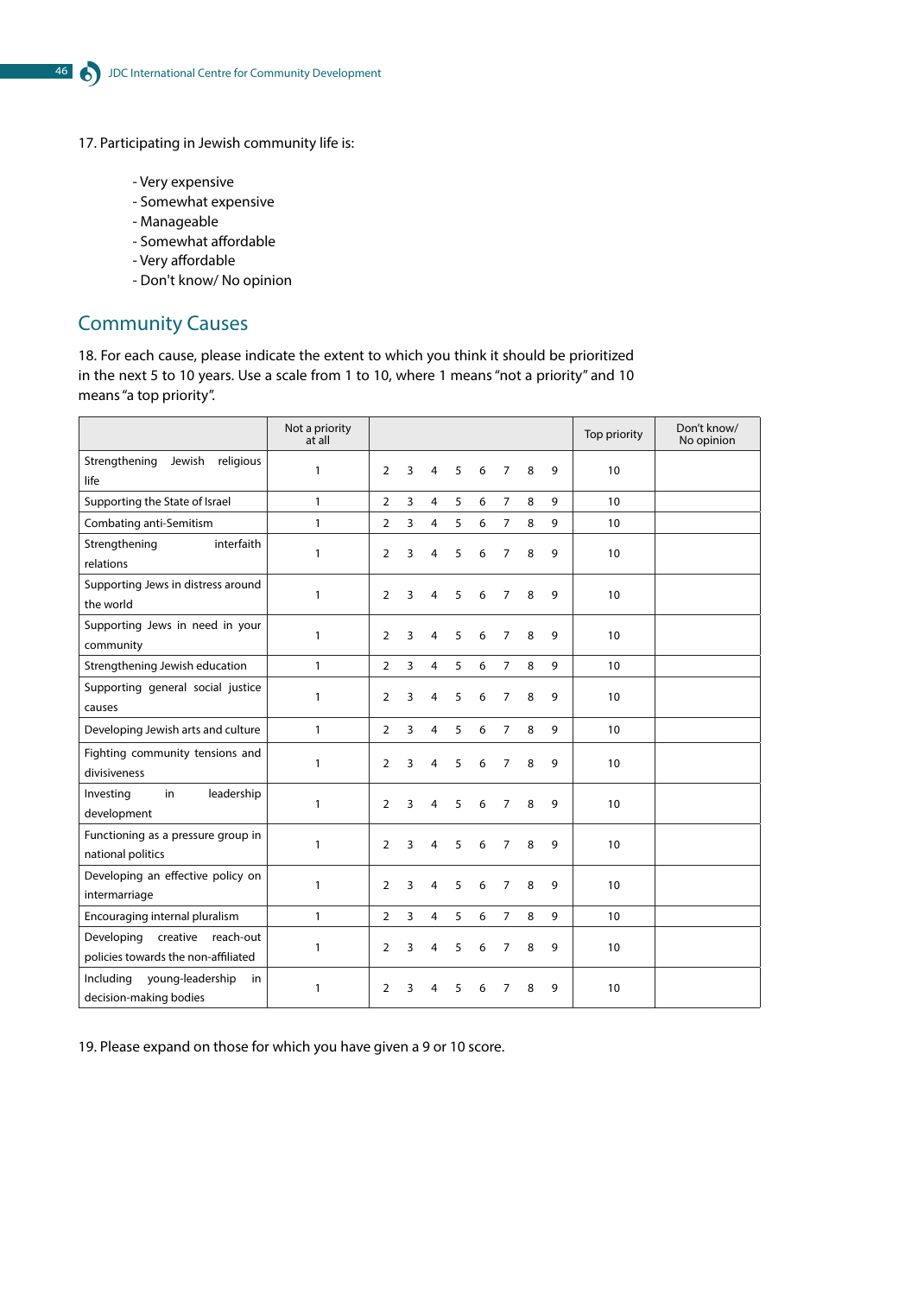# Jewish Education

20. Please indicate the extent to which you agree or disagree with the following statements:

|                                                                                    | Strongly<br>agree | Rather<br>agree | Rather<br>disagree | Strongly<br>disagree | Don't know/<br>No opinion |
|------------------------------------------------------------------------------------|-------------------|-----------------|--------------------|----------------------|---------------------------|
| The level of Jewish education our schools offer is high                            |                   |                 |                    |                      |                           |
| Jewish schools do a good job of integrating Jewish                                 |                   |                 |                    |                      |                           |
| and general knowledge                                                              |                   |                 |                    |                      |                           |
| Jewish schools do a good job in facilitating the                                   |                   |                 |                    |                      |                           |
| transition of our youth between Jewish and non-                                    |                   |                 |                    |                      |                           |
| Jewish settings                                                                    |                   |                 |                    |                      |                           |
| We have enough institutions for Jewish education in                                |                   |                 |                    |                      |                           |
| our community                                                                      |                   |                 |                    |                      |                           |
| Jewish education is not so important for Jewish                                    |                   |                 |                    |                      |                           |
| survival rather to develop a strong Jewish social life                             |                   |                 |                    |                      |                           |
| and Jewish network                                                                 |                   |                 |                    |                      |                           |
| The professionals working in Jewish schools (teachers,                             |                   |                 |                    |                      |                           |
| directives) are well paid                                                          |                   |                 |                    |                      |                           |
| Jewish education does not help our youth to connect                                |                   |                 |                    |                      |                           |
| to global, non-Jewish issues they care about                                       |                   |                 |                    |                      |                           |
| Jewish communities should create integrated schools                                |                   |                 |                    |                      |                           |
| to serve Jewish and non-Jewish populations                                         |                   |                 |                    |                      |                           |
| The main problem of Jewish education is its high cost                              |                   |                 |                    |                      |                           |
| Our educational institutions serve all ages/groups                                 |                   |                 |                    |                      |                           |
| needed to be served                                                                |                   |                 |                    |                      |                           |
| In our community Jewish education serves also<br>Jewish children with disabilities |                   |                 |                    |                      |                           |

# Funding

21. How would you characterize your community's overall financial situation at present?

#### - Healthy/Stable

- Tight but currently manageable
- Tight and increasingly unmanageable
- Critical
- Don't know/ no opinion

22. Over the course of the next 5 to 10 years, do you expect that your community's general financial situation will:

- Improve significantly
- Improve somewhat
- Remain the same
- Deteriorate somewhat
- Deteriorate significantly
- Don't know/ no opinion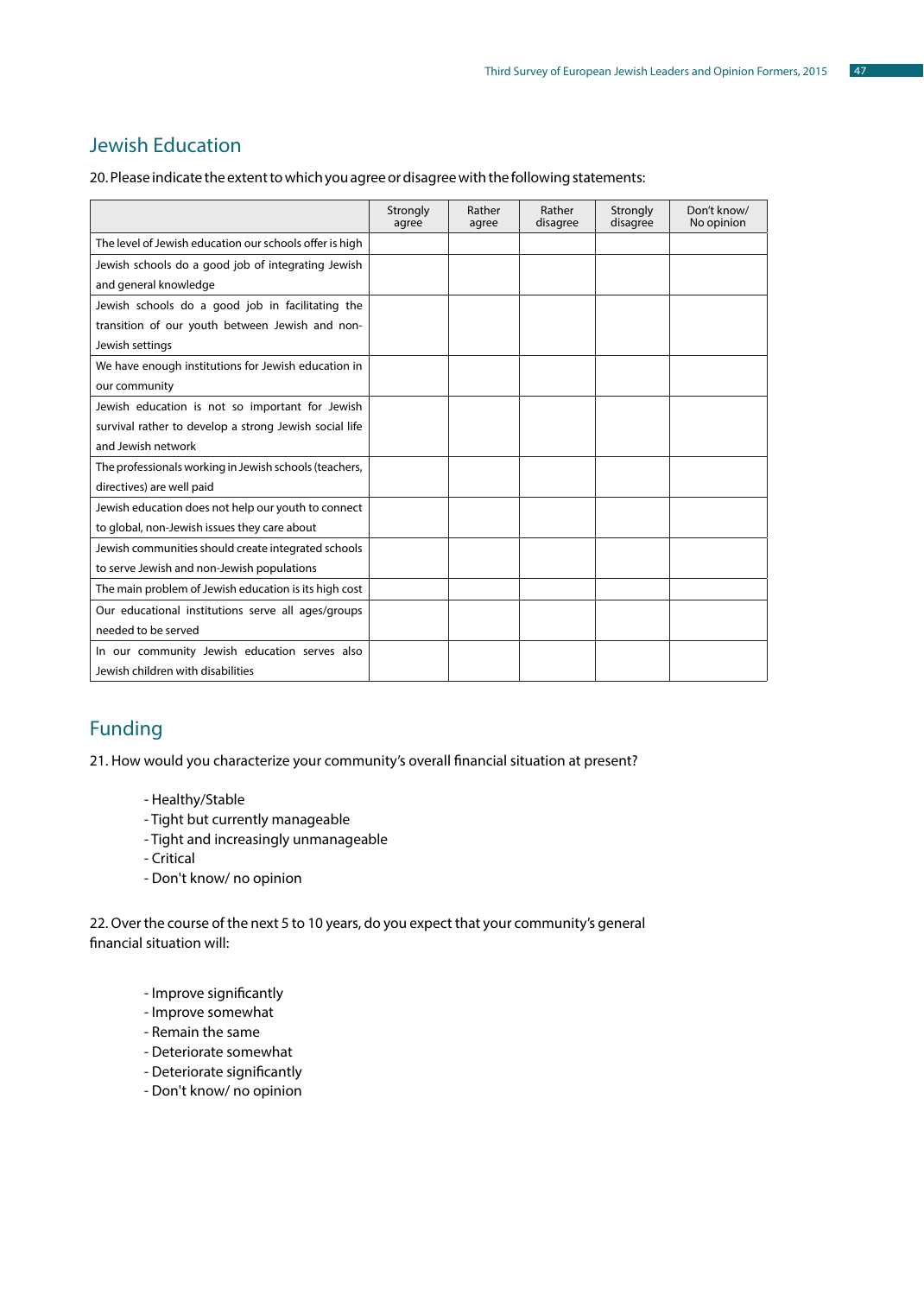#### 23. Please describe patterns of charitable giving in your community. Use a scale from 1 to 5, where 1 means "very low" and 5 means "very high", in order to assess:

|                                                                     | Very low |               |   |                | Very high | Don't know/<br>No opinion |
|---------------------------------------------------------------------|----------|---------------|---|----------------|-----------|---------------------------|
| The proportion of members who<br>contribute                         |          |               | 3 | $\overline{4}$ |           |                           |
| The commitment of those who<br>contribute                           |          |               | 3 | $\overline{4}$ |           |                           |
| The generosity (relative to their<br>means) of those who contribute |          | $\mathcal{P}$ | 3 | $\overline{4}$ |           |                           |

# Communal Tensions

24. To what extent do you feel there are tensions between different denominational streams within your community today?

- There are very serious tensions
- The tensions are real, but manageable
- There are minor tensions
- There is no tension
- Don't know/ No opinion

25. Could you describe briefly the main specific issue around which these tensions exist?

26. To what extent do you feel there is divisiveness over Israel within your community today?

- There is a great degree of divisiveness over Israel
- Divisiveness is real, but manageable
- There is a minor degree of divisiveness over Israel
- There is no divisiveness at all
- Don't know/ No opinion

# Anti-Semitism/ Security

27. To what extent do you feel today it is safe to live and practice as a Jew in the city where you reside?

- Very Safe
- Rather safe
- Rather unsafe
- Not safe at all
- Don't know/ No opinion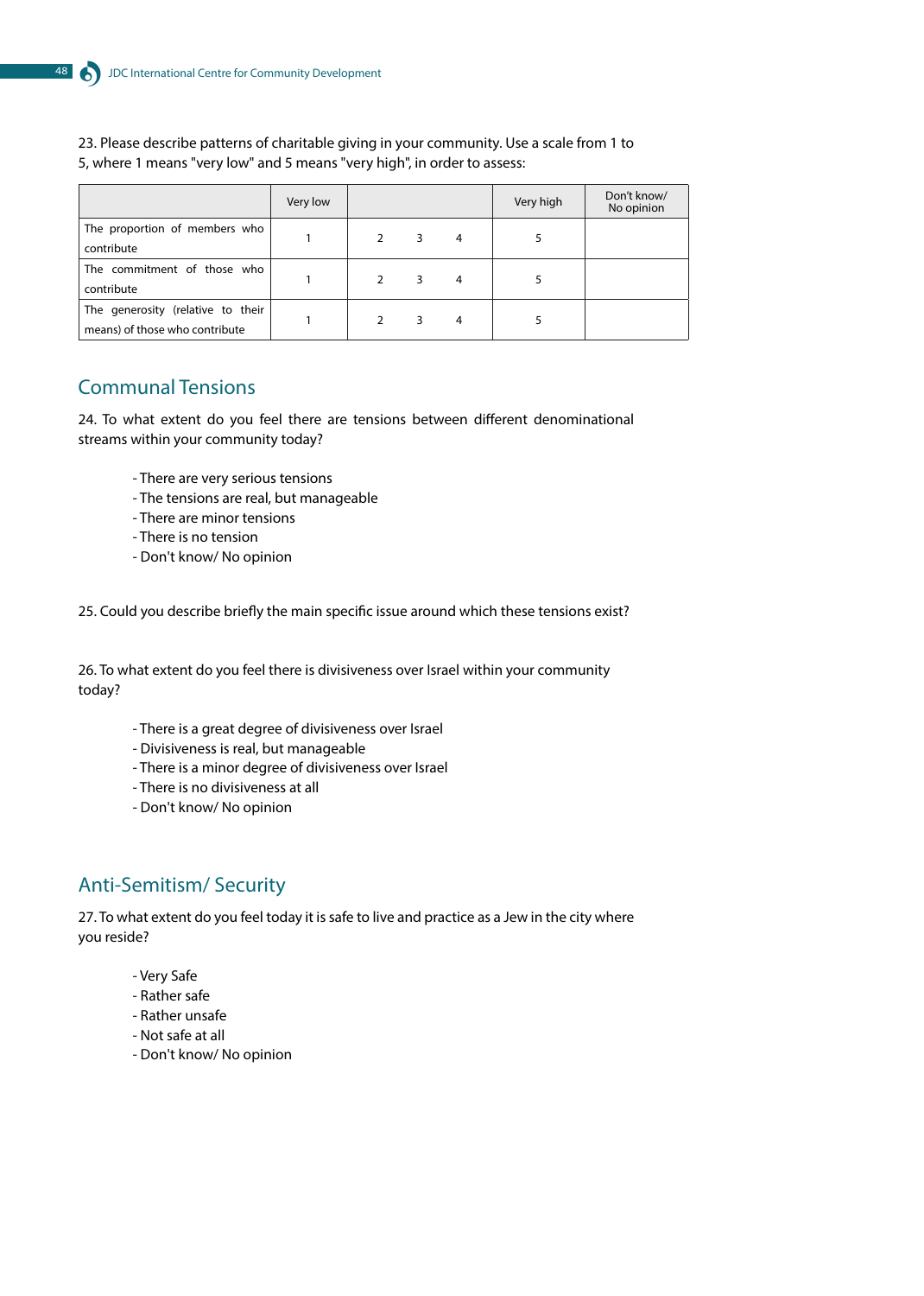28. Over the course of the next 5 to 10 years, do you expect problems with anti-Semitism will:

- Increase significantly
- Increase somewhat
- Remain constant
- Decrease somewhat
- Decrease significantly
- Don't know/ No opinion

#### 29. Perceptions of change in specific expressions of anti-Semitism in the past five years:

|                                 | Increased a lot | Increased a<br>little | Stayed the<br>same | Decreased a<br>little | Decreased a lot |
|---------------------------------|-----------------|-----------------------|--------------------|-----------------------|-----------------|
| Anti-Semitism on the Internet   |                 |                       |                    |                       |                 |
| Anti-Semitic graffiti           |                 |                       |                    |                       |                 |
| Anti-Semitism in the media      |                 |                       |                    |                       |                 |
| Anti-Semitism in political life |                 |                       |                    |                       |                 |
| Vandalism of Jewish buildings   |                 |                       |                    |                       |                 |
| Jewish<br>Desecration<br>of     |                 |                       |                    |                       |                 |
| cemeteries                      |                 |                       |                    |                       |                 |

#### 30. To what extent do you consider the following to be allies in the struggle against anti-Semitism?

|                                               | Always/most of<br>the time | Sometimes | Occasionally | Never | Don't know/<br>No opinion |
|-----------------------------------------------|----------------------------|-----------|--------------|-------|---------------------------|
| The current national government               |                            |           |              |       |                           |
| Right-wing nationalist parties                |                            |           |              |       |                           |
| Socialist/social-democratic parties           |                            |           |              |       |                           |
| Conservative/Christian parties                |                            |           |              |       |                           |
| Right-wing nationalist parties                |                            |           |              |       |                           |
| Leftist parties                               |                            |           |              |       |                           |
| Christian religious leadership                |                            |           |              |       |                           |
| Muslim religious leadership                   |                            |           |              |       |                           |
| The mainstream media                          |                            |           |              |       |                           |
| Local/ national human and civil rights groups |                            |           |              |       |                           |
| International human rights organizations      |                            |           |              |       |                           |
| Jewish organizations abroad                   |                            |           |              |       |                           |
| Intellectuals/academics                       |                            |           |              |       |                           |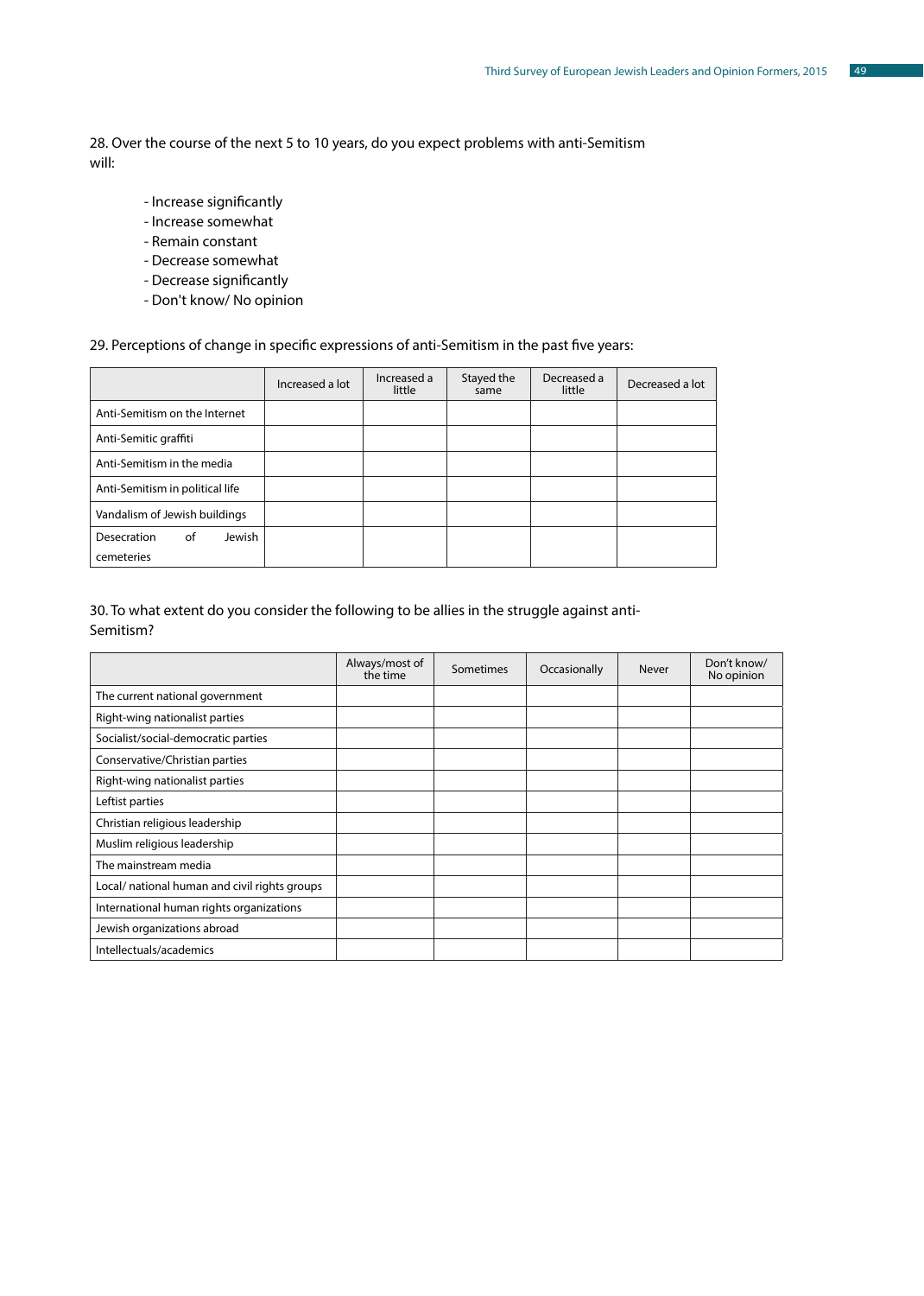#### 31. To what extent do you consider the following to be threats in the struggle against anti-Semitism?

|                                                                                      | Always/most of<br>the time | Sometimes | Occasionally | Never | Don't know/<br>No opinion |
|--------------------------------------------------------------------------------------|----------------------------|-----------|--------------|-------|---------------------------|
| The current national government                                                      |                            |           |              |       |                           |
| Socialist/social-democratic parties                                                  |                            |           |              |       |                           |
| Conservative/Christian parties                                                       |                            |           |              |       |                           |
| Right-wing nationalist parties                                                       |                            |           |              |       |                           |
| Leftist parties                                                                      |                            |           |              |       |                           |
| Christian religious leadership                                                       |                            |           |              |       |                           |
| Muslim religious leadership                                                          |                            |           |              |       |                           |
| The mainstream media                                                                 |                            |           |              |       |                           |
| (Alternative)<br>media<br>Non-<br>mainstream<br>(including blogs, social media etc.) |                            |           |              |       |                           |
| Local/ national human and civil rights groups                                        |                            |           |              |       |                           |
| International human rights organizations                                             |                            |           |              |       |                           |
| Intellectuals/academics                                                              |                            |           |              |       |                           |

# Europe

32. Please indicate to what extent you agree or disagree with the following statements.

|                                                          | Strongly<br>agree | Rather<br>agree | Rather<br>disagree | Strongly<br>disagree | Don't know/<br>No opinion |
|----------------------------------------------------------|-------------------|-----------------|--------------------|----------------------|---------------------------|
| I have direct knowledge of realities in other Jewish     |                   |                 |                    |                      |                           |
| communities in Europe                                    |                   |                 |                    |                      |                           |
| European Jews have a special responsibility towards      |                   |                 |                    |                      |                           |
| one another                                              |                   |                 |                    |                      |                           |
| It is very important to strengthen relationships between |                   |                 |                    |                      |                           |
| Jews living in different parts of Europe                 |                   |                 |                    |                      |                           |
| am familiar with the goals and programs of the main      |                   |                 |                    |                      |                           |
| European Jewish Organizations and their leaders          |                   |                 |                    |                      |                           |
| European Jewry is not composed of integrated             |                   |                 |                    |                      |                           |
| communities across the continent                         |                   |                 |                    |                      |                           |
| The future of European Jewry is vibrant and positive     |                   |                 |                    |                      |                           |
| believe it is important that my community belong to      |                   |                 |                    |                      |                           |
| European Jewish organizations                            |                   |                 |                    |                      |                           |
| European Jewry has unique and valuable perspectives      |                   |                 |                    |                      |                           |
| to share with the rest of world Jewry                    |                   |                 |                    |                      |                           |

## Israel

33. To what extent do you personally agree or disagree with the following statements about Israel?

|                                                        | Strongly<br>agree | Rather<br>agree | Rather<br>disagree | Strongly<br>disagree | Don't know/<br>No opinion |
|--------------------------------------------------------|-------------------|-----------------|--------------------|----------------------|---------------------------|
| Israel is critical to sustaining Jewish life in Europe |                   |                 |                    |                      |                           |
| am sometimes ashamed of the actions of the Israeli     |                   |                 |                    |                      |                           |
| qovernment                                             |                   |                 |                    |                      |                           |
| The media in my country regularly portrays Israel in a |                   |                 |                    |                      |                           |
| bad light                                              |                   |                 |                    |                      |                           |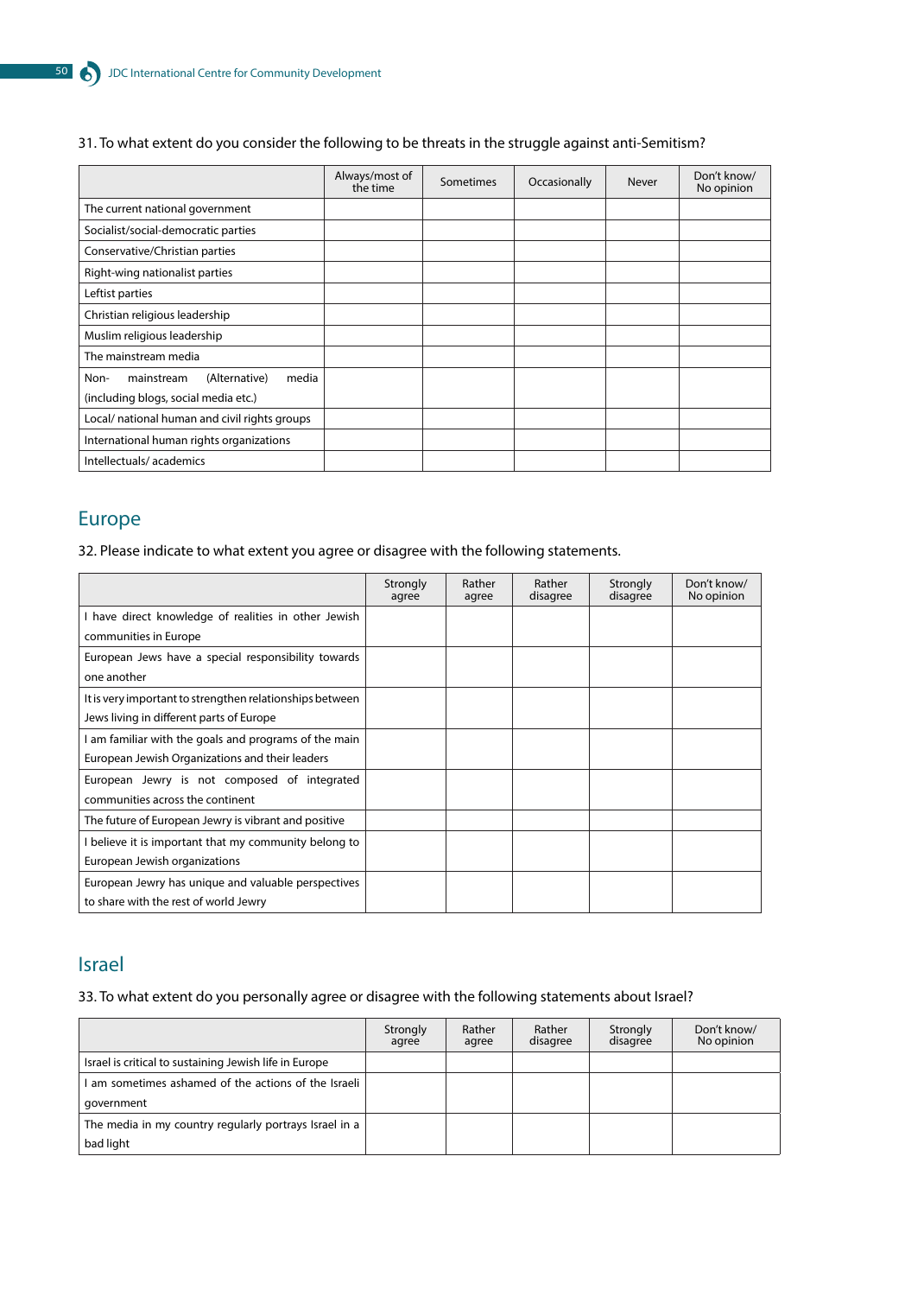|                                                          | Strongly<br>agree | Rather<br>agree | Rather<br>disagree | Strongly<br>disagree | Don't know/<br>No opinion |
|----------------------------------------------------------|-------------------|-----------------|--------------------|----------------------|---------------------------|
| I support Israel fully, regardless of how its government |                   |                 |                    |                      |                           |
| behaves                                                  |                   |                 |                    |                      |                           |
| Someone can just as easily be a good Jew in Europe as    |                   |                 |                    |                      |                           |
| they can in Israel                                       |                   |                 |                    |                      |                           |
| All Jews have a responsibility to support Israel         |                   |                 |                    |                      |                           |
| Jewish communities should provide opportunities for      |                   |                 |                    |                      |                           |
| members to share different opinions and points of view   |                   |                 |                    |                      |                           |
| on Israel and its policies.                              |                   |                 |                    |                      |                           |
| Events in Israel sometimes lead to an increase of anti-  |                   |                 |                    |                      |                           |
| Semitism in my country                                   |                   |                 |                    |                      |                           |

# **Conclusion**

34. Let us know what you think is needed to improve the quality of future professional and lay leadership. Please be as specific as possible.

35. Please a few minutes to describe your personal vision for your community's future, including some of the values and goals which you would like to see fulfilled

# Personal Profile

36. Country of residence:

37. Country of birth:

38. Gender:

39. Age:

40. Education - please indicate which of the following most closely describes your highest level of educational achievement:

- Doctorate
- Master's degree
- Bachelor's degree
- High school diploma or equivalent
- No diploma
- Don't know/ Refused

41. Profession/ job: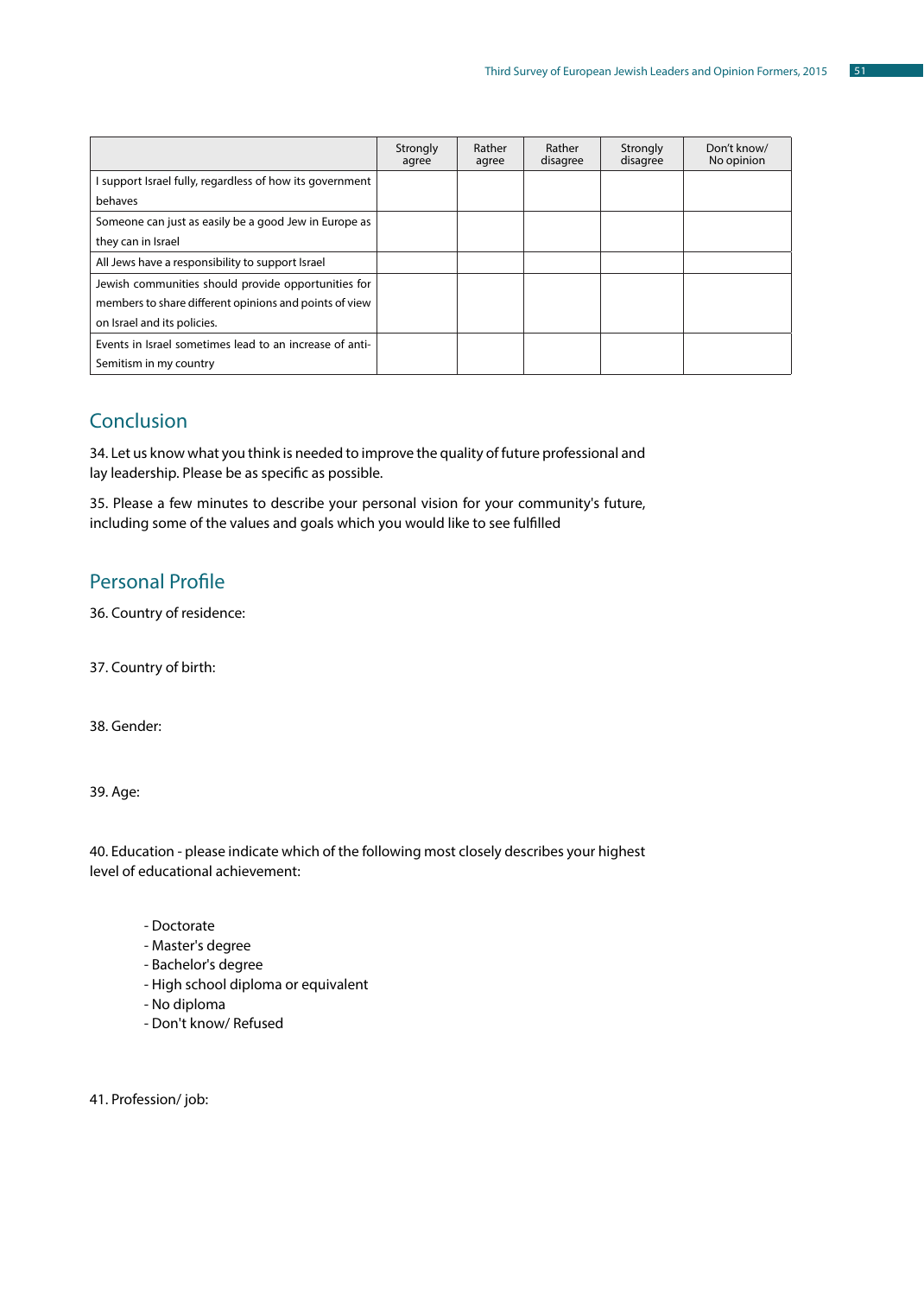- 42. Role in your community:
	- Elected/ appointed lay leader current
	- Elected/ appointed lay leader former
	- Community professional (full-time or majority time)
	- Community professional (part-time)
	- Religious leader
	- Other (Specify) \_\_\_\_\_

#### 43. Denominational affiliation:

- Charedi
- Orthodox
- Modern Orthodox
- Conservative/ Masorti
- Reform/ Liberal/ Progressive
- Post/ Multi-Denominational
- Secular
- Just Jewish
- Other
- Don't know/ Refused

44. When it comes to your outlook do you regard yourself as:

- Secular
- Somewhat Secular
- Somewhat Religious
- Religious

**JDC-ICCD thanks you for your time and participation in this important survey.**